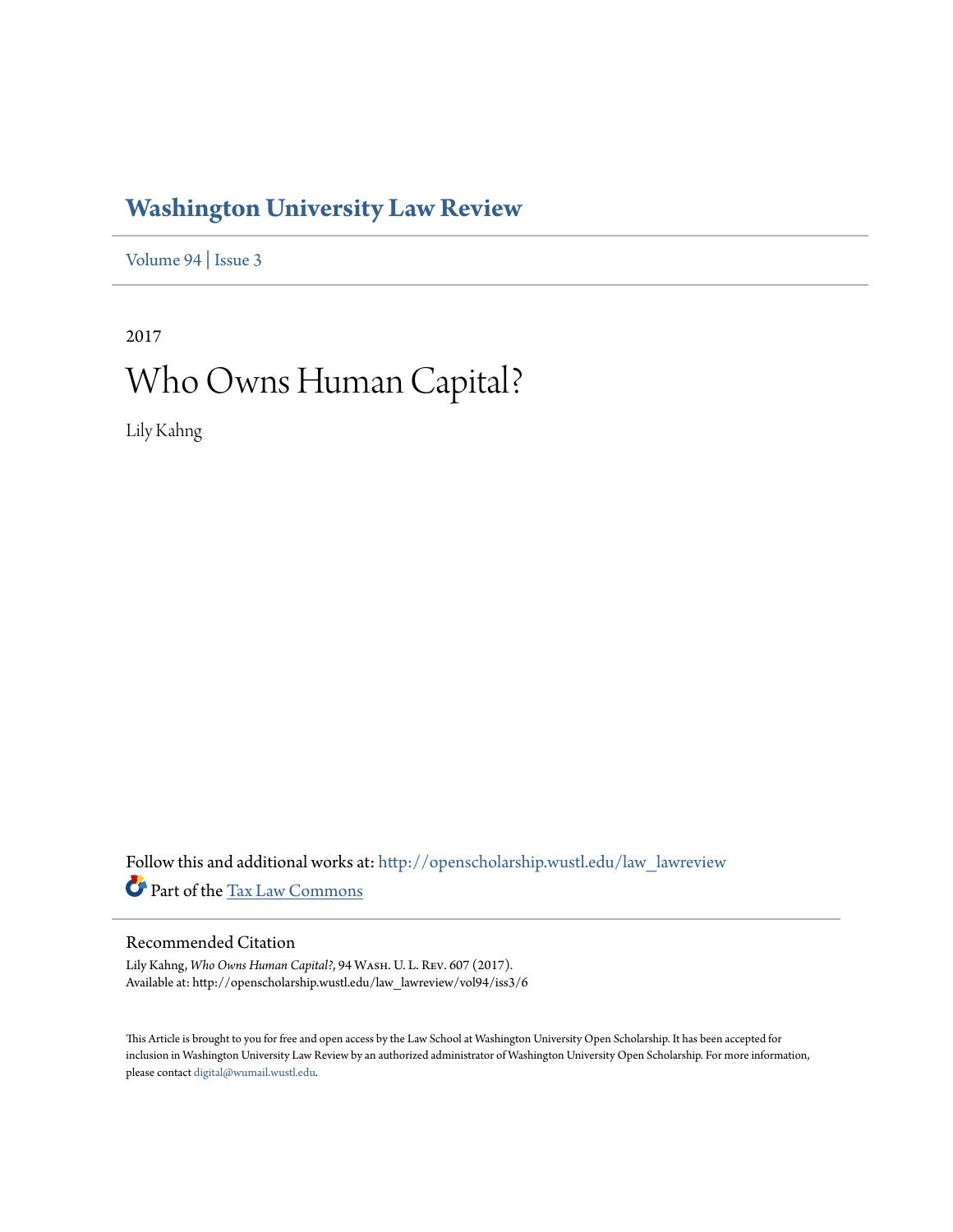# **WHO OWNS HUMAN CAPITAL?**

# **LILY KAHNG**

# **ABSTRACT**

*This Article analyzes the tax law's capital income preference through the lens of intellectual capital, an increasingly important driver of economic productivity whose value derives primarily from workers' knowledge, experience and skills. The Article discusses how business owners increasingly are able to "propertize" labor into intellectual capital—to capture the returns on their workers' labor by embedding it in intellectual property and to restrict workers' ability to employ their skills and knowledge elsewhere. The Article then shows how the tax law provides significant subsidies to the process of propertization and thereby contributes to the inequitable distribution of returns between business owners and workers. The Article's analysis further reveals the tax law's fundamental capital-labor distinction to be questionable, perhaps even illusory, an insight which has profound implications for the tax law.* 

#### **INTRODUCTION**

The U.S. income tax makes a fundamental distinction between income from labor and income from capital, upon which substantially different tax treatment depends. Originally, the income tax targeted wealthy capital owners, and most wage earners were exempt from  $it<sup>1</sup>$  However, the advent

Professor of Law, Seattle University Law School. For their helpful comments, I am grateful to Steven Arkin, Paul Caron, Catherine Connell, Mary Louise Fellows, Ronald Krotoszynski, Leandra Lederman, Katherine Pratt, James Puckett, Chris Sanchirico, Dan Shaviro, Andrew Siegel, Gregory Silverman, Linda Sugin, and the participants of the 2015 AALS Annual Tax Section Meeting, the Emory Law School Faculty Colloquium, the NYU Law School Tax Policy and Public Finance Colloquium, the Pepperdine Law School Tax Policy Workshop, the University of Indiana Maurer School of Law Tax Policy Colloquium, and the University of Washington Tax Symposium. I thank Catherine Connell (J.D. 2016) and Seattle University law librarian Kelly Kunsch for their invaluable research assistance.

<sup>1.</sup> *See* JOHN WITTE, THE POLITICS AND DEVELOPMENT OF THE FEDERAL INCOME TAX 77 (1985). Income from labor was thought to be morally superior to income from capital because it embodied the Protestant work ethic and the democratic ideal of meritocracy. *See* Marjorie E. Kornhauser, *The Morality of Money: American Attitudes Toward Wealth and the Income Tax*, 70 IND. L.J. 119, 128–29 (1994). Moreover, as John Stuart Mill argued, those who work for a living have less ability to pay taxes than those who live off accumulated capital because they have only a finite period of time in which they can work and must save for retirement and illness. *See* 2 JOHN STUART MILL, PRINCIPLES OF POLITICAL ECONOMY 315 (1899).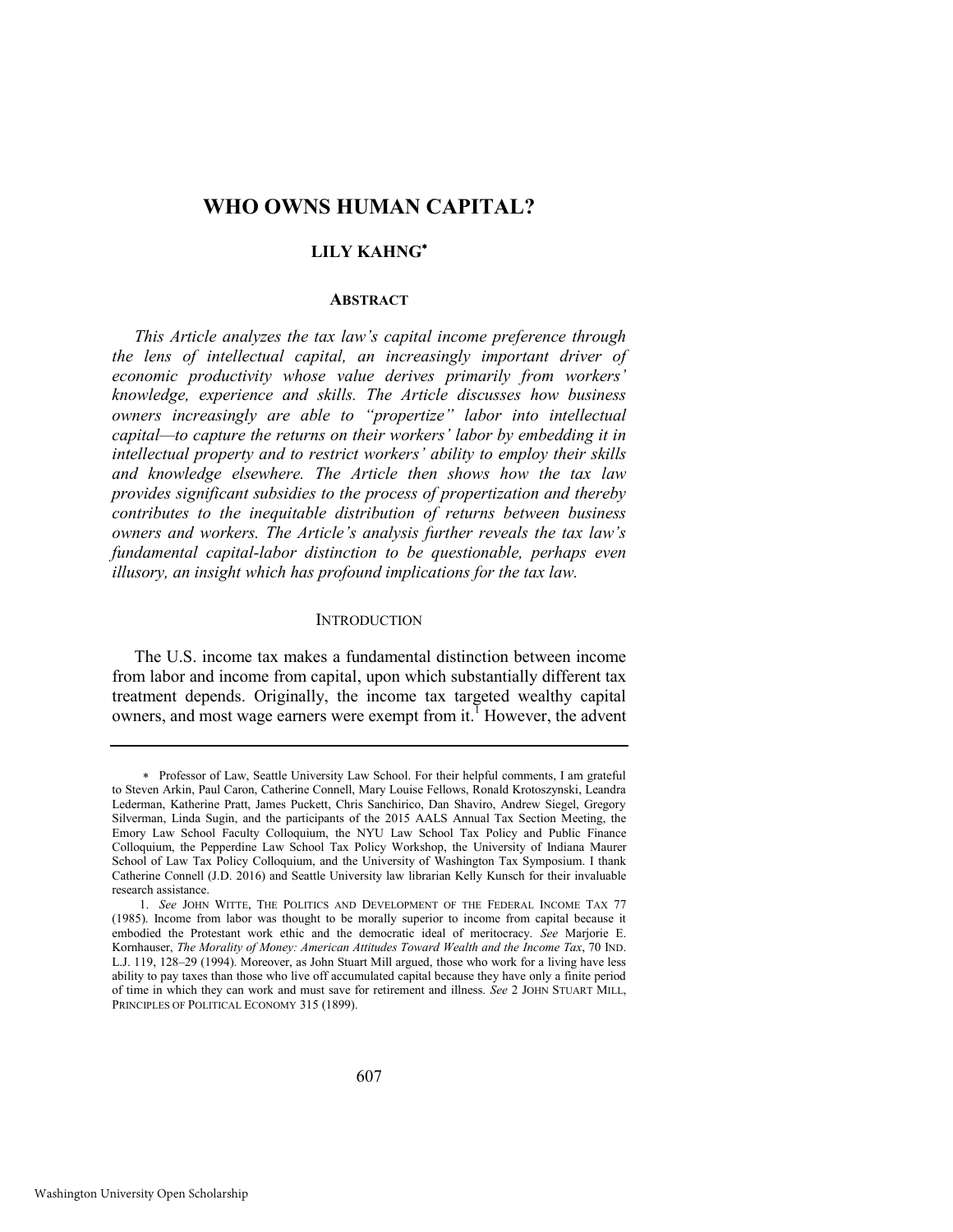of World War II shifted its impact to labor income, transforming it from a tax on the rich to a tax on working people, from "class tax to mass tax."<sup>2</sup> Today, we tax capital income preferentially in a variety of ways, most prominently through a reduced rate of tax on capital gains and dividends.<sup>3</sup>

The preference for capital income has been the subject of intense study and debate for many years.<sup>4</sup> For the past couple of decades, efficiencybased arguments in favor of a capital income preference have dominated

2. Carolyn C. Jones, *Class Tax to Mass Tax: The Role of Propaganda in the Expansion of the Income Tax During World War II*, 37 BUFF. L. REV. 685 (1989); *see also* Lily Kahng, *Investment Income Withholding in the United States and Germany*, 10 FLA. TAX REV. 315, 316–20 (2010) (describing the expansion of the income tax). *See generally* Ajay K. Mehrotra & Julia C. Ott, *The Curious Beginnings of the Capital Gains Tax Preference*, 84 FORDHAM L. REV. 2517 (2016) (describing the development of the capital gains preference).

3. The maximum capital gains rate is twenty percent; the maximum rate on ordinary income is 39.6 percent. I.R.C. § 1 (2012). These maximum rates do not include Affordable Care Act surtaxes. The capital gains rate is applicable to long-term capital gains and dividends. Other forms of income from capital, such as interest, rents and royalties, are subject to tax at ordinary income rates.

 Income from capital is treated favorably in a variety of other ways. Notably, only labor income, and not capital income, is subject to additional social security and retirement taxes, collectively known as payroll taxes. During the last thirty years, payroll taxes have accounted for one-third or more of annual total tax revenues. OFFICE OF MGMT. & BUDGET, HISTORICAL TABLES: TABLE 2.2 – PERCENTAGE COMPOSITION OF RECEIPTS BY SOURCE: 1934–2001 (last visited Mar. 20, 2016), https://www.whitehouse. gov/omb/budget/Historicals. *See generally* Patricia E. Dilley, *Breaking the Glass Slipper—Reflections on the Self-Employment Tax*, 54 TAX LAW. 65 (2000) (analyzing selfemployment taxes); Deborah A. Geier, *Integrating the Tax Burdens of the Federal Income and Payroll Taxes on Labor Income*, 22 VA. TAX REV. 1 (2002) (arguing for the integration of income and payroll taxes); Linda Sugin, *Payroll Taxes, Mythology, and Fairness*, 51 HARV. J. ON LEGIS. 113 (2014) (arguing that payroll taxes unfairly burden labor income relative to investment income.

 Furthermore, capital owners can defer gains until realization or avoid taxation entirely through basis step up at death. I.R.C. § 1014. Edward McCaffery formulated a memorable summary of all a taxpayer needs to do to avoid income and estate tax on financial capital: "Buy, Borrow, Die." Edward J. McCaffery, *A New Understanding of Tax*, 103 MICH. L. REV. 807, 890 (2005). *See generally* William J. Turnier, *Theory Meets Reality: The Case of the Double Tax on Material Capital*, 27 VA. TAX REV. 83 (2007) (detailing comprehensively ways in which income from capital and income from labor are treated differently).

 Capital income is not always treated more favorably than labor income. It is easy to come up with examples to the contrary. Thus, for example, dividend income is nominally taxed twice under our classical system of corporate taxation, first at the corporate level when earned, and then at the shareholder level when distributed. *See generally* Jennifer Arlen & Deborah M. Weiss, *A Political Theory of Corporate Taxation*, 105 YALE L.J. 325 (1995); Terrence R. Chorvat, *Apologia for the Double Taxation of Corporate Income*, 38 WAKE FOREST L. REV. 239 (2003). An example of a labor income preference is the earned income tax credit, which results in a negative tax rate for low income taxpayers. *See generally* Anne L. Alstott, *The Earned Income Tax Credit and the Limitations of Tax-Based Welfare Reform*, 108 HARV. L. REV. 533 (1995). On balance, however, the tax law treats capital income more favorably than labor income. *See* John Buckley, *Tax Changes Since Woodworth's Time: Implications for Future Tax Reform*, 34 OHIO N.U. L. REV. 1, 7–8 (2008); Turnier, *supra*, at 125.

4. *See, e.g.*, Noël B. Cunningham & Deborah H. Schenk, *The Case for a Capital Gains Preference*, 48 TAX L. REV. 319 (1993); Daniel Halperin, Commentary, *A Capital Gains Preference is not EVEN a Second-Best Solution,* 48 TAX L. REV. 381 (1993); Daniel N. Shaviro, Commentary, *Uneasiness and Capital Gains,* 48 TAX L. REV. 393 (1993).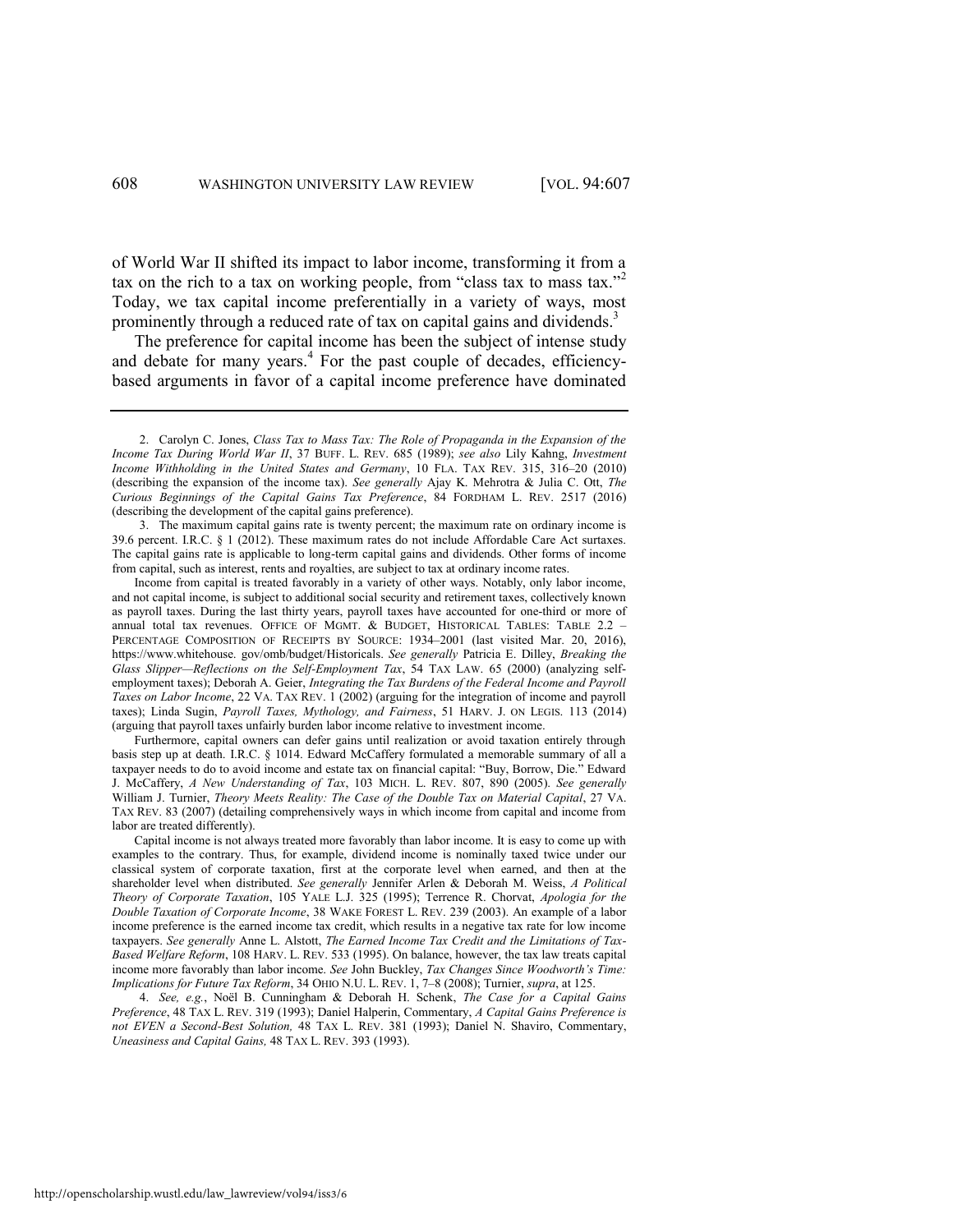<span id="page-3-2"></span><span id="page-3-0"></span>the debate.<sup>5</sup> In recent years, however, concerns about rapidly growing economic inequality have refocused attention on equity considerations and raised serious questions about the validity of efficiency-based arguments in favor of the capital income preference. Thomas Piketty's book, *Capital in the Twenty-First Century*, is perhaps the most well-known work to analyze the widening economic gulf between capital owners and workers, and it has galvanized other scholars to address this urgent problem.<sup>7</sup> Piketty's central thesis is that the return on capital tends to exceed significantly the growth rate of the economy, which leads to increasing concentrations of wealth in the hands of the few and extreme inequality.<sup>8</sup>

<span id="page-3-1"></span>This Article undertakes an equity-based analysis of the tax law's capital-labor distinction from a new perspective. It looks beyond explicit tax preferences for income from capital such as the capital gains rate and examines less transparent but equally significant ways in which the law undertaxes capital owners and overtaxes workers, thereby contributing to the growing inequality between capital owners and workers.<sup>9</sup>

<sup>5.</sup> For example, Edward Kleinbard's proposal for a dual income tax system is based on the premise that capital is more mobile than labor, and that it is therefore efficient to tax capital at lower rates than labor. *See* Edward D. Kleinbard, *An American Dual Income Tax: Nordic Precedents*, 5 NW. J. L. & SOC. POL'Y. 41, 45–47 (2010); *see also* Reuven S. Avi-Yonah, *And Yet It Moves: Taxation and Labor Mobility in the Twenty-First Century*, 67 TAX L. REV. 169 (2014).

More recently, much of the debate about capital income preferences has focused on whether a consumption tax, which completely exempts capital from tax, would be superior to an income tax, a question which is beyond the scope of this Article. *See, e.g.*, Joseph Bankman & Thomas Griffith, *Is the Debate Between an Income Tax and a Consumption Tax a Debate About Risk? Does it Matter?*, 47 TAX L. REV. 377 (1992); Joseph Bankman & David A. Weisbach, *The Superiority of an Ideal Consumption Tax over an Ideal Income Tax*, 58 STAN. L. REV. 1413 (2006); Daniel Shaviro, *Beyond the Pro-Consumption Tax Consensus*, 60 STAN. L. REV. 745 (2007); Chris William Sanchirico, *A Critical Look at the Economic Argument for Taxing Only Labor Income*, 63 TAX L. REV. 867 (2010).

<sup>6.</sup> THOMAS PIKETTY, CAPITAL IN THE TWENTY-FIRST CENTURY (2014).

<sup>7.</sup> *See, e.g*., Joseph Bankman & Daniel Shaviro, *Piketty in America: A Tale of Two Literatures*, 68 TAX L. REV. 453 (2015); Paul L. Caron, *Thomas Piketty and Inequality: Legal Causes and Tax Solutions*, 64 EMORY L. J. ONLINE 2073 (2015); James M. Puckett, Wealth Inequality and Progressive Taxation (Mar. 20, 2016) (unpublished manuscript) (on file with author); Nelson D. Schwartz, *Economists Take Aim at Inequality*, N.Y. TIMES (Jan. 3, 2016), [http://www.nytimes.com/201](http://www.nytimes.com/201%206/01/04/business/economy/economists-take-aim-atwealth)  [6/01/04/business/economy/economists-take-aim-atwealthi](http://www.nytimes.com/201%206/01/04/business/economy/economists-take-aim-atwealth)nequality.html.

<sup>8.</sup> *See* PIKETTY, *supra* not[e 6,](#page-3-0) at 26–27, 77.

<sup>9.</sup> The Article takes as its starting point the growing inequality between capital owners and workers, but acknowledges that neither workers nor capital owners are a monolithic group. There are wide variations within each as to their socioeconomic standing. Capital owners range from a person with \$200 in a savings account to Warren Buffett. Workers range from the low-wage and unskilled to highly compensated executives. The Article focuses on inequality between capital owners and workers, which Piketty estimates to account for about one-third of the increase in total income inequality since 1980. *See* PIKETTY, *supra* note [6,](#page-3-0) at 300. The Article does not specifically address the growing inequality among workers that is particularly pronounced in the United States. *See id.,* at 298– 300, 315–21 (describing how the increase in inequality in the U.S. since the 1970 is due in large part to wage inequality). However, the Article does have some bearing on wage inequality as well, to the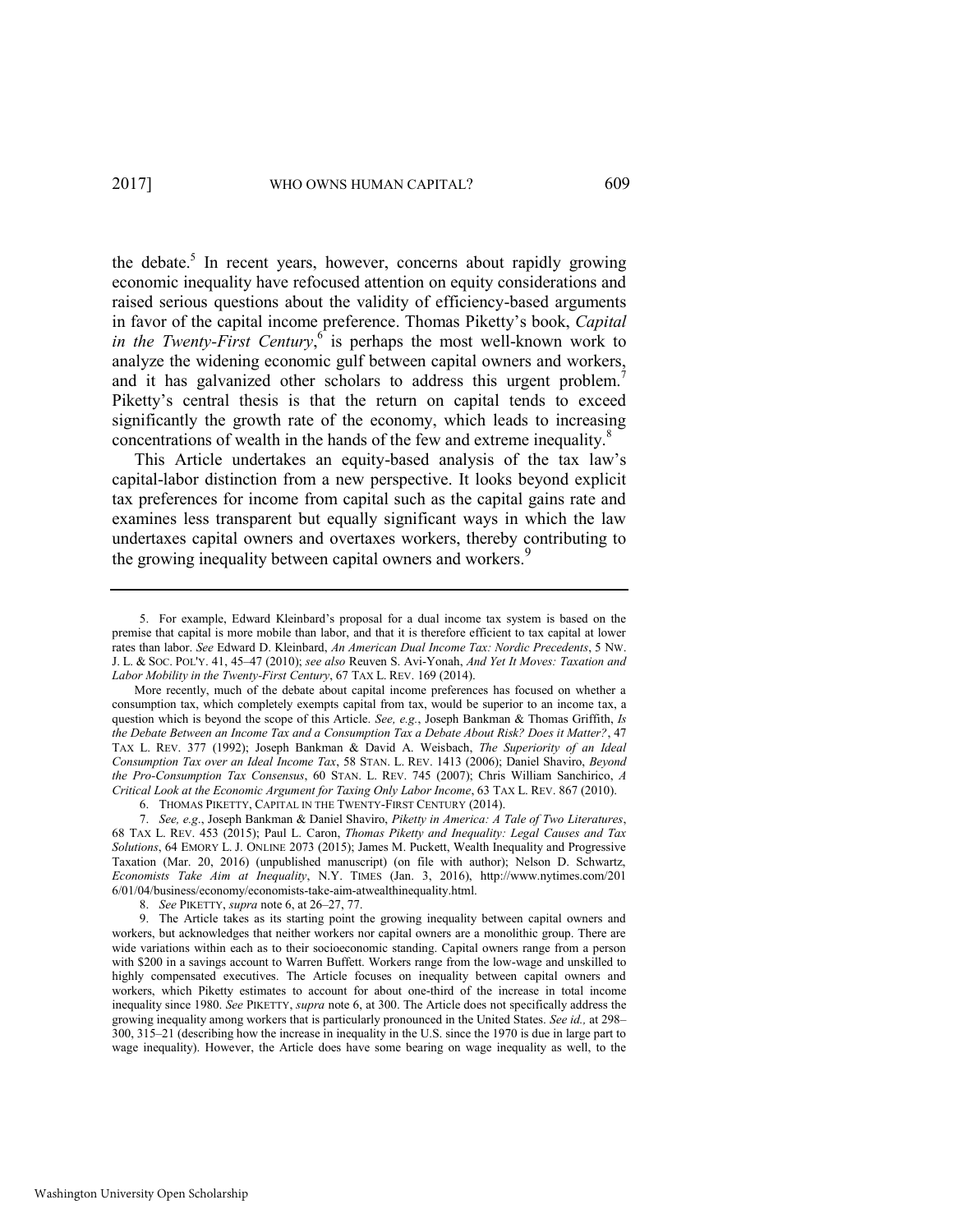The Article begins with an exploration of intellectual capital, a growing form of capital that includes not only legally protected intangible assets, such as patents and copyrights, but also other sources of value such as goodwill and organizational processes and know-how. The creation of intellectual capital enables capital owners to "propertize" labor: through the use of intellectual property laws, contract and employment laws, and other legal and organizational mechanisms, capital owners are able to capture the returns from their workers' economic productivity. The Article discusses how the legal landscape is rapidly evolving to facilitate and expand the propertization of labor.

The Article then turns to the ways in which the tax law subsidizes the process of propertization. Specifically, the tax law allows capital owners to immediately deduct most costs of creating intellectual capital, which has the effect of exempting from tax their income from intellectual capital. Furthermore, the tax law is overly generous to capital owners with respect to their investments in human capital, while, at the same time, it denies workers recognition of similar investments.<sup>10</sup> In these ways, the tax exacerbates the widening wealth and income gap between capital owners and workers.

The Article concludes with reflections about the porous and changeable boundary between labor and capital. It questions whether the tax law distinction between labor income and capital income is useful or even meaningful. The Article posits that the tax law should not treat labor income and capital income as distinct categories, but rather, should recognize that workers and capital owners contribute to and share in the returns from their collaborative efforts. The Article concludes with an overview of specific reform proposals that would implement this reconceptualization of workers and capital owners.

http://openscholarship.wustl.edu/law\_lawreview/vol94/iss3/6

extent that very highly compensated workers tend to receive a substantial portion of their pay in forms that they are able to treat as capital gains. *See infra* Part III.

<sup>10.</sup> Human capital is closely related to intellectual capital but not coterminous. Intellectual capital focuses on businesses' investment in and production of intangible sources of future value, which often require a high proportion of labor inputs. Human capital focuses on an individual's capabilities to produce future value. Capital owners make human capital investments in their workers, and workers also make human capital investments in themselves. *See infra* notes [136](#page-27-0)–[139](#page-28-0) and accompanying text.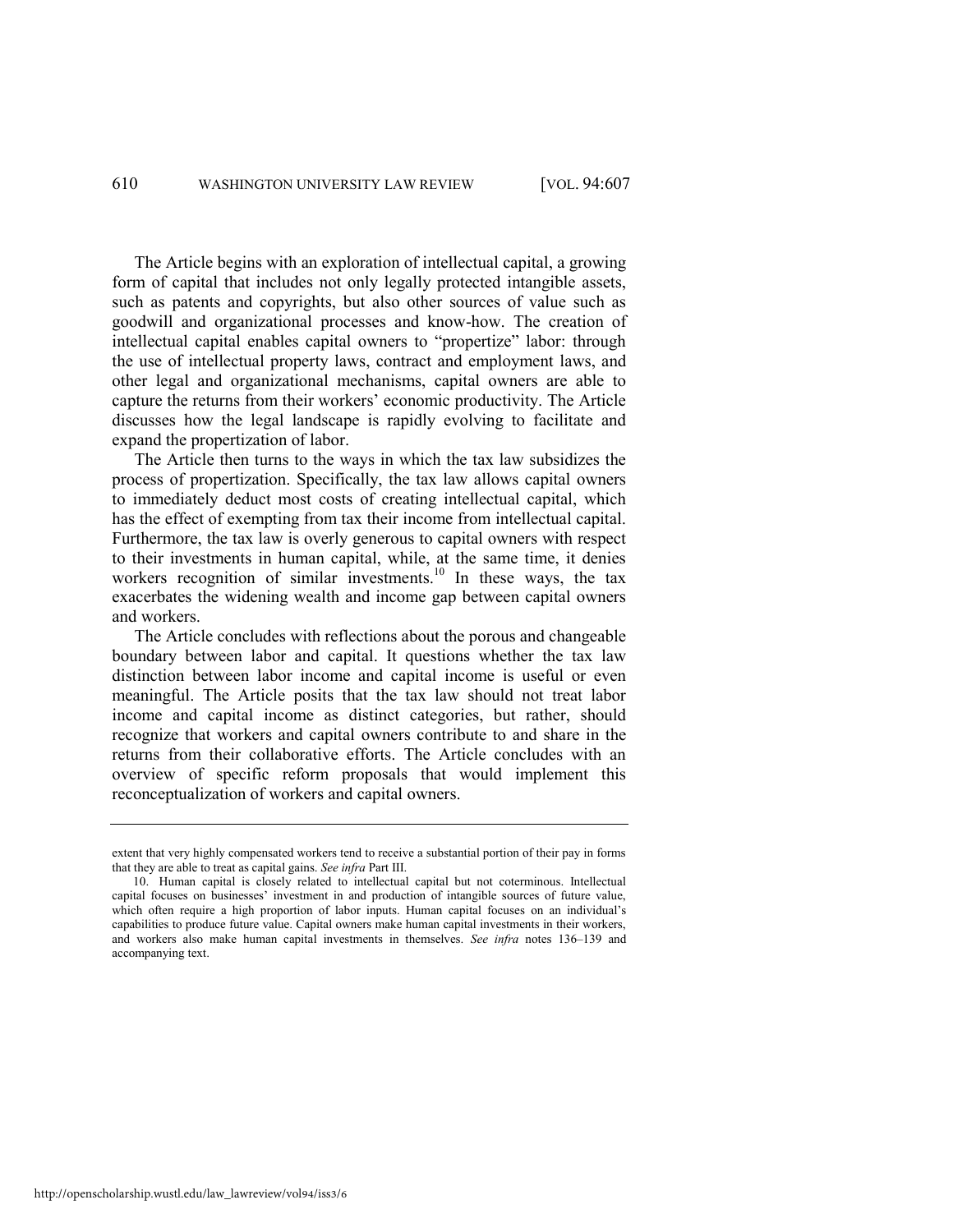#### I. INTELLECTUAL CAPITAL AND THE PROPERTIZATION OF LABOR

### *A. The Rise of Intellectual Capital*

<span id="page-5-0"></span>Capital encompasses forms of wealth including "land, buildings, machinery, firms, stocks, bonds, patents, livestock, gold, natural resources, etc."<sup>11</sup> The definition includes physical capital, such as land, buildings, and other material goods.<sup>12</sup> It also includes intangible assets such as patents or copyrights and financial assets such as bank accounts, corporate stock, and pension funds. $^{13}$ 

The composition of capital has changed significantly over the last several centuries. Agricultural land, which three centuries ago, accounted for more than one-half of total capital, comprises only a minimal fraction of total capital today, and has been supplanted by industrial and financial capital.<sup>14</sup>

Of these new types of capital, financial capital, and in particular corporate stock, is comprised of the underlying assets owned by corporations. As Piketty observes, much of the value of corporate stock is attributable to what he calls immaterial capital:

[M]any forms of immaterial capital are taken into account by way of the stock market capitalization of corporations. For instance, the stock market value of a company often depends on its reputation and trademarks, its information systems and modes of organization, its investments, whether material or immaterial, for the purpose of making its products and services more visible and attractive ... .<sup>15</sup>

<sup>11.</sup> PIKETTY, *supra* note [6](#page-3-0), at 113. Some commentators have criticized Piketty's definition of capital and his measurement of it. *See, e.g.*, Matthew Rognlie, *Deciphering the Fall and Rise in the Net Capital Share* (Brookings Papers on Econ. Activity, 2015), [http://www.brookings.edu/~/m](http://www.brookings.edu/~/)edia/ projects/bpea/spring-2015/2015a\_rognlie.pdf (observing that most of the increasing returns to capital are attributable to the housing sector and that, outside of that sector, the return to capital relative to labor is not increasing, contrary to Piketty's assertion). Other commentators seem to think Piketty's definition of capital is not particularly problematic. *See, e.g.*, Robert M. Solow, *Thomas Piketty Is Right*, NEW REPUBLIC (Apr. 22, 2014), https://newrepublic.com/article/117429/capital-twenty-firstcentury-thomas-piketty-reviewed.

<sup>12.</sup> PIKETTY, *supra* not[e 6,](#page-3-0) at 49.

<sup>13.</sup> *Id.* at 48–49.

<sup>14.</sup> *Id.* at 42, 116 fig. 3.1, 117 fig. 3.2, 151. Housing continues to be substantial component of today's capital. *See id.* at 116 fig 3.1, 117 fig 3.2, 151; ROBERT B. REICH, SAVING CAPITALISM 16–22 (2015) (describing the change in capital from agricultural land to industrial capital and intellectual property).

<sup>15.</sup> PIKETTY, *supra* not[e 6,](#page-3-0) at 49.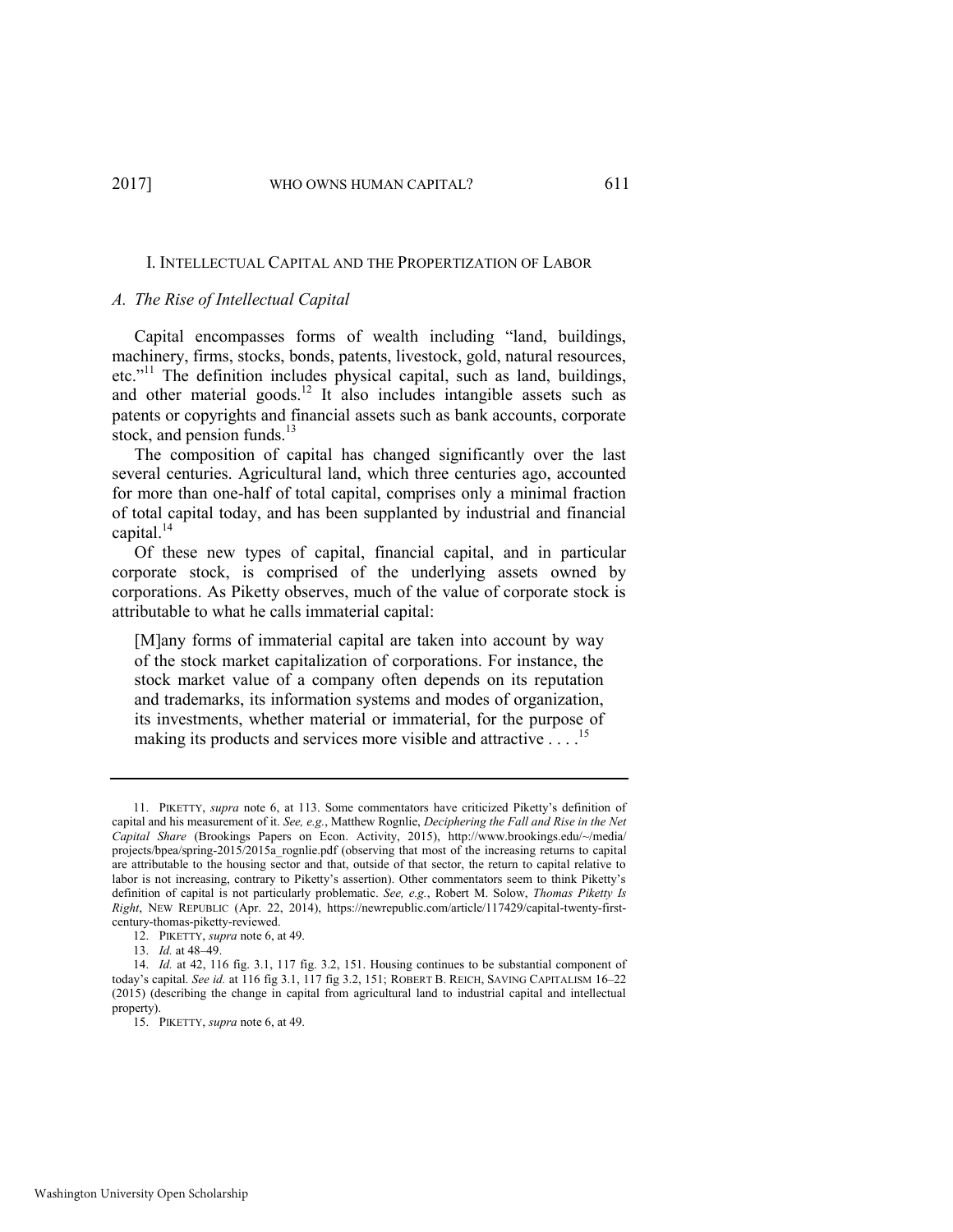<span id="page-6-0"></span>This Article uses the term "intellectual capital" to refer to these forms of immaterial capital. Intellectual capital has been likened to dark matter the essential substance that binds together the universe but is not directly observable.<sup>16</sup> It is broadly defined to be "nonphysical sources of value (claims to future benefits) generated by innovation (discovery), unique organizational designs, or human resource practices."<sup>17</sup> Intellectual capital includes not only separable, identifiable, and legally protected assets such as patents, trademarks, and copyrights, but also less distinct assets such as information systems, administrative structures and processes, market and technical knowledge, brands, trade secrets, organizational know-how, culture, strategic capabilities, and customer satisfaction.<sup>18</sup> Examples of this broader definition of intellectual capital include Wal-Mart's computerized supply chain, Amazon's customer service reputation, and Google's unique business model.<sup>19</sup>

17. BARUCH LEV, INTANGIBLES: MANAGEMENT, MEASUREMENT, AND REPORTING 7 (2001). Lev cites Merck's pharmaceutical advances as an example of discovery, Cisco's internet-based product installation and maintenance system as an example of unique organizational design, and Xerox's information-sharing system for employees as an example of human resources. *Id.* at 6. Lev notes that a combination of these sources can produce intellectual capital: the valuable brand Coke combines innovation (the secret Coke formula) and organizational structure (exceptional marketing savvy). *See id.* 

<span id="page-6-1"></span><sup>16.</sup> *See* Ricardo Hausmann & Federico Sturzenegger, U.S. and Global Imbalances: Can Dark Matter Prevent a Big Bang? (Nov. 13, 2005) (unpublished manuscript), [www.cid.harvard.edu/](http://www.cid.harvard.edu/) cidpublications/darkmatter\_051130.pdf (theorizing that the omission of valuable assets such as knowhow, brand recognition, expertise, and research and development skews estimates of trade imbalances). Despite the difficulty of precisely defining intellectual capital, the concept is easy to grasp intuitively, and its many definitions share core similarities. In their survey of numerous definitions of intellectual capital, Leandro Cañibano, Manuel García-Ayuso Covarsí, and M. Paloma Sánchez find most definitions agree that intellectual capital refers to "sources of probable *future economic profits*, *lacking physical substance*, which are *controlled by a firm* as a result of *previous events or transactions* (self-production, purchase or any other means of acquisition)." LEANDRO CAÑIBANO, MANUEL GARCÍA-AYUSO COVARSÍ & M. PALOMA SÁNCHEZ, THE VALUE RELEVANCE AND MANAGERIAL IMPLICATIONS OF INTANGIBLES: A LITERATURE REVIEW 14 (1999), [http://www.oecd.org/s](http://www.oecd.org/)ti/ind/1947974.pdf.

The concept of intellectual capital is not new. As early as the mid-nineteenth century, economists recognized that value inheres in more than just tangible assets and that knowledge and innovation are essential components of economic activity. *See* Mie Augier & David J. Teece, *An Economics Perspective on Intellectual Capital*, *in* PERSPECTIVES ON INTELLECTUAL CAPITAL 3–4 (Bernard Marr ed., 2005); Bernard Marr, *The Evolution and Convergence of Intellectual Capital as a Theme*, *in*  PERSPECTIVES ON INTELLECTUAL CAPITAL, *supra*, at 213–14; *see also* Peter Hill, *Tangibles, Intangibles and Services: A New Taxonomy for the Classification of Output*, 32 CANADIAN J. ECON. 426, 428–37 (1999).

<sup>18.</sup> *See* Farok J. Contractor, *Intangible Assets and Principles for Their Valuation*, *in* VALUATION OF INTANGIBLE ASSETS IN GLOBAL OPERATIONS 3, 7 fig. 1.1, 8 (Farok J. Contractor ed., 2001); Juergen H. Daum, INTANGIBLE ASSETS AND VALUE CREATION 17 (2003); LEV, *supra* not[e 17,](#page-6-0) at 5–7.

<sup>19.</sup> *See* ORG. FOR ECON. CO-OPERATION & DEV., NEW SOURCES OF GROWTH: KNOWLEDGE-BASED CAPITAL—KEY ANALYSES AND POLICY CONSIDERATIONS—SYNTHESIS REPORT 8, 17 (2013) [hereinafter OECD REPORT], https://www.oecd.org/sti/inno/knowledge-based-capital-synthesis.pdf.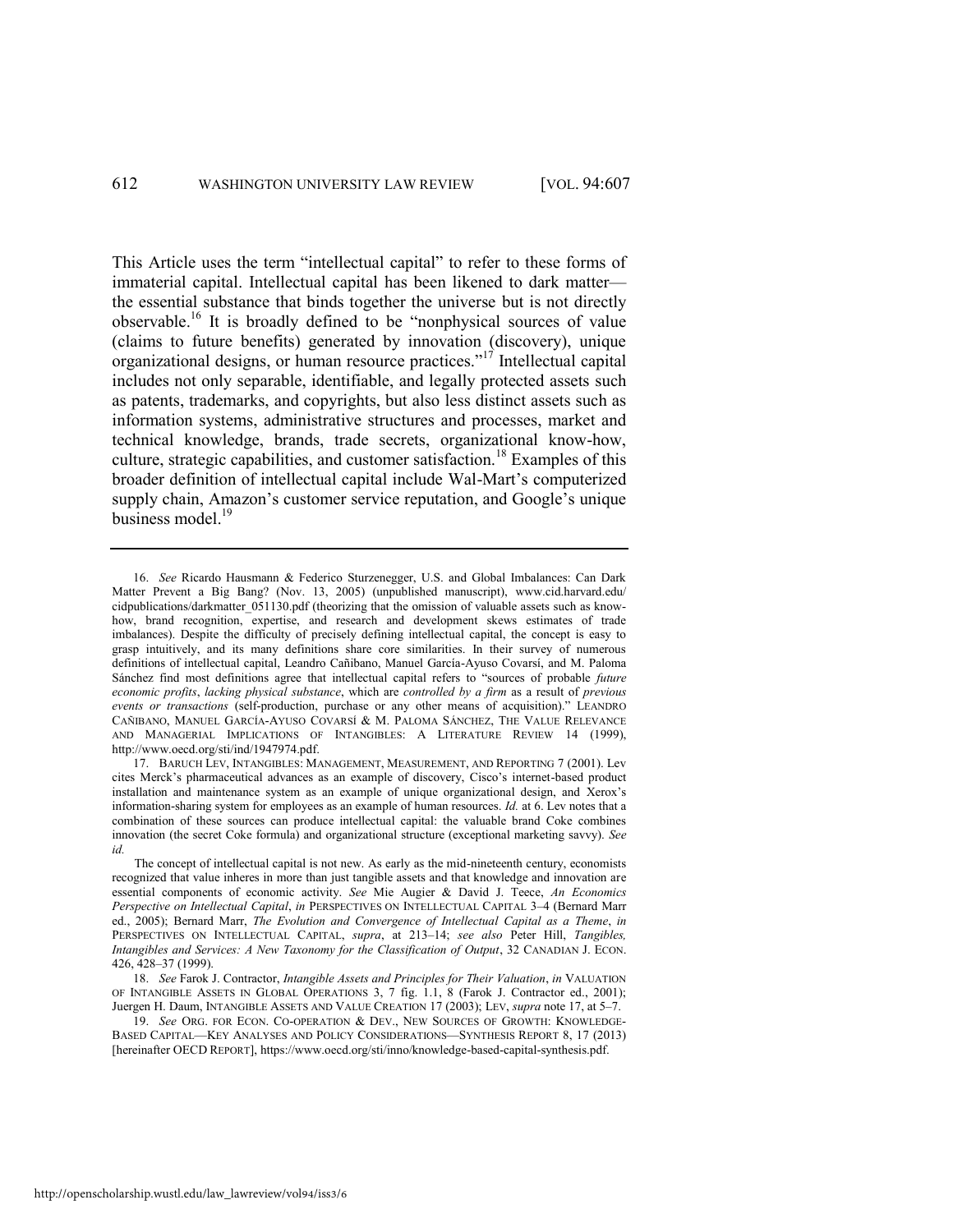The growing importance of intellectual capital is indisputable.<sup>20</sup> Companies such as Google, Amazon, and Apple exemplify the new business model. Their most valuable assets are not property, plant, and equipment, but rather operating systems, product designs, organizational structures, and their reputation among customers.<sup>21</sup> Intellectual capital is also dominant in more traditional companies. For example, the physical assets of Nestlé, the world's largest food company, comprise only thirteen percent of its total value.<sup>22</sup>

<span id="page-7-0"></span>The value of intellectual capital relative to total capital is difficult to estimate, in part because its value can be inferred only indirectly from the value of the corporations who own much of it, combined with the fact that financial and national accounting systems have historically undervalued or excluded intellectual capital from measures of economic productivity and wealth.<sup>23</sup> Economists estimate that official measures of gross domestic product in recent years omitted as much as one trillion dollars per year of  $\frac{1}{2}$  investments in intellectual capital.<sup>24</sup> As Calvin Johnson points out, Google and Microsoft's self-created intangible assets are worth hundreds of billions of dollars, as evidenced by their market capitalization, but their balance sheets show none of these assets.<sup>25</sup> Other scholars have observed a similar anomaly with respect to pharmaceutical companies: their investments in research and development are not recorded as assets on their balance sheets, but their market capitalizations clearly demonstrate the value of these assets. $26$ 

<sup>20.</sup> *See generally id.* (documenting the global increase in business investment in intellectual capital and the resulting increasing productivity gains).

<sup>21.</sup> *See id.* at 8, 17. Intellectual capital is also dominant in more traditional companies. For example, the physical assets of Nestle, the world's largest food company, comprise only 13% of its total value. *See id*. at 9.

<sup>22.</sup> *See id.* at 9.

<sup>23.</sup> *See* Hill, *supra* not[e 17,](#page-6-0) at 436–37, 445; Leonard Nakamura, *Intangibles: What Put the* New *in the New Economy?*, BUS. REV., July–Aug. 1999, at 3, 4, 6–10.

<sup>24.</sup> *See* Leonard Nakamura, *Investing in Intangibles: Is a Trillion Dollars Missing from GDP?*, BUS. REV., Q4 2001, at 35–36; Carol Corrado, Charles Hulten, & Daniel Sichel, *Measuring Capital and Technology: An Expanded Framework*, *in* MEASURING CAPITAL IN THE NEW ECONOMY 11, 12, 30 (Carol Corrado et al. eds., 2005) [hereinafter Corrado et al., *Measuring Capital and Technology*].

<sup>25.</sup> *See* Calvin H. Johnson, *Organizational Capital: The Most Important Unsettling Issue in Tax*, 148 TAX NOTES 667, 676 (2015).

<sup>26.</sup> These scholars cite the expensing of self-created R&D to explain why the earnings and assets of companies, such as pharmaceutical manufacturers, seem very low relative to their stock prices. They argue that the expensing of self-created R&D depresses the earnings of these companies and that the failure to capitalize self-created R&D undervalues the assets of these companies. *See* Nakamura, *supra* note [24,](#page-7-0) at 30–31; Charles Hulten, *Accounting for the Knowledge Economy* 7–10 (The Conference Bd. Econ. Program Working Paper No. 08-13, 2008), http://www.conference-board.org/pdf\_free/ workingpapers/E-0040-08-WP.pdf; *see also* William Hubbard, *The Debilitating Effect of Exclusive*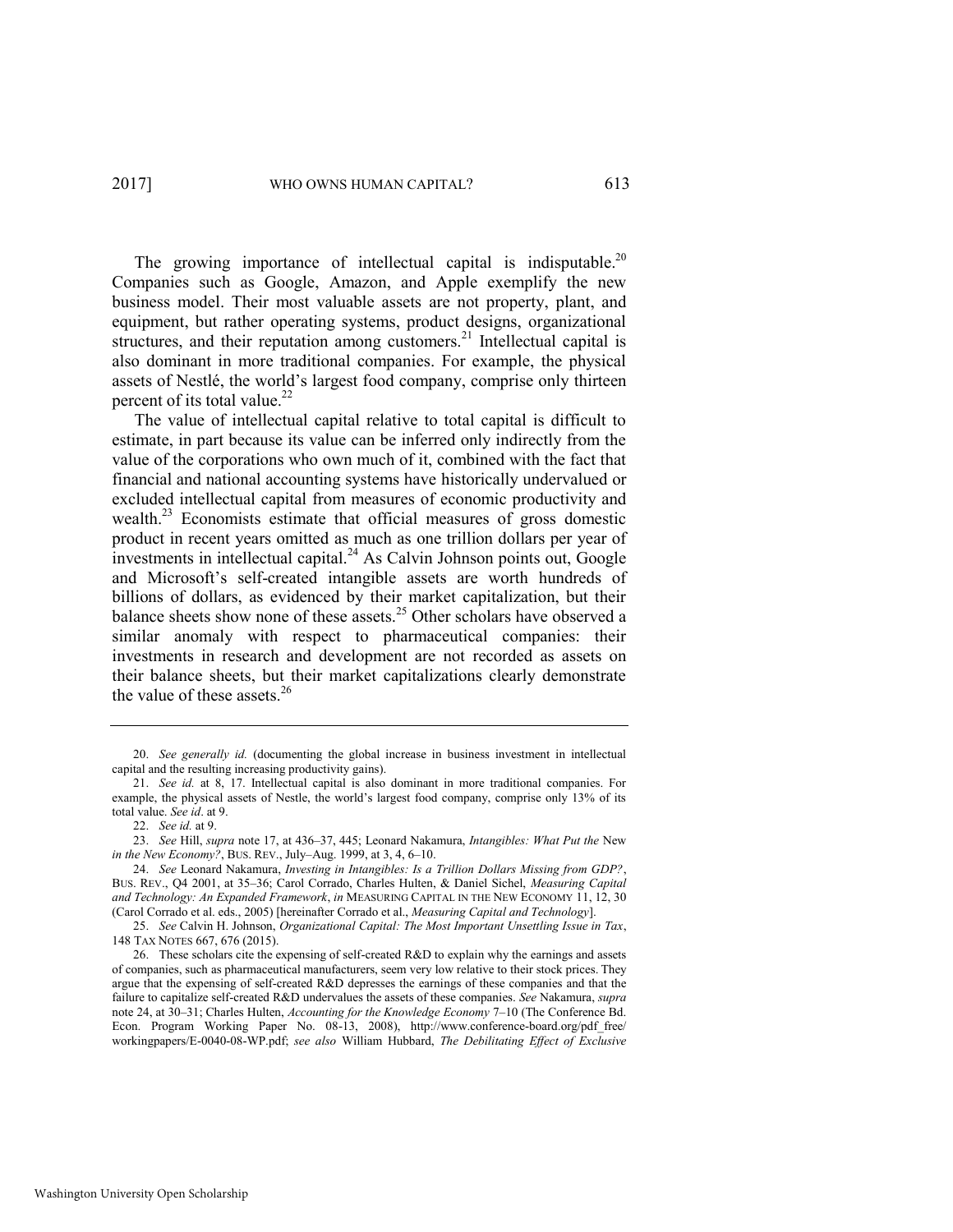<span id="page-8-0"></span>To remedy the failure of most accounting systems to measure adequately intellectual capital, Carol Corrado, Charles Hulten, and Daniel Sichel developed a framework for quantifying intellectual capital and its impact on the national economy.<sup>27</sup> Their model is the most theoretically advanced and comprehensive to date, and according to the Organisation for Economic Co-operation and Development (OECD), is widely accepted.<sup>28</sup> Based on this model, Corrado, Hulten, and Sichel found that, in recent years, intellectual capital accounted for 27 percent of economic growth, putting it on par with tangible capital in importance as a source of  $\frac{1}{2}$ growth.<sup>2</sup>

In response to the work of economists such as Corrado, Hulten and Sichel, government agencies and non-governmental organizations are beginning to recognize more fully the role of intellectual capital in economic activity. For example, in 2013, the U.S. Bureau of Economic Analysis (BEA) for the first time included research and development (R&D), as well as artistic creations such as films, music, and books, in its measures of national economic productivity and wealth, which added \$560 billion to the size of the U.S. economy.<sup>30</sup> A 2013 report of the OECD documented intellectual capital's ascendance to a global phenomenon and urged policy reforms in taxation, innovation, entrepreneurship, education, competition, corporate reporting, and intellectual property laws in order to realize fully the potential gains of this key economic driver.<sup>31</sup> The Financial Accounting Standards Board (FASB) and the International Accounting Standards Board (IAS) have acknowledged the need to require additional qualitative and quantitative disclosure about self-created intangible assets. $32$  In sum, intellectual capital is indubitably a major and

32. The FASB and IAS considered a joint project to expand disclosure guidelines for intangibles, as part of a broader and ongoing convergence project in 2002. *See* AM. INST. CERTIFIED PUB. ACCOUNTANTS, INTERNATIONAL FINANCIAL REPORTING

*Rights: Patents and Productive Inefficiency*, 66 FLA. L. REV. 2045, 2046–47 (2014) (discussing other oddities in the pharmaceutical industry).

<sup>27.</sup> *See* Carol Corrado, Charles Hulten, & Daniel Sichel, *Intangible Capital and U.S. Economic Growth*, 55 REV. INC. & WEALTH 661, 662, 682 (2009) [hereinafter Corrado et al., *Intangible Capital*]; Corrado et al., *Measuring Capital and Technology*, *supra* note [24,](#page-7-0) at 11, 12, 30.

<sup>28.</sup> *See* OECD REPORT, *supra* not[e 19,](#page-6-1) at 12.

<sup>29.</sup> *See* Corrado et al., *Intangible Capital*, *supra* not[e 27,](#page-8-0) at 680.

<sup>30.</sup> *See* Peter Coy, *The Rise of the Intangible Economy: U.S. GDP Counts R&D, Artistic Creation*, BLOOMBERG BUSINESSWEEK (July 18, 2013), [http://www.businessweek.com/](http://www.businessweek.com/‌articles/20130718/) [articles/20130718/th](http://www.businessweek.com/‌articles/20130718/)e-rise-of-the-intangible-economy-u-dot-s-dot-gdp-counts-r-and-d-artistic-creation. The BEA restated GDP for each year retroactive to 1929, the first year of measurement. *Id.* These additions increased the size of the U.S. economy in 2013 by \$560 billion, or 3.6 percent. *See* Jared Bernstein & Dean Baker, Op-Ed., *What is 'Seinfeld' Worth?*, N.Y. TIMES (July 31, 2013), [http://www.nytimes.c](http://www.nytimes/)om/2013/ 08/01/opinion/what-is-seinfeld-worth.html.

<sup>31.</sup> *See* OECD REPORT, *supra* not[e 19,](#page-6-1) at 6–11.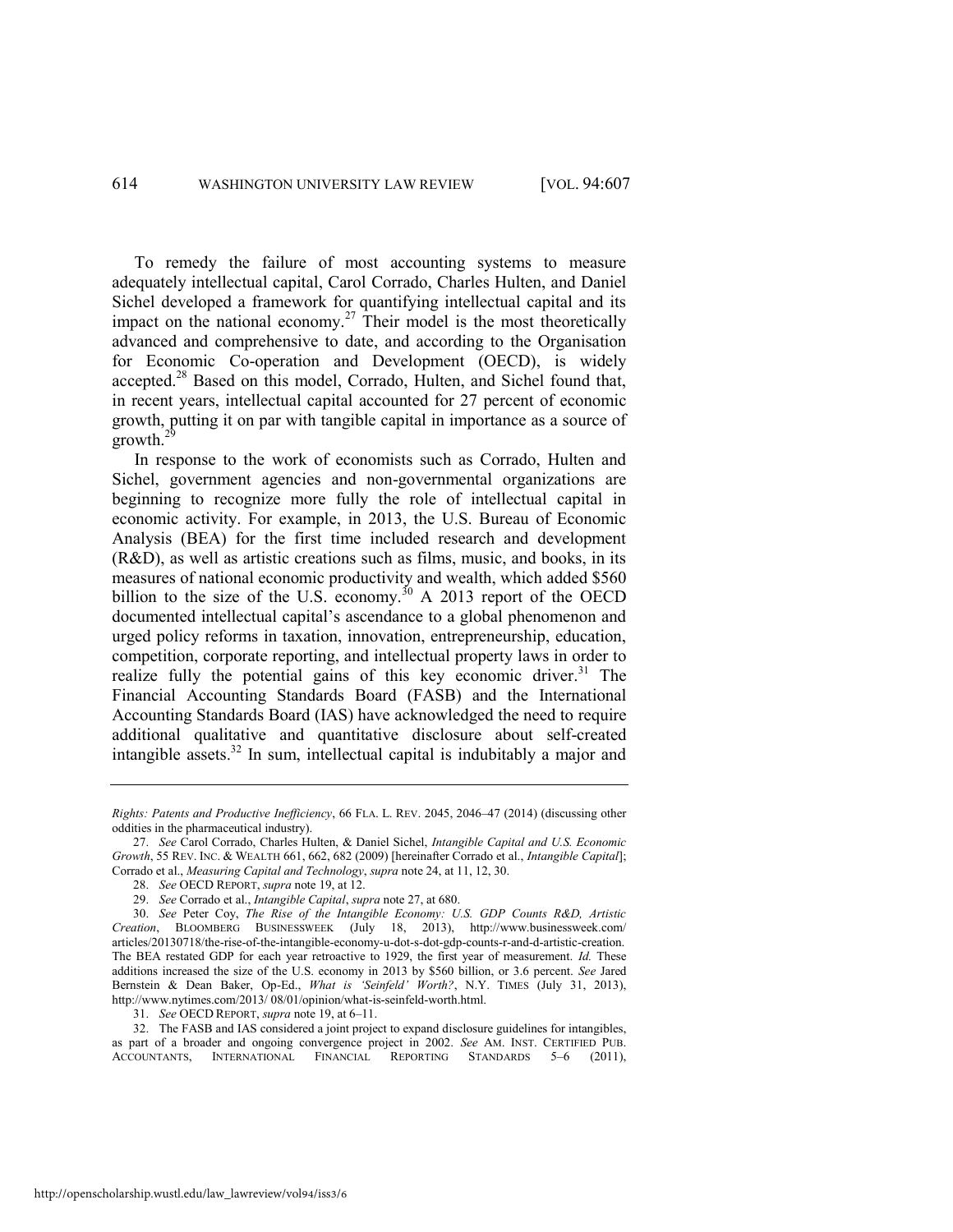increasing driver of economic productivity, and its ascendance marks a substantial change in the nature and composition of capital.

# *B. The Centrality of Labor in Intellectual Capital*

Capital almost always requires labor to be created or enhanced.<sup>33</sup> This is true of traditional forms of capital, such as agriculture and other real estate.<sup>34</sup> Owners of farmland, for example, require workers to cultivate and harvest crops and raise livestock in order for the farmland to be productive.<sup>35</sup> Owners of other real estate need workers to build and maintain the structures from which owners derive income and gain.<sup>36</sup> Capital in the form of natural resources, such as gold or oil, requires workers to extract and process them into marketable forms.<sup>37</sup> Industrial capital, such as, for example, a widget factory, needs workers to run, operate, and maintain the machinery that produces the widgets.<sup>38</sup> The widget producer also needs workers to develop advertising and marketing plans for the widgets.<sup>39</sup>

<span id="page-9-0"></span>Although labor is always integral to the productive use of capital, intellectual capital is particularly labor-intensive and often requires workers' knowledge, experience, and skills.<sup>40</sup> For example, strategic planning requires primarily the time and effort of managers.<sup>41</sup> Likewise, the creation of a consumer products brand results primarily from the work effort of design and marketing personnel.<sup>42</sup> Similarly, scientific R&D

[http://www.ifrs.com/p](http://www.ifrs.com/)df/IFRSUpdate\_V8.pdf. Due to resource constraints, they decided not to move forward with it. *See* Action Alert No. 07-52, FIN. ACCOUNTING STANDARDS BD. (Dec. 28, 2007), <http://www.fasb.org/>action/aa122807.shtml. However, more recently, the financial accounting community has shown a renewed interest in reforming financial reporting for intangibles. *See* Emily Chasan, *FASB's Future Priorities Start to Take Shape*, WALL ST. J.: CFO J. (Sept. 17, 2013, 1:00 PM), <http://blogs.wsj.com/>cfo/2013/09/17/fasbs-future-priorities-start-to-take-shape/ (noting that accounting for intangible assets is among the top reform priorities).

<sup>33.</sup> *See generally* PAUL A. SAMUELSON & WILLIAM D. NORDHAUS, ECONOMICS (19<sup>th</sup> ed.) 233– 34 (stating that production is a team effort and that the factors of production, land, labor and capital, are interdependent).

<sup>34.</sup> *See id.*at 267–68.

<sup>35.</sup> *See id.*at 268.

<sup>36.</sup> *See id.*at 283.

<sup>37.</sup> *See id.*at 268.

<sup>38.</sup> *See id.*at 283.

<sup>39.</sup> *See id.*

<sup>40.</sup> For this reason, some scholars refer to it as knowledge-based capital. *See, e.g.*, OECD REPORT, *supra* not[e 19;](#page-6-1) KARL ERIK SVEIBY, THE NEW ORGANIZATIONAL WEALTH: MANAGING AND MEASURING KNOWLEDGE-BASED ASSETS (1997).

<sup>41.</sup> *See* Corrado et al., *Intangible Capital*, *supra* note [27,](#page-8-0) at 670; Corrado et al., *Measuring Capital and Technology, supra* not[e 24,](#page-7-0) at 29.

<sup>42.</sup> *See* Corrado et al., *Measuring Capital and Technology, supra* not[e 24,](#page-7-0) at 28.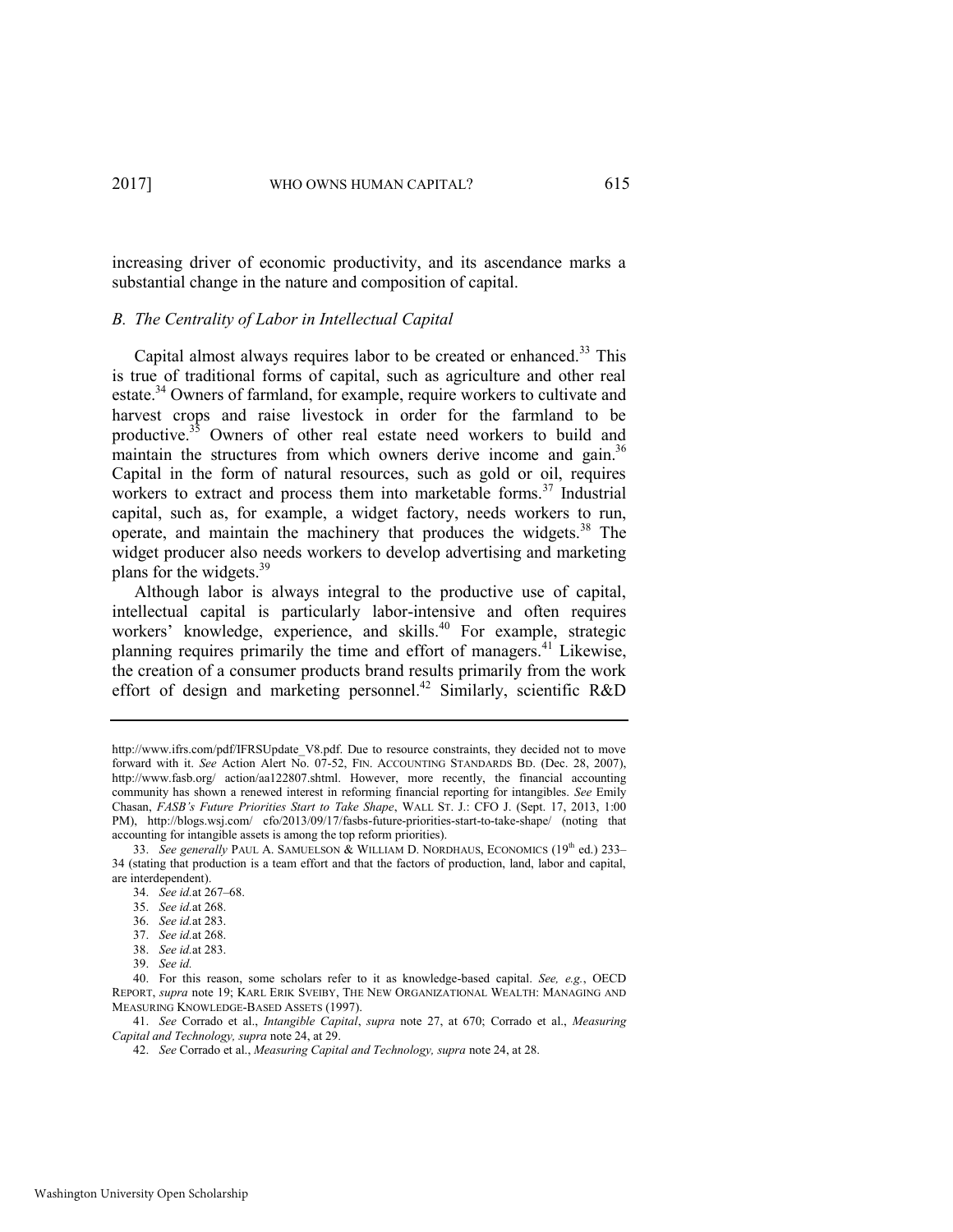requires primarily the time and effort of scientists, although it also requires expenditures for labs and equipment.<sup>43</sup> Not all labor expenditures produce intellectual capital.<sup>44</sup> For example, a fast food server or an office receptionist serves the current needs of his or her employer, but the services arguably do not provide significant long-term benefits to the employer. On the other hand, even these services arguably contribute to the creation of a business' customer service reputation and goodwill.<sup>45</sup>

<span id="page-10-2"></span>With respect to legally distinct assets such as patents or copyrights, the contribution of labor to the creation of intellectual capital becomes embedded in the asset, in what Rob Merges calls the "propertization of labor."<sup>46</sup> Legally enforceable patent or copyright protections enable the owner of the asset (that is, the capital owner) to appropriate and control the knowledge contributions of workers.<sup>47</sup>

<span id="page-10-0"></span>Other types of intellectual capital are not distinct, legally protected assets. However, businesses often rely upon mechanisms other than intellectual property laws to capture and control the labor of their workers. Many of these are legal in nature, such as covenants not to compete, nondisclosure agreements, and trade secrets laws.<sup>48</sup> Covenants not to compete prohibit workers from employing their training, skill and

47. *See* Catherine L. Fisk*, Working Knowledge: Trade Secrets, Restrictive Covenants in Employment, and the Rise of Corporate Intellectual Property, 1800–1920*, 52 HASTINGS L.J. 441, 445–46 (2001); Érica Gorga & Michael Halberstam, *Knowledge Inputs, Legal Institutions and Firm Structure: Towards a Knowledge-Based Theory of the Firm*, 101 NW. U. L. REV. 1123, 1149 (2007); *see also* Oren Bar-Gill & Gideon Parchomovsky, *Law and the Boundaries of Technology-Intensive Firms*, 157 U. PA. L. REV. 1649, 1671–88 (2009) (discussing the organizational effects of patent, copyright, trade secret and other legal protections for innovation and information); *see generally* Dan L. Burk & Brett H. McDonnell, *The Goldilocks Hypothesis: Balancing Intellectual Property Rights at the Boundary of the Firm*, 2007 U. ILL. L. REV. 575 (2007) (analyzing how the strength of intellectual property protections affects inter- and intra-firm transactions costs).

48. *See* ORLY LOBEL, TALENT WANTS TO BE FREE 49–75; 98–120 (2013); Orly Lobel, *The New Cognitive Property: Human Capital Law and the Reach of Intellectual Property*, 93 TEX. L. REV. 789, 790–91 (2015); Gorga & Halberstam, *supra* note [47,](#page-10-0) at 1159–63. In addition to legal mechanisms, businesses also use "organizational strategies," as Érica Gorga and Michael Halberstam call them, to control knowledge and information. *Id.* at 1127. For example, a business might restrict critical knowledge to a small number of insiders or isolate the business geographically. *Id.* at 1158–59.

<span id="page-10-1"></span><sup>43.</sup> *See id.* at 26–27.

<sup>44.</sup> Corrado, Hulten and Sichel estimate, for example, that about sixty percent of advertising expenditures produce ads with long-lasting value, as compared to "this week's sale"-type ads. *See*  Corrado et al., *Intangible Capital*, *supra* not[e 27,](#page-8-0) at 670.

<sup>45.</sup> Chris William Sanchirico, *Taxing Carried Interest: The Problematic Analogy to 'Sweat Equity'*, 117 TAX NOTES 239, 242 (2007) [hereinafter Sanchirico, *Taxing Carried Interest*].

<sup>46.</sup> ROBERT P. MERGES, JUSTIFYING INTELLECTUAL PROPERTY 197 (2011); Robert P. Merges, *Intellectual Property and the Costs of Commercial Exchange: A Review Essay*, 93 MICH. L. REV. 1570, 1575 (1995).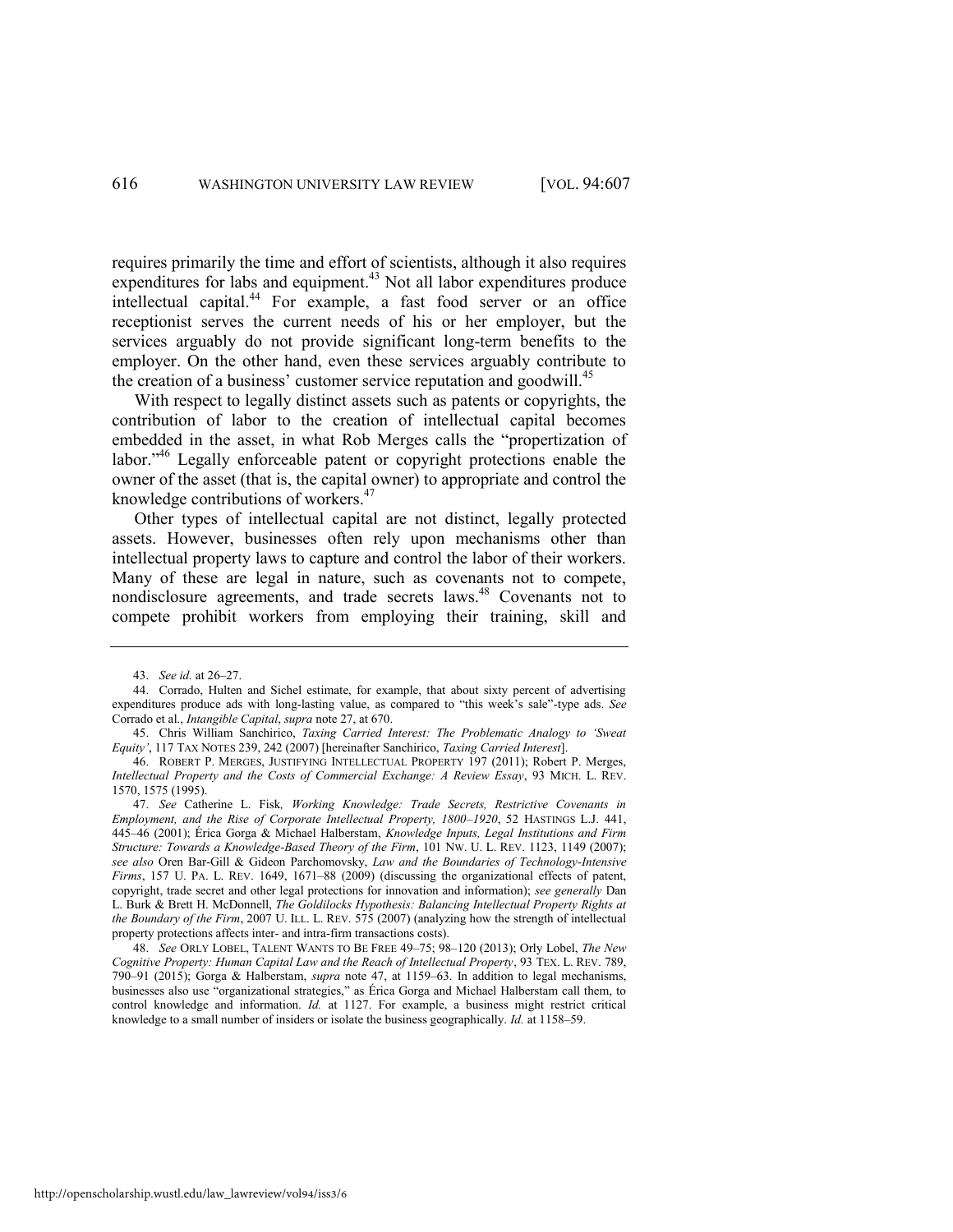<span id="page-11-0"></span>experience elsewhere.<sup>49</sup> Nonsolicitation, nondealing, and nonpoaching prohibit an employee, after leaving a company, from soliciting or dealing with the company's clients or customers or from hiring former coworkers.<sup>50</sup> Nondisclosure agreements and trade secret laws enable business owners to protect valuable organizational capital—for example, information relating to suppliers and customers, organizational routines and business practices, decision-making processes, quality control procedures, coordination and division work.<sup>51</sup>

In recent decades, there has been a significant expansion of business owners' ability to capture and control workers' contributions to the creation and enhancement of intellectual capital.<sup>52</sup> This is true for more traditional forms of intellectual property such as patents and copyrights. Oren Bar-Gill and Gideon Parchomovsky describe the trend with respect to patent law:

This trend manifested itself in various aspects of patent law, including the broadening of the definition of patentable subject matter to include, among others, business-method patents, the encouraging of government-subsidized bodies (such as universities) to claim patent protection, and the increasing tendency of the legal system to uphold patents. As part of this trend, patent law has expanded to tolerate even merely embryonic innovation. . . . Patent law provides an impressive array of remedies to successful plaintiffs, including injunctive relief, actual damages, treble

<sup>49.</sup> *See* Gorga & Halberstam, *supra* note [47,](#page-10-0) 1143 tbl. A, 1162 tbl. B; Katherine V.W. Stone, *Knowledge at Work: Disputes over the Ownership of Human Capital in the Changing Workplace*, 34 CONN. L. REV. 721, 738 (2002).

<sup>50.</sup> *See* Lobel, *supra* not[e 48,](#page-10-1) at 828–31.

<sup>51.</sup> *See* Gorga & Halberstam, *supra* not[e 47,](#page-10-0) 1143 tbl. A, 1162 tbl. B; Stone, *supra* note [49,](#page-11-0) at 738. Other legal controls based on breach of duty of loyalty and industrial espionage claims also restrain workers from using knowledge or information to benefit a competitor. *See* Stone, *supra* note [49,](#page-11-0) at 738.

<sup>52.</sup> *See* Lobel, *supra* note [48,](#page-10-1) at 790–91. Intellectual property laws have experienced several periods of growth and expansion in the United States. Catherine Fisk, in her analysis of the development of the intellectual property laws and the laws governing restrictive covenants from 1800 to 1920, documents the "gradual shift to recognizing knowledge, especially inchoate knowledge, as a form of property, and then recognizing that property as belonging to someone other than the employee who possessed it." *See* Fisk, *supra* note [47,](#page-10-0) at 446. Fisk describes the legal developments during this period as reflecting "the growing conflict between the free labor ideology and the demands of industrialization which increasingly called for the corporate control of every tangible and intangible product of work" which "witnessed in its last days unprecedented formalization of corporate power over all aspects of employment and production." *Id.* at 535. *See generally* William W. Fischer, III, *The Growth of Intellectual Property: A History of the Ownership of Ideas in the United States*, *in*  EIGENTUM IM INTERNATIONALEN VERGLEICH 265–91 (1999), *reprinted in* 1 INTELLECTUAL PROPERTY RIGHTS 72–94 (David Vaver ed., 2006).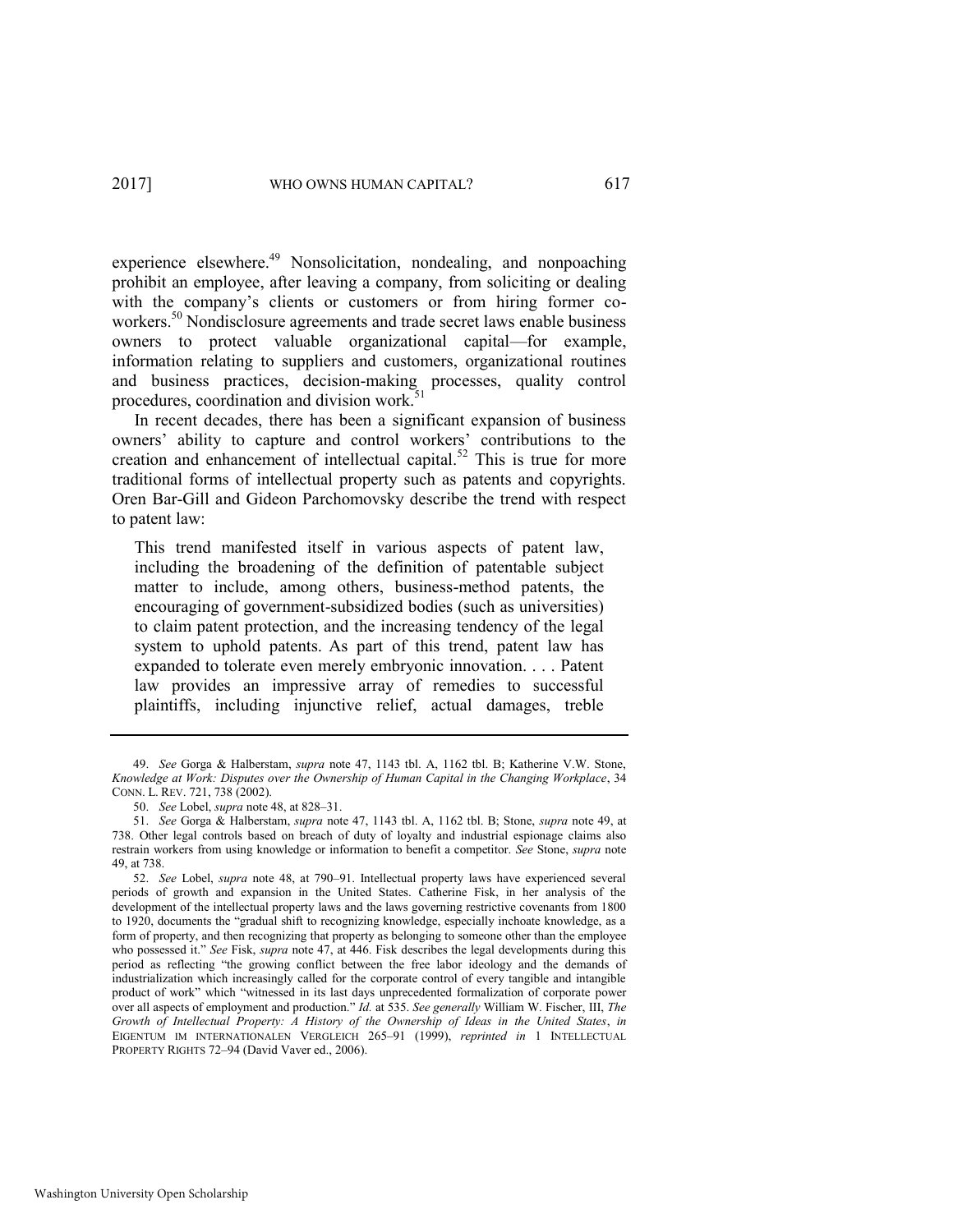damages for willful infringement, and attorneys' fees in exceptional cases.<sup>3</sup>

In the area of copyright law, Lawrence Lessig describes an even more dramatic expansion of business owners' ability to capture the returns from intellectual property:

So copyright's duration has increased dramatically—tripled in the past thirty years. And copyright's scope has increased as well from regulating only publishers to now regulating just about everyone. And copyright's reach has changed, as every action becomes a copy and hence presumptively regulated. And as technologists find better ways to control the use of content, and as copyright is increasingly enforced through technology, copyright's force changes, too. Misuse is easier to find and easier to control.<sup>54</sup>

Furthermore, under the work for hire doctrine, an employer is presumed to be the author and owner of works created by an employee unless the parties agree otherwise.<sup>55</sup>

<span id="page-12-0"></span>The trend toward expansion of business owners' intellectual property rights is equally pronounced with respect to employment law restrictions on workers.<sup>56</sup> The use of covenants not to compete and nondisclosure agreements has become widespread.<sup>57</sup> Courts have expanded the power and scope of these restrictive covenants by liberalizing what constitutes reasonable temporal and geographic constraints, more freely upholding

<sup>53.</sup> Bar-Gill & Parchomovsky, *supra* not[e 47,](#page-10-0) at 1672–73 (footnotes omitted). They note that the trend may be reversing somewhat in recent years on the basis of recent judicial decisions raising the bar of patentability and narrowing the scope of protection. *See id.* at 1673–75.

<sup>54.</sup> LAWRENCE LESSIG, FREE CULTURE 161–62 (2004).

<sup>55.</sup> *See* Rochelle Cooper Dreyfuss, *The Creative Employee and the Copyright Act of 1976*, 54 U. CHI. L. REV. 590, 598–99 (1987).

<sup>56.</sup> *See* Lobel, *supra* not[e 48,](#page-10-1) at 793–833 (describing the expansion of regulatory and contractual controls on human capital, including noncompetition contracts, pre-invention assignment agreements, nonsolicitation, nonpoaching, and antidealing agreements, nondisclosure agreements, and trade secret laws); Stone, *supra* not[e 49,](#page-11-0) at 737–62 (describing doctrinal expansions in the ability of employers to restrain former employees from using knowledge obtained at their firms).

<sup>57.</sup> *See* Stone, *supra* note [49,](#page-11-0) at 738–39; Sampsa Samila & Olav Sorenson, *Noncompete Covenants: Incentives to Innovate or Impediments to Growth*, 57 MGMT. SCI. 425, 425 (2011); Mark J. Garmaise, *Ties that Truly Bind: Noncompetition Agreements, Executive Compensation, and Firm Investment*, 27 J.L. ECON. & ORG. 376, 378, 396 (2011) (finding that in a randomly selected sample of 500 Execucomp firms, 70.2 percent report using noncompetition agreements with top executives, although the actual percentage is likely higher); Norman D. Bishara, Kenneth J. Martin, & Randall S. Thomas, *An Empirical Analysis of Noncompetition Clauses and Other Restrictive Postemployment Covenants*, 68 VAND. L. REV. 1, 24, 28 tbl. 2 (2015) (finding that in a randomly selected sample of 500 S&P 1500 public companies, 82.3 percent of CEO contracts contained restrictive covenants during the period 2001–2010).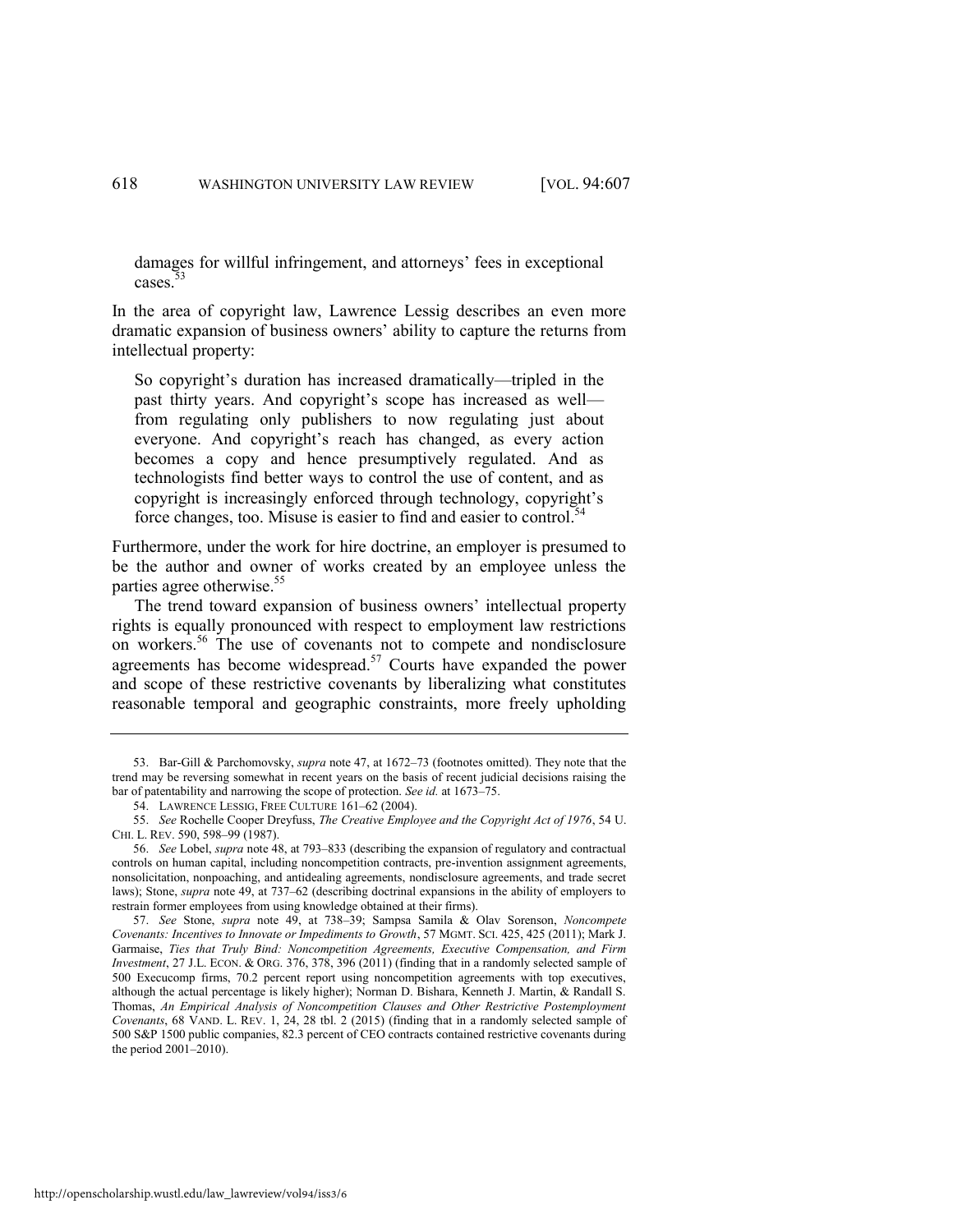<span id="page-13-0"></span>them in the at-will context, and either revising or partially enforcing invalid covenants.<sup>58</sup> In addition, courts have expanded the type of interest that is considered protectable by a restrictive covenant to include customer lists and knowledge obtained by employer-provided training.<sup>59</sup>

The law of trade secrets has also expanded significantly in recent years to empower business owners to control workers. $60$  The definition of trade secret has expanded dramatically to extend trade secret protection beyond the technical realm to all commercially valuable information.<sup>61</sup> It has become standard practice for employment contracts to include expansive lists of confidential information beyond the statutory definition of trade secret.<sup>62</sup> In addition, even in the absence of a protectable trade secret or a restrictive covenant, business owners have the power to restrict workers' use of knowledge under the expanding doctrine of inevitable disclosure, which enables a business owner to enjoin a former employee from working for a competitor on the grounds that such work would inevitably require the disclosure of trade secrets.<sup>63</sup> Furthermore, trade secret law has become increasingly criminalized under the Economic Espionage Act and the National Stolen Property Act.<sup>64</sup>

59. *See* Stone, *supra* not[e 49,](#page-11-0) at 746–56.

62. *See* Lobel, *supra* not[e 48,](#page-10-1) at 810.

<sup>58.</sup> *See* Stone, *supra* not[e 49,](#page-11-0) at 744. *See generally* Norman D. Bishara, *Fifty Ways to Leave Your Employer: Relative Enforcement of Covenants Not to Compete, Trends, and Implications for Employee Mobility Policy*, 13 U. PA. J. BUS. L. 751, 780 (2011) (analyzing the changes in the strength of enforceability of covenants not to compete in all states and finding "a measurable drift of the aggregate policies in the United States toward greater enforcement"); Michael J. Garrison & John T. Wendt, *The Evolving Law of Employee Noncompete Agreements: Recent Trends and an Alternative Policy Approach*, 45 AM. BUS. L.J. 107, 122–48 (2008) (analyzing enforcement of covenants not to compete and finding a general trend in the common law and legislation toward greater restrictions on employees).

<sup>60.</sup> *See* Lobel, *supra* not[e 48,](#page-10-1) at 803–12.

<sup>61.</sup> *See* Stone, *supra* note [49,](#page-11-0) at 757; *see also* Bar-Gill & Parchomovsky, *supra* note [47,](#page-10-0) at

<sup>1675--78.</sup> 

<sup>63.</sup> *See* Stone, *supra* note [49,](#page-11-0) at 757–58. *See generally* David Lincicum, *Inevitable Conflict?: California's Policy of Worker Mobility and the Doctrine of "Inevitable Disclosure*,*"* 75 S. CAL. L. REV. 1257 (2002); Joseph F. Phillips, *Inevitable Disclosure Through an Internet Lens: Is the Doctrine's Demise Truly Inevitable?*, 45 WM. & MARY L. REV. 395 (2003); Jennifer L. Saulino, *Locating Inevitable Disclosure's Place in Trade Secret Analysis*, 100 MICH. L. REV. 1184 (2002); Brandy L. Treadway, *An Overview of Individual States' Application of Inevitable Disclosure: Concrete Doctrine or Equitable Tool?*, 55 SMU L. REV. 621 (2002).

<sup>64.</sup> *See* Lobel, *supra* note [48,](#page-10-1) at 804–12 (describing the prosecution and conviction of computer programmer Sergey Aleynikov for stealing source code and computer code from Goldman Sachs). In 2016, Congress further expanded federal trade secret laws with the enactment of the Defend Trade Secrets Act of 2016. Pub. L. No. 114-153, 130 Stat. 376 (2016).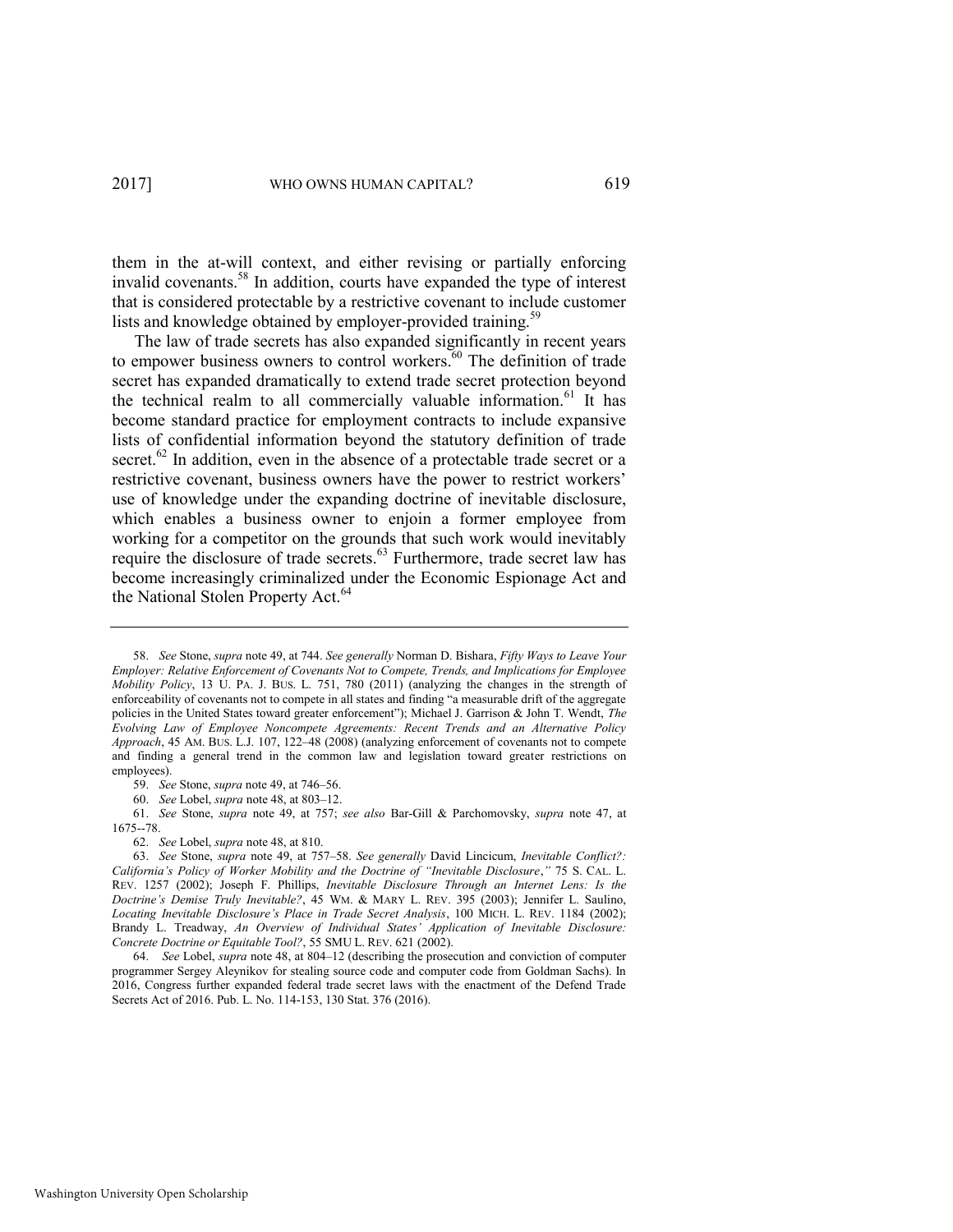To summarize, on numerous fronts, the law has expanded in scope and strength to increase the ability of capital owners to propertize labor into intellectual capital.<sup>65</sup>

# *C. Who Gains from Propertization?*

The enhanced ability of capital owners to propertize labor into intellectual capital through the legal mechanisms described above does not necessarily mean that they have also increased their share of the returns from that intellectual capital. It may be that workers are able to extract higher compensation in exchange for transferring their expertise for the exclusive benefit of their employer. Most intellectual property and corporate law scholars do not address the issue of how returns from intellectual capital are shared between capital owners and workers. Instead, they analyze intellectual property laws and employment restrictions through an efficiency lens that seeks to allocate rights so as to optimize overall productivity and maximize positive externalities, such as knowledge spillovers and information flows that fuel innovation and entrepreneurial growth.<sup>66</sup> Dan Burk and Brett McDonnell allude to the possibility that workers get the short end of the stick in their analysis of intellectual property rights: "[I]t is even possible that the law rather pervasively and systematically provides too little protection for employees vis-à-vis firms.  $\therefore$  [T] his leaves employees open to exploitation.<sup>"67</sup> Unfortunately, they leave exploration of this possibility to future research.<sup>68</sup>

<span id="page-14-0"></span>The tenor of employment law scholars such as Kathy Stone and Catherine Fisk suggests they, too, believe workers are on the losing end of

<sup>65.</sup> There are exceptions to this expansionary trend. For example, in patent law, recent judicial decisions have raised the bar of patentability and narrowed the scope of protection. *See* Bar-Gill & Parchomovsky, *supra* not[e 47,](#page-10-0) at 1673–75.

<sup>66.</sup> *See, e.g.*, Ronald J. Gilson, *The Legal Infrastructure of High Technology Industrial Districts: Silicon Valley, Route 128, and Covenants Not To Compete*, 74 N.Y.U. L. REV. 575 (1999) (hypothesizing that Silicon Valley companies benefit from knowledge spillovers that occur in the absence of covenants not to compete); Lobel, *supra* note [48](#page-10-1), at 350 ("[E]xcessive controls over mobility and inventiveness are harmful to careers, regions, and innovation. . . . [I]t stymies the entry of new competitors into the market and suppresses the spirit of entrepreneurship, which is vital to any economy."); Norman D. Bishara, *Covenants Not to Compete in a Knowledge Economy: Balancing Innovation from Employee Mobility Against Legal Protection for Human Capital Investment*, 27 BERKELEY J. EMP. & LAB. L. 287, 303–11 (2006) (describing the law and economics approach of many scholars in analyzing restrictive covenants).

<sup>67.</sup> Burk & McDonnell, *supra* not[e 47,](#page-10-0) at 634–35.

<sup>68.</sup> *See id*. at 634.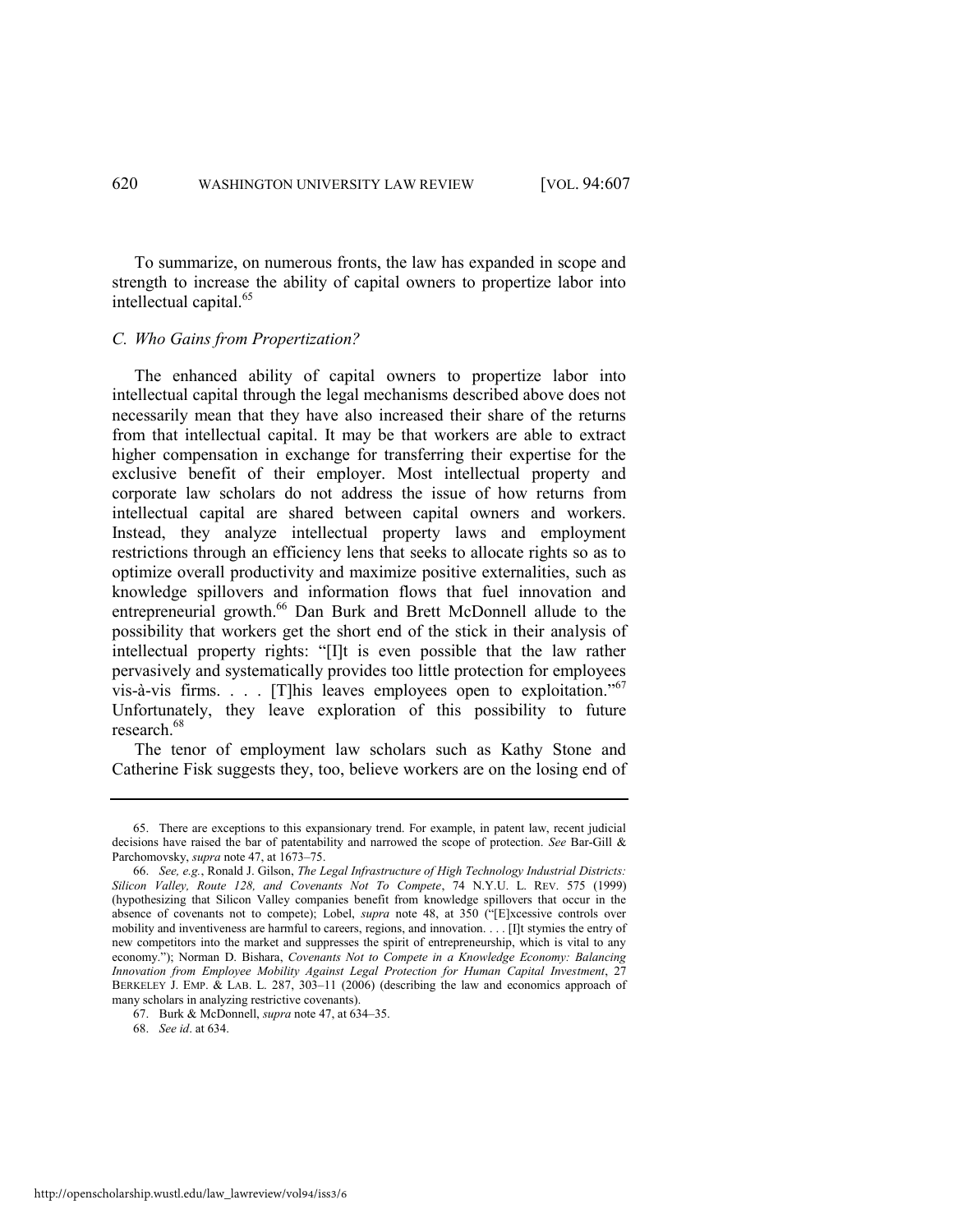<span id="page-15-0"></span>the bargain.<sup>69</sup> However, they tend to express their normative evaluations in terms of workers' right to be free of unfair employer constraints on their ability to work and do not address explicitly how these constraints affect the distribution of economic returns between workers and capital owners.<sup>70</sup> Norman Bishara notes the dearth of research "focused on the normative arguments about the propriety of noncompetes when it comes to workers' rights and issues such as bargaining power asymmetries."<sup>71</sup>

Whether workers receive higher pay in exchange for agreeing to employer restrictions is a question that needs much additional research. However, one scholar, Mark Garmaise, finds the opposite to be true employees are actually paid *less* when they are subject to employer restrictions.<sup>72</sup> Garmaise analyzes the effects of noncompete covenants on executive employment based on state-by-state variances in the strength of enforcement, and finds that stronger enforcement of noncompete covenants results in lower executive compensation.<sup>73</sup>

<sup>69.</sup> Stone argues that courts should interpret restrictions on employees narrowly because the implicit psychological contract between business owners and workers has changed from a long-term relationship, in which a business owner "gave the worker an implicit promise of lifetime job security and opportunities for promotion along clearly-defined job ladders," to a temporary, contingent relationship "with no set path, no established expectations, and no tacit promises of job security. Employees are expected to chart their own path, face their own fortunes, and manage their own careers in a boundaryless workplace." Stone, *supra* not[e 49,](#page-11-0) at 725, 732.

Fisk argues that "[b]y transforming employee knowledge into corporate property, law has consecrated a power relationship and has justified rights to control employee mobility in significant ways." *See* Catherine L. Fisk, *Knowledge Work: New Metaphors for the New Economy*, 80 CHI.-KENT L. REV. 839, 856 (2005).

<sup>70.</sup> *See, e.g.*, Fisk, *supra* not[e 47,](#page-10-0) at 535 (stating that the nineteenth century development of trade secrets and restrictive covenants "reflected the growing conflict between the free labor ideology and the demands of industrialization which increasingly called for the corporate control of every tangible and intangible product of work"); Stone, *supra* note [49,](#page-11-0) at 763 (arguing that courts should narrowly construe trade secrets law and restrictive covenants and "thereby give employees broad rights to acquire, retain, and deploy their human capital"); *see also* Bishara, *supra* note [66,](#page-14-0) at 311–12 (describing an employees' right approach to analyzing restrictive covenants, which "emphasizes the sovereignty of the employee and challenges the firm's ability to control the individual's labor postemployment"); *see also* Stefan Lücking & Susanne Pernicka, *Knowledge Work and Intellectual Property Rights: New Challenges for Trade Unions*, 14 J. WORKPLACE RTS. 311, 316 (2009) (noting that intellectual property rights affect "the balance of power between knowledge workers and their employers;" also noting parallels to Marx's theory of primitive accumulation: "the double process of transforming public goods . . . into private property and expropriating workers from their means of production).

<sup>71.</sup> Bishara, *supra* not[e 58,](#page-13-0) at 762 n.40.

<sup>72.</sup> Garmaise, *supra* not[e 57,](#page-12-0) at 413 (finding that increased enforcement of noncompetes leads to lower executive compensation).

<sup>73.</sup> *See id.* at 401–02. This finding seems somewhat counterintuitive, but the explanation appears to be as follows: executives in states where noncompete covenants are strongly enforced initially bargain for higher compensation, perhaps in the form of a signing bonus, but once they are locked into a firm, their pay increases diminish over time relative to pay increases for executives in states without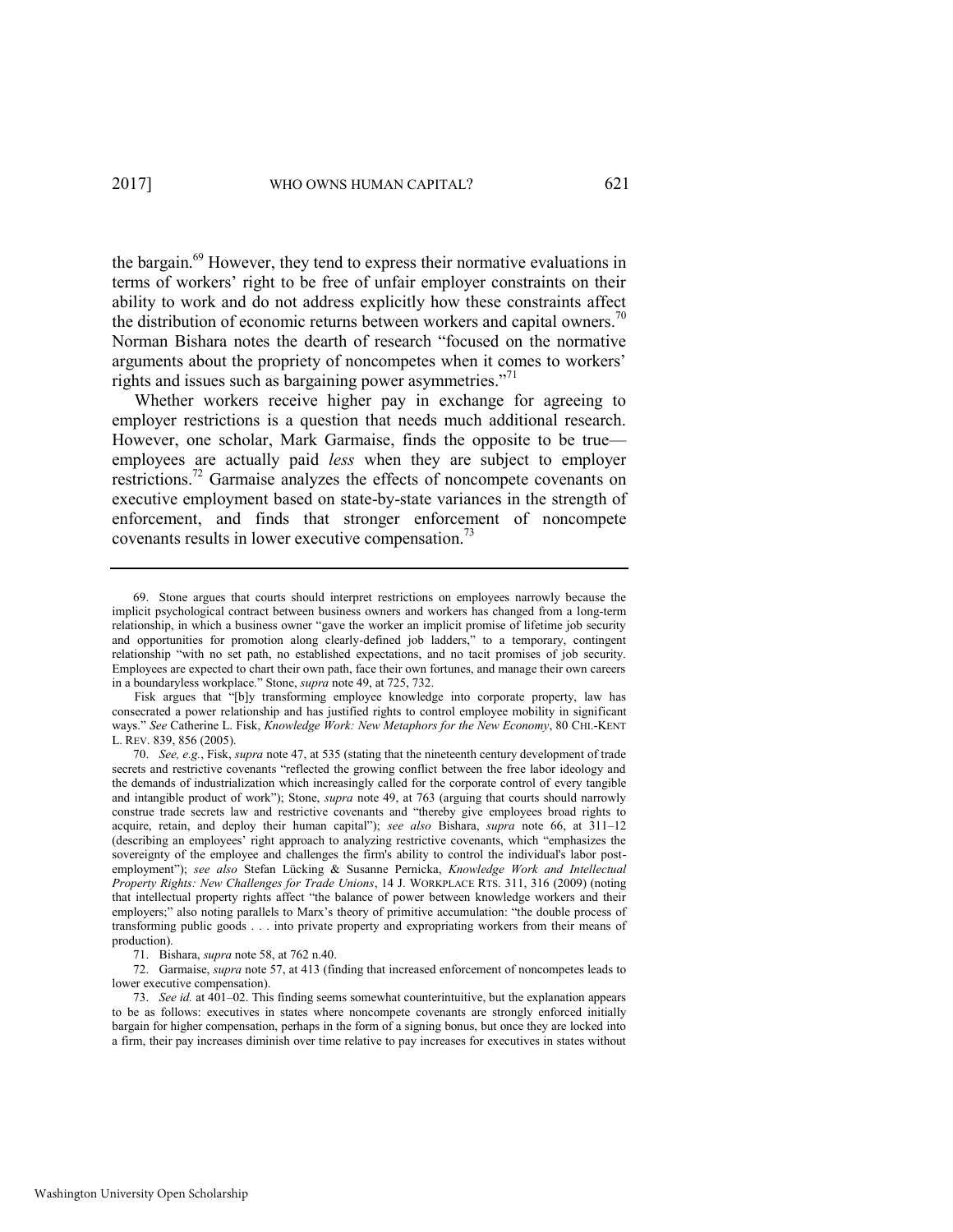Garmaise also considers the effect of noncompete covenants on employers' human capital investments—for instance, employee training or the revelation of trade secrets—and employees' investments in their own human capital—for example, networking with managers at other firms or taking on leadership positions in industry associations.<sup>74</sup> He finds that noncompete covenants tend to encourage firm investments in managerial human capital and discourage individuals' investments in their own human capital.<sup>75</sup>

<span id="page-16-0"></span>What little evidence there is at this point suggests that workers lose out when their labor is propertized into intellectual capital. It is also reasonable to surmise that business owners benefit from this propertization. On the other hand, it is possible that business owners end up no better off, or actually end up worse off, because, for example, their workers perform less well when their mobility is restricted,<sup>76</sup> or because they lose out on the benefits of information spillovers.<sup>77</sup> But whether, as a result of propertization, the pie is bigger, smaller, or the same size, it seems likely that business owners end up with a bigger piece relative to the workers.

# <span id="page-16-1"></span>II. TAX SUBSIDIES OF PROPERTIZATION

The rise of a new form of capital—intellectual capital—illustrates how labor contributes to the creation or enhancement of capital and becomes embedded in capital. The conversion of labor into intellectual capital—its

74. *See id.* at 382–83.

strong enforcement of noncompete covenants. Over time, it appears that pay in the low-enforcement states outstrips pay in the high-enforcement states. *See id.* 

In addition, Garmaise finds that strong enforcement of noncompete covenants also leads to more salary-based, as opposed to incentive-based, compensation and lower pay increases for executives who change jobs. *See id*. at 402–07. He also finds that strong enforcement leads to longer job tenure and reduced mobility. *See id*. at 400, 413.

<sup>75.</sup> *See id*. at 413–14; On Amir & Orly Lobel, *Driving Performance: A Growth Theory of Noncompete Law*, 16 STAN. TECH. L. REV. 833, 846 (2013) (observing that covenants not to compete cause employees to perform less well and invest less in their own human capital).

<sup>76.</sup> *See* Amir & Lobel, *supra* note [75](#page-16-0), at 863 (finding that individuals' quality of work declined when they were subject to restrictions their mobility).

<sup>77.</sup> *See* Garmaise, *supra* note [57,](#page-12-0) at 411–12 (finding that enforcement of covenants to compete has no significant effect on firm value or profitability and theorizing that "the positive spillovers from low enforceability may roughly balance out the disadvantages at the individual firm level"); Samila & Sorenson, *supra* note [57,](#page-12-0) at 436 (finding that noncompete covenants limit entrepreneurship and impede innovation); Kenneth A. Younge, Employee Mobility and the Appropriation of Value from Knowledge: Evidence from Three Essays 8 (2012) (unpublished Ph.D. dissertation, University of Colorado), http://gradworks.umi.com/35/27/3527377.html (finding that constraints on employee mobility initially boost firm value but that the effect is eventually undone because firms are harmed by the slower circulation of talent and ideas).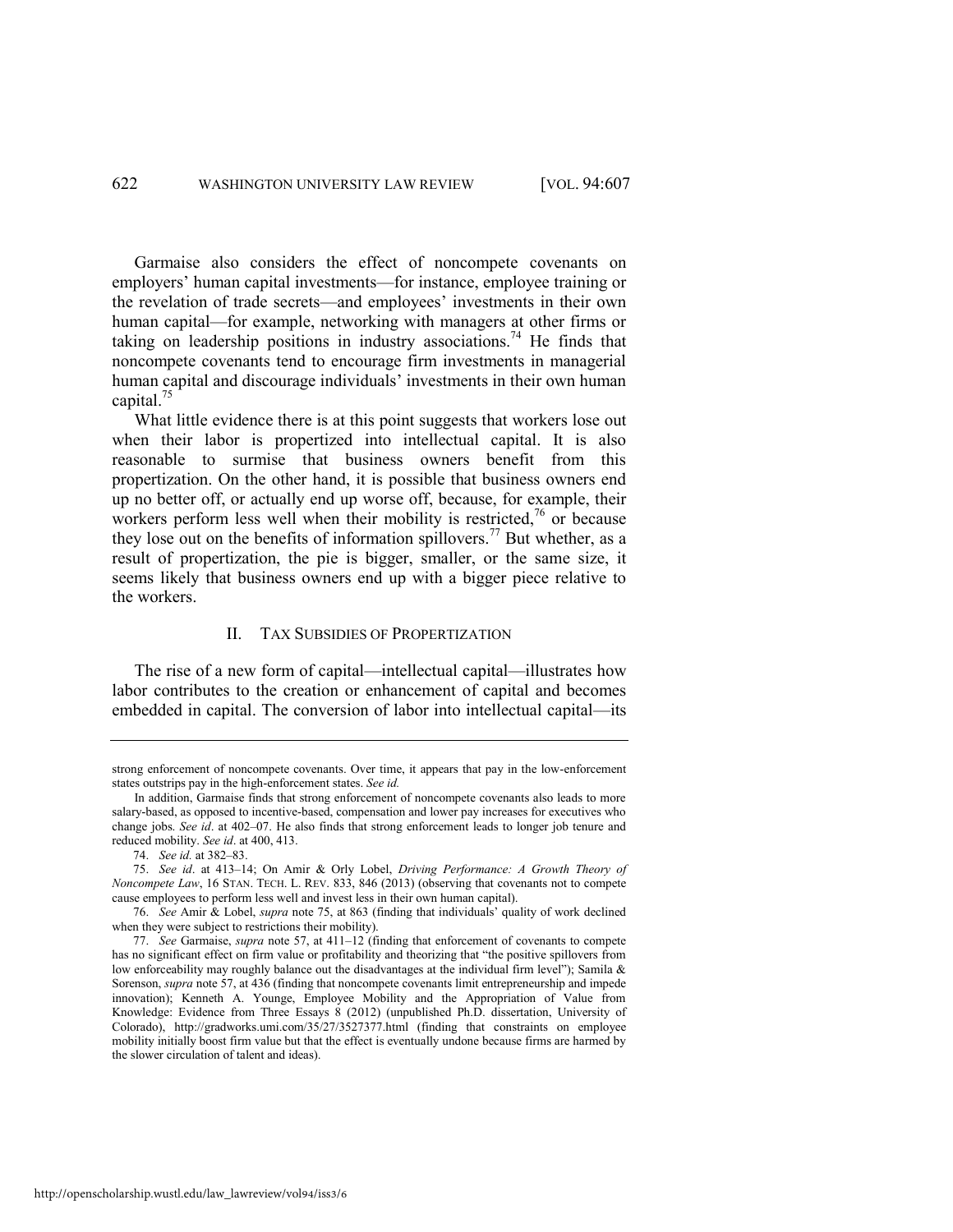propertization—enables capital owners to capture a greater share of the economic gains derived from the combined efforts of labor and capital. This section shows how the tax law subsidizes propertization and thereby magnifies the distributional effects of propertization as between capital owners and workers.

### *A. Deductions for Intellectual Capital*

Capital owners have two ways to acquire ownership of intellectual capital. First, they can acquire it from third parties by purchasing a specific asset such as a patent or by purchasing an ongoing business, thereby acquiring intellectual capital such as good will, workforce in place, and other types of organizational capital. The second way that capital owners acquire intellectual capital is to create it themselves. Self-created intellectual capital entails a variety of expenditures including computer software development; scientific R&D; nonscientific R&D such as development and design of products by the publishing, entertainment, and financial services industries; advertising and market research used to develop and maintain brands; workforce training and education; and organizational strategic planning.<sup>78</sup>

<span id="page-17-0"></span><sup>78.</sup> This list of intellectual capital expenditures is based on Corrado, Hulten, and Sichel's taxonomy of the various types of investments in intellectual capital. They identify three major areas of business investment in intellectual capital: (1) computerized information software, (2) innovative property (scientific and nonscientific research and development), and (3) economic competencies (brand-related investment such as advertising and organizational investments such as training and strategic planning). *See* Corrado et al., *Intangible Capital*, *supra* note [27,](#page-8-0) at 669–70; Corrado et al., *Measuring Capital and Technology*, *supra* not[e 24,](#page-7-0) at 22–29.

Of particular note is the expansive R&D category, which includes nonscientific R&D—the development and design of products by the publishing, entertainment, and financial services industries—as well as scientific R&D, which includes work in the physical sciences, the biological sciences, and mineral exploration. *See* Corrado et al., *Intangible Capital*, *supra* not[e 27,](#page-8-0) at 670, 674; Corrado et al., *Measuring Capital and Technology*, *supra* note [24,](#page-7-0) at 24–28. Corrado, Hulten, and Sichel estimate that by the late 1990s, nonscientific R&D was at least as large as traditional scientific research. *See* Corrado et al., *Intangible Capital*, *supra* note [27,](#page-8-0) at 670; Corrado et al., *Measuring Capital and Technology*, *supra* not[e 24,](#page-7-0) at 26.

Also noteworthy is their expansive economic competencies category, which includes advertising and market research used to develop and maintain brands, costs of developing and launching new products and developing customer lists, workforce training and education, and organizational change and development. *See* Corrado et al., *Measuring Capital and Technology*, *supra* note [24,](#page-7-0) at 28–29; *see also* Corrado et al., *Intangible Capital*, *supra* not[e 27,](#page-8-0) at 670. They estimate that from 2000 to 2003, the most recent period for which they have data, total investment in economic competencies was nearly as large as the other two major categories combined. *See* Corrado et al., *Intangible Capital*, *supra* not[e 27,](#page-8-0) at 670.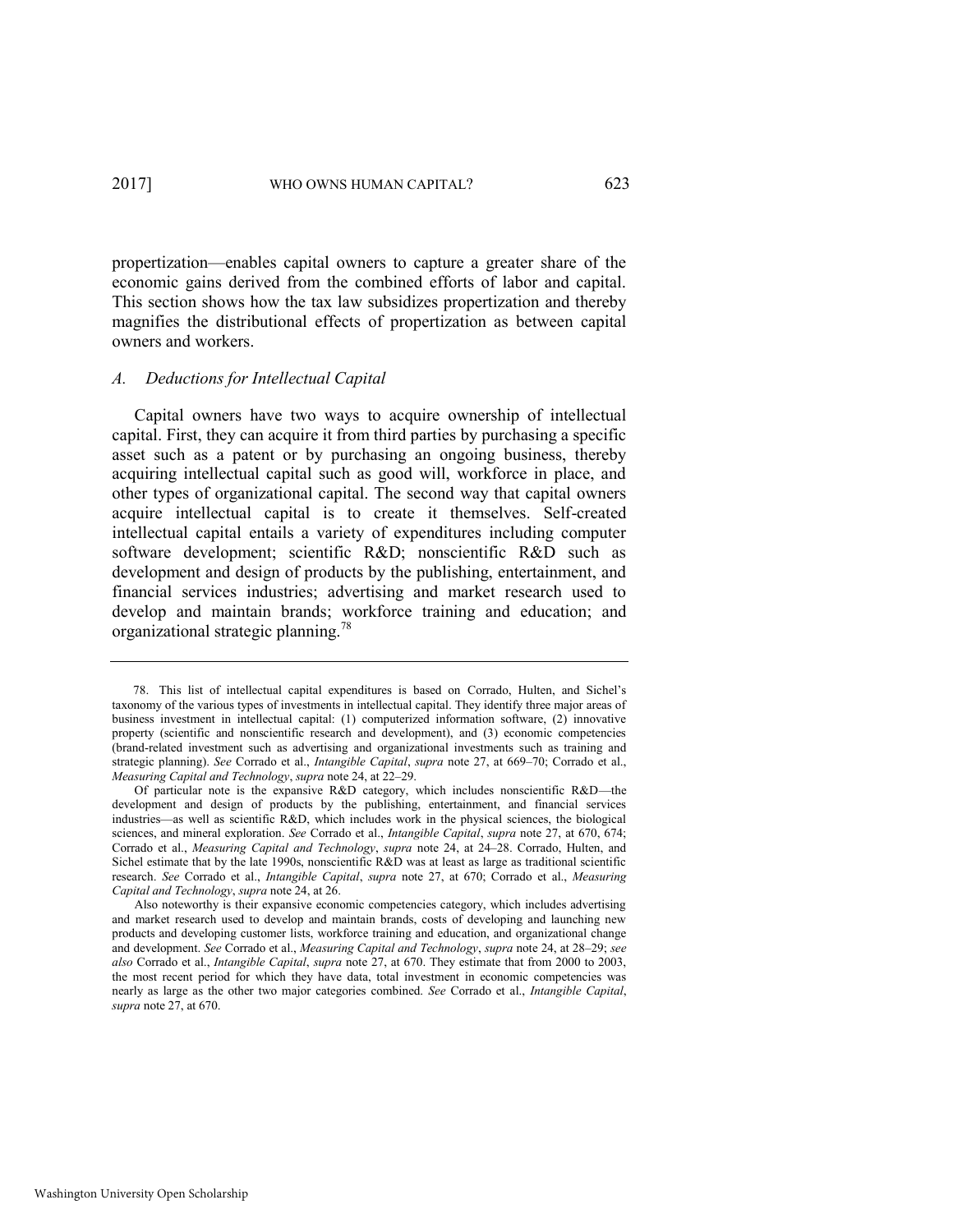Under the principle of capitalization, the foundational importance of which the Supreme Court has affirmed in its jurisprudence,<sup>79</sup> capital owners ought to capitalize expenditures they incur to acquire or create intellectual capital. As the following discussion indicates, the treatment of intellectual capital acquired from third parties is consistent with this principle: capital owners must capitalize the acquisition costs. In contrast, the treatment of self-created intellectual capital contravenes the capitalization principle: capital owners can deduct almost all costs of selfcreated intellectual capital.<sup>80</sup>

<span id="page-18-0"></span><sup>79.</sup> *See* INDOPCO, Inc. v. Comm'r, 503 U.S. 79 (1992); Comm'r v. Idaho Power Co., 418 U.S. 1 (1974). *See also infra* note[s 82](#page-19-0)–[98](#page-21-0) and accompanying text.

<sup>80.</sup> *See generally* Lily Kahng, *The Taxation of Intellectual Capital*, 66 FLA. L. REV. 2229 (2014). Several tax scholars have analyzed and critiqued the taxation of intangibles, most notably Calvin Johnson. *See* Calvin H. Johnson, *First Do No Harm: The Senate Staff Discussion Draft on Cost Recovery*, 142 TAX NOTES 549 (2014) [hereinafter Johnson, *First Do No Harm*][, http://www.ssrn.com/](http://www.ssrn.com/) abstract=2394912; Calvin H. Johnson, *Extend the Tax Life for Acquired Intangibles to 75 Years*, 135 TAX NOTES 1053, 1053–56 (2012), [http://www.ssrn.com/a](http://www.ssrn.com/)bstract= 2070101; Calvin H. Johnson, *Accurate and Honest Tax Accounting for Oil and Gas*, 125 TAX NOTES 573 (2009), http://www.ssrn.com/abstract=1503574 (discussing the taxation of intangible drilling costs); Calvin H. Johnson, *Capitalize Costs of Software Development*, 124 TAX NOTES 603 (2009), <http://www.ssrn.com/>abstract=1516809; Calvin H. Johnson, *The Effective Tax Ratio and the Undertaxation of Intangibles*, 121 TAX NOTES 1289 (2008) [hereinafter Johnson, *Undertaxation of Intangibles*],<http://www.ssrn.com/>abstract=1315477; Calvin H. Johnson, *Destroying Tax Base: The Proposed* INDOPCO *Capitalization Regulations*, 99 TAX NOTES 1381 (2003) [hereinafter Johnson, *Destroying Tax Base*], http://www.ssrn.com/ abstract=412728; Calvin H. Johnson, *Capitalization After the Government's Big Win in* INDOPCO, 63 TAX NOTES 1323 (1994) [hereinafter Johnson, *Big Win*], [https://law.utexas.edu/faculty/calvinjohnson/capitalization\\_after\\_the\\_governments\\_big\\_win.pdf;](https://law.utexas.edu/%20faculty/calvinjohnson/capitalization_after_the_governments_big_win.pdf) Calvin H. Johnson, *The Expenditures Incurred by the Target Corporation in an Acquisitive Reorganization Are Dividends to the Shareholders: (Pssst, Don't Tell the Supreme Court*), 53 TAX NOTES 463, 478 (1991) [hereinafter Johnson, *Dividends*], [https://law.utexas.edu/f](https://law.utexas.edu/)aculty/calvinjohnson/expenditures\_ incurred\_by\_the\_target\_corp\_10\_28\_91.pdf; *see also* Don Fullerton & Andrew B. Lyon, *Tax Neutrality and Intangible Capital*, *in* 2 TAX POLICY AND THE ECONOMY 63 (Lawrence H. Summers ed., 1988); Jane G. Gravelle & Jack Taylor, *Tax Neutrality and the Tax Treatment of Purchased Intangibles*, 45 NAT'L TAX J. 77 (1992); John W. Lee, *Transaction Costs Relating to Acquisition or Enhancement of Intangible Property: A Populist, Political, but Practical Perspective*, 22 VA. TAX REV. 273, 276–77, 311–20 (2002) [hereinafter Lee, *Transaction Costs*]; John Lee et al., *Restating Capitalization Standards and Rules: The Case for "Rough Justice" Regulations (Part One)*, 23 OHIO N.U. L. REV. 631 (1997) [hereinafter Lee et al., *Rough Justice (Part One)*]; John Lee et al., *Restating Capitalization Standards and Rules: The Case for "Rough Justice" Regulations (Part Two)*, 23 OHIO N.U. L. REV. 1483 (1997) [hereinafter Lee et al., *Rough Justice (Part Two)*]; George Mundstock, *Taxation of Business Intangible Capital*, 135 U. PA. L. REV. 1179 (1987); Xuan-Thao Nguyen & Jeffrey A. Maine, *Equity and Efficiency in Intellectual Property Taxation*, 76 BROOK. L. REV. 1 (2010); David A. Weisbach, *Measurement and Tax Depreciation Policy: The Case of Short-Term Intangibles*, 33 J. LEGAL STUD. 199 (2004); Ethan Yale, *The Final* INDOPCO *Regulations*, 105 TAX NOTES 435 (2004) [hereinafter Yale, INDOPCO *Regulations*]; Ethan Yale, *When Are Capitalization Exceptions Justified?*, 57 TAX L. REV. 549 (2004) [hereinafter Yale, *Capitalization Exceptions*]; Timothy E. Johns, Note, *Tax Treatment of the Costs of Internally Developed Intangible Assets*, 57 S. CAL. L. REV. 767 (1984); Glenn Walberg, Note, *Everything Old Is New Again: Reaching the Limits of*  INDOPCO*'s Future Benefits with the Just-in-Time Management Philosophy*, 38 WM. & MARY L. REV. 1257 (1997).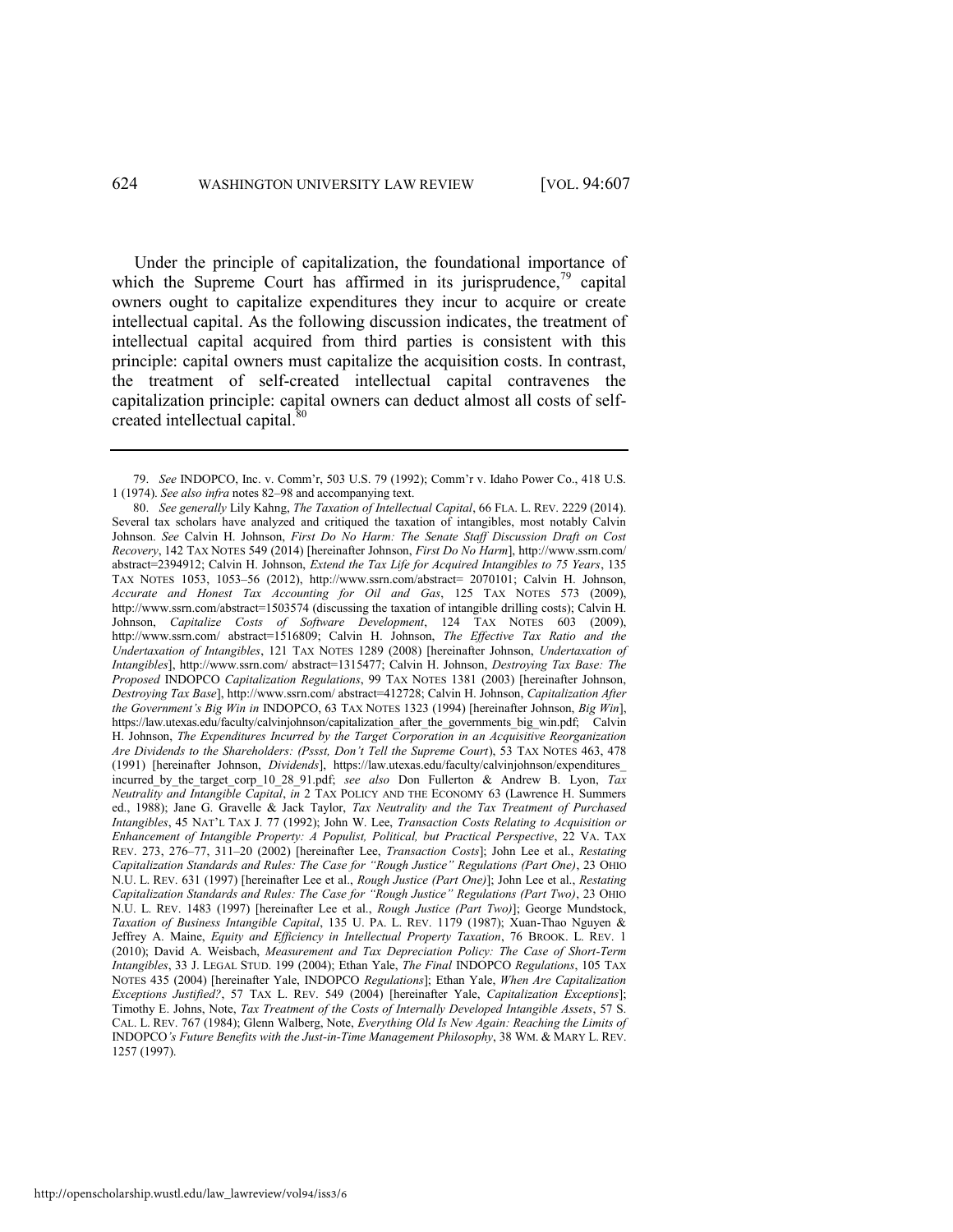# <span id="page-19-0"></span>*1. In Principle: The "Norm of Capitalization"*<sup>81</sup>

Tax law generally provides for the deduction or capitalization of business expenditures. I.R.C. § 162 allows businesses to deduct "all the ordinary and necessary expenses paid or incurred during the taxable year in carrying on any trade or business." $82$  I.R.C. § 263 provides that businesses cannot deduct capital expenditures—"amount[s] paid out for new buildings or for permanent improvements or betterments made to increase the value of any property or estate."<sup>83</sup>

As the Supreme Court explained in *INDOPCO v. Commissioner*, capitalization "endeavors to match expenses with the revenues of the taxable period to which they are properly attributable, thereby resulting in a more accurate calculation of net income for tax purposes."<sup>84</sup> The idea that businesses should capitalize expenditures that produce future benefits is integral to the concept of income, $85$  and tax law has required capitalization since its inception.<sup>86</sup>

The Court has interpreted the capitalization requirement of I.R.C. § 263 expansively, stating that "deductions are exceptions to the norm of capitalization"<sup>87</sup> and are guided by the principle that "a taxpayer's realization of benefits beyond the year in which the expenditure is incurred is undeniably important in determining whether the appropriate tax treatment is immediate deduction or capitalization."<sup>88</sup>

A strong law of capitalization is extraordinarily important to an income tax. Under the norms of an income tax, costs that constitute investments, generating future income for the taxpayer, are capitalized and may not be deducted so long as the costs continue to generate income. . . . The thesis that expensing an investment, that is, deducting it immediately, is equivalent to exempting the subsequent income from the investment from tax, is one of the bulwarks of modern tax economics, but it is not generally known or appreciated within the tax law community.

Johnson, *Dividends*, *supra* not[e 80,](#page-18-0) at 478. For a comprehensive overview of capitalization in general, see Lee et al., *Rough Justice (Part One)*, *supra* not[e 80;](#page-18-0) *see also* Lee et al., *Rough Justice (Part Two)*, *supra* not[e 80.](#page-18-0) 

86. Woodward v. Comm'r, 397 U.S. 572, 574–75 (1970).

87. *INDOPCO*, 503 U.S. at 84.

88. *Id.* at 87. *See generally* Lee, *Transaction Costs*, *supra* not[e 80,](#page-18-0) at 311–19 (analyzing Supreme Court capitalization jurisprudence). As an example of the Court's expansive interpretation of the capitalization principle, it has in several cases required capitalization of expenses such as legal fees that might be viewed as quintessentially deductible expenses. *See, e.g.*, *INDOPCO*, 503 U.S. at 88–90 (holding that investment banking, legal, and accounting fees paid in connection with the taxpayer's being acquired by another company were capital; creation or enhancement of a separate and distinct

<sup>81.</sup> *INDOPCO*, 503 U.S. at 84.

<sup>82.</sup> I.R.C. § 162(a) (2012).

<sup>83.</sup> I.R.C. § 263(a)(1).

<sup>84.</sup> *INDOPCO*, 503 U.S. at 84.

<sup>85.</sup> As Calvin Johnson states: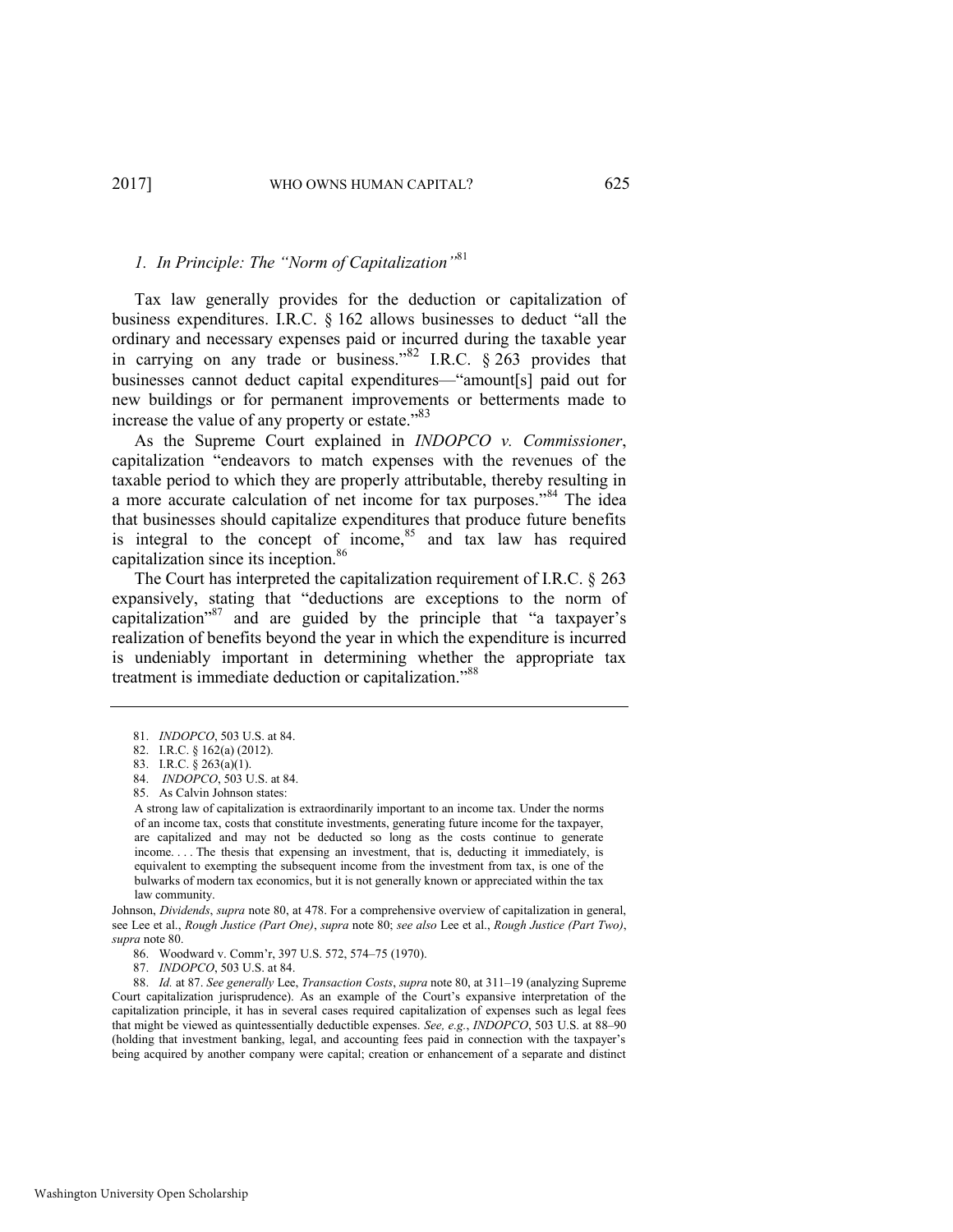With respect to tangible property, the Court's expansive view of capitalization reached its zenith in *Commissioner v. Idaho Power Co.*, 89 where the Court held that depreciation allowances for equipment used to construct new facilities were not deductible, but rather must be capitalized—that is, added to the basis of the new facilities. $90$  Congress subsequently enacted I.R.C. § 263A, a far-reaching extension of *Idaho Power* that requires businesses to capitalize the direct and indirect costs of constructing or producing tangible property.<sup>91</sup>

With respect to intangible property (which the tax law defines in a manner similar to intellectual capital as defined in this Article), the Court, in *INDOPCO,* further expanded its sweeping capitalization principle. In *INDOPCO*, the taxpayer, the National Starch Corporation, paid investment banking, legal, and accounting fees in connection with a merger in which Unilever acquired the stock of National Starch.<sup>92</sup> National Starch claimed the majority of these expenses as deductions under I.R.C. § 162; the government argued that the expenses were capital in nature.<sup>9</sup>

Rejecting the taxpayer's argument that a capital expenditure must relate to the acquisition or enhancement of a "separate and distinct asset," the Court found that National Starch's expenses were capital, even though National Starch was the target of a takeover by Unilever, and, therefore, had not acquired anything.<sup>94</sup> The Court reasoned that by becoming a subsidiary of Unilever, National Starch would realize long-term benefits in the form of synergies with Unilever product lines and customer bases, access to Unilever's R&D resources, and the elimination of separate

93. *See id.* at 82.

94. *See id.* at 85–87 (internal quotations omitted). National Starch was the target of the acquisition and therefore did not itself acquire any asset. *See id.* at 80. The taxpayer's argument was based on the Court's prior decision in *Comm'r v. Lincoln Sav. & Loan Ass'n*. *See id.* at 86.

asset was not necessary); Comm'r v. Lincoln Sav. & Loan Ass'n, 403 U.S. 345, 347–49, 354 (1971) (concluding that mandatory premium payments made by bank to Federal Savings and Loan Insurance Corporation were capital, and created or enhanced a "separate and distinct additional asset" (i.e., rights in a secondary reserve fund), and were therefore, not ordinary); *Woodward*, 397 U.S. at 573–74, 579 (holding that legal, accounting, and appraisal expenses incurred in acquiring minority stock interest were capital); United States v. Hilton Hotels Corp., 397 U.S. 580, 582–83, 585 (1970) (holding that legal, consulting, and other fees paid by acquiring firm in connection with minority appraisal rights were capital).

<sup>89. 418</sup> U.S. 1 (1974).

<sup>90.</sup> *See id.* at 19.

<sup>91.</sup> *See* I.R.C. § 263A (2012); *see also* Treas. Reg. §§ 1.263(a)-1–(a)-6 (2013). Due to a definitional divergence between "intangibles" and "intellectual capital" for tax purposes, certain types of intellectual capital are also subject to § 263A of the Internal Revenue Code. *See infra* notes [101](#page-22-0)– [102,](#page-22-1) [109](#page-23-0) and accompanying text.

<sup>92</sup>*. INDOPCO*, 503 U.S. at 80–82.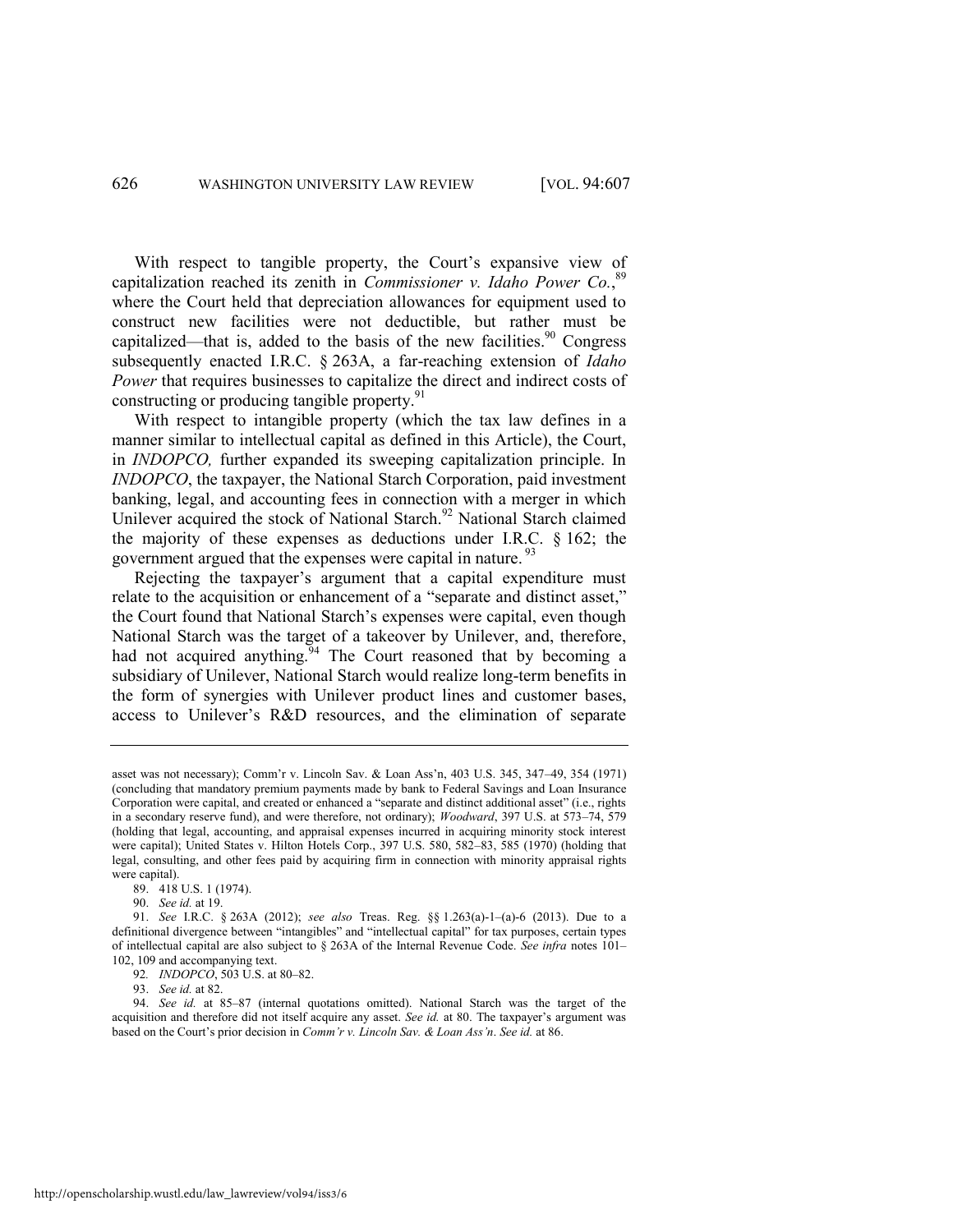reporting requirements and governance procedures.<sup>95</sup> In light of these long-term benefits, the Court held that National Starch's expenditures to facilitate the acquisition were capital.<sup>96</sup>

<span id="page-21-1"></span>*INDOPCO* established a strong capitalization principle for expenditures related to a broad conception of intellectual capital including brand and customer enhancement, research capabilities, and corporate organization.<sup>97</sup> Indeed, in the aftermath of *INDOPCO*, many scholars and practitioners speculated that *INDOPCO* would vastly expand the capitalization requirement. $98$  However, as discussed in the next Section, the speculation proved unfounded. On the contrary, the capitalization requirement has been nearly eliminated for self-created intellectual capital.

# <span id="page-21-2"></span><span id="page-21-0"></span>*2. In Practice: "Deductibility as the Default Rule"*<sup>99</sup>

As discussed above, the Supreme Court in *INDOPCO* articulated a sweeping capitalization principle which requires most expenditures related to intellectual capital to be capitalized rather than immediately deducted. Consistent with *INDOPCO*, current law generally requires capitalization with respect to *acquired* intellectual capital. However, the current law's treatment of *self-created* intellectual capital defies *INDOPCO* and instead allows most expenditures for self-created intellectual capital to be deducted immediately.<sup>100</sup>

<sup>95.</sup> *Id.* at 88–89.

<sup>96.</sup> *Id*. at 89–90. *INDOPCO* raised taxpayer concerns about the possibility of a greatly expanded capitalization requirement, but these have proved to be unfounded. *See* Joseph Bankman, *The Story of*  INDOPCO*: What Went Wrong in the Capitalization v. Deduction Debate?*, *in* TAX STORIES, 238–45 (Paul L. Caron ed., 2d ed. 2009). Subsequent case law and regulatory guidance adopt a considerably diminished capitalization requirement*. See infra* notes [108](#page-23-1)–[123](#page-25-0) and accompanying text; Bankman, *supra*, at 240–45.

<sup>97.</sup> This broad conception of intellectual capital tracks closely with Corrado, Hulten, and Sichel's expansive taxonomy of intellectual capital investments. *See supra* not[e 78.](#page-17-0) The Court in effect held that National Starch's expenditures related to it being acquired by Unilever were capital enhancements to National Starch's goodwill. *See* Johnson, *Dividends*, *supra* not[e 80,](#page-18-0) at 466–67, 476.

<sup>98.</sup> *See, e.g.*, Johnson, *Big Win*, *supra* not[e 80,](#page-18-0) at 1332–38 (predicting capitalization of a variety of other previously deductible expenses including prepaid fees, business expansion costs, environmental cleanup costs, and remedial costs). Johnson is one of the few who wrote approvingly of *INDOPCO*'s expansive view of capitalization. *See, e.g.*, *id.* at 1340–41. Many practitioners and lobbyists were highly critical of it. *See* Bankman, *supra* note [96,](#page-21-1) at 238–40 (describing the negative reactions to the decision).

<sup>99.</sup> James L. Atkinson, *The Final* INDOPCO *Regulations: A Primer*, 56 TAX EXECUTIVE 222, 224 (2004).

<sup>100.</sup> *See* Bankman, *supra* note [96,](#page-21-1) at 240–250 (describing subsequent judicial decisions on capitalization and the administrative response and concluding that the *INDOPCO* decision was a failure); Lee, *Transaction Costs*, *supra* not[e 80 \(](#page-18-0)describing the audit and litigation challenges faced by the Internal Revenue Service (IRS) in attempting to implement a broad capitalization principle, the congressional and judicial resistance to such efforts, and the IRS's retreat).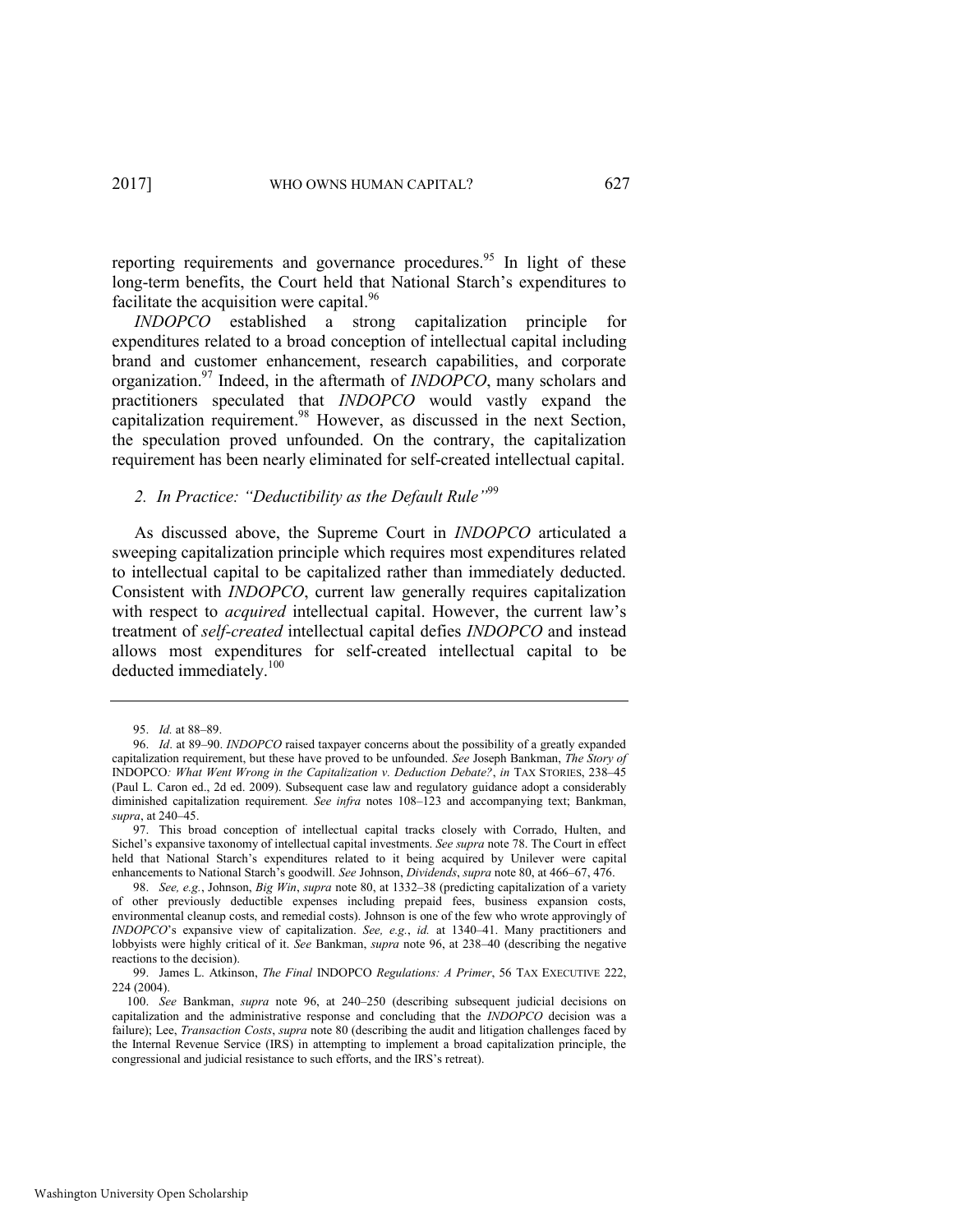# <span id="page-22-0"></span>*a. Acquired Intellectual Capital*<sup>101</sup>

<span id="page-22-2"></span><span id="page-22-1"></span>Where a business acquires intangible assets, as defined in I.R.C.  $§$  197,<sup>102</sup> from a third party as part of a taxable acquisition of a larger business,<sup>103</sup> the purchaser capitalizes and amortizes most of those intangible assets ratably over fifteen years.<sup>104</sup> Where intangible assets are purchased separately and not as part of a larger business, their treatment is quite varied. Some of them, such as customer lists, are subject to the fifteen-year amortization rule of I.R.C. § 197.<sup>105</sup> Others, such as patents and copyrights, are excluded from the fifteen-year amortization rule and instead are treated under other applicable tax laws.<sup>106</sup> For example, the

103. In general, an acquisition is taxable when cash or other property is the sole or primary consideration for the acquisition; an acquisition is tax-free when equity of the acquiring party is the sole or primary consideration for the acquisition. *See* I.R.C. §§ 354, 368; Michael L. Schler, *Basic Tax Issues in Acquisition Transactions*, 116 PENN ST. L. REV. 879, 882 (2012). I.R.C. § 197 applies to taxable acquisitions (i.e., purchases) but not to tax-free acquisitions. *See* Jack S. Levin & Donald E. Rocap, *A Transactional Guide to New Code Section 197*, TAX NOTES 462 (Oct. 25, 1993), https://www.kirkland.com/siteFiles/kirkexp/publications/2582/Document1/Transactional%20Guide%2 0to%20New%20Code%20Section%20197.pdf. Where intangible assets are acquired in a tax-free acquisition, the acquiring party generally "stands in the shoes" of the selling party to determine treatment of the intangibles. *See* I.R.C. § 197(f)(2); MARK J. SILVERMAN, STEPTOE & JOHNSON, PURCHASE PRICE ALLOCATION RULES: SECTIONS 1060, 338, and 197, 55 (2013), http://www.steptoe.com/publications-1630.html.

104. *See* I.R.C. §§ 197, 338, 1060. *See generally* MARTIN D. GINSBURG ET AL., MERGERS, ACQUISITIONS AND BUYOUTS ¶¶ 403.4.1.1–403.4.2 (2012); Levin & Rocap, *supra* note [103,](#page-22-2) at 461– 62; Schler, *supra* not[e 103,](#page-22-2) at 887, 896; SILVERMAN, *supra* not[e 103,](#page-22-2) at 41–43, 45–52.

 Certain intangible assets are eligible for amortization over shorter time periods or outright deduction. *See* Levin & Rocap, *supra* not[e 103,](#page-22-2) at 463–66. For example, taxpayers amortize off-theshelf computer software purchased as part of a business over three years rather than fifteen. *See* I.R.C. §§ 167(f), 197(e)(3). Taxpayers may deduct the cost of a franchise, trademark, or trade name where the purchase price is contingent on its use or productivity. *See id.* §§ 197(f)(4)(C), 1253(d)(1).

105. *See id.* § 197(d)(1)(c)(iv); Levin & Rocap, *supra* not[e 103,](#page-22-2) at 466.

106. *See* I.R.C. § 167(g); Treas. Reg. §§ 1.167(a)-3, (a)-14 (2016); Nguyen & Maine, *supra* note [80,](#page-18-0) at 19–21.

<sup>101.</sup> Tax law does not use the term "intellectual capital." Rather, it uses "intangibles" and "intangible assets," as defined in a variety of statutory provisions and regulations. *See, e.g.* I.R.C. § 197 (2012). There is a fair amount of overlap between these tax terms and intellectual capital as defined in this Article. The following discussion generally uses the tax terms "intangibles" and "intangible assets" interchangeably with the term "intellectual capital" and notes where the two terms diverge.

<sup>102.</sup> The definition of intangibles under I.R.C. § 197 includes (but is not limited to): goodwill; going concern value; workforce in place; business books and records; operating systems or other information bases including customer lists; patents; copyrights; formulas; processes; designs; knowhow; customer-based intangibles; supplier-based intangibles; licenses; permits; other rights granted by a governmental unit; covenants not compete; franchises; trademarks; and trade names. I.R.C. § 197(d)(1). Certain intangibles such as computer software, oil and gas exploration, and financial intangibles are excluded from the general treatment of intangibles under I.R.C. § 197, but they are still considered intangibles for other tax purposes. *See id.* § 197(e).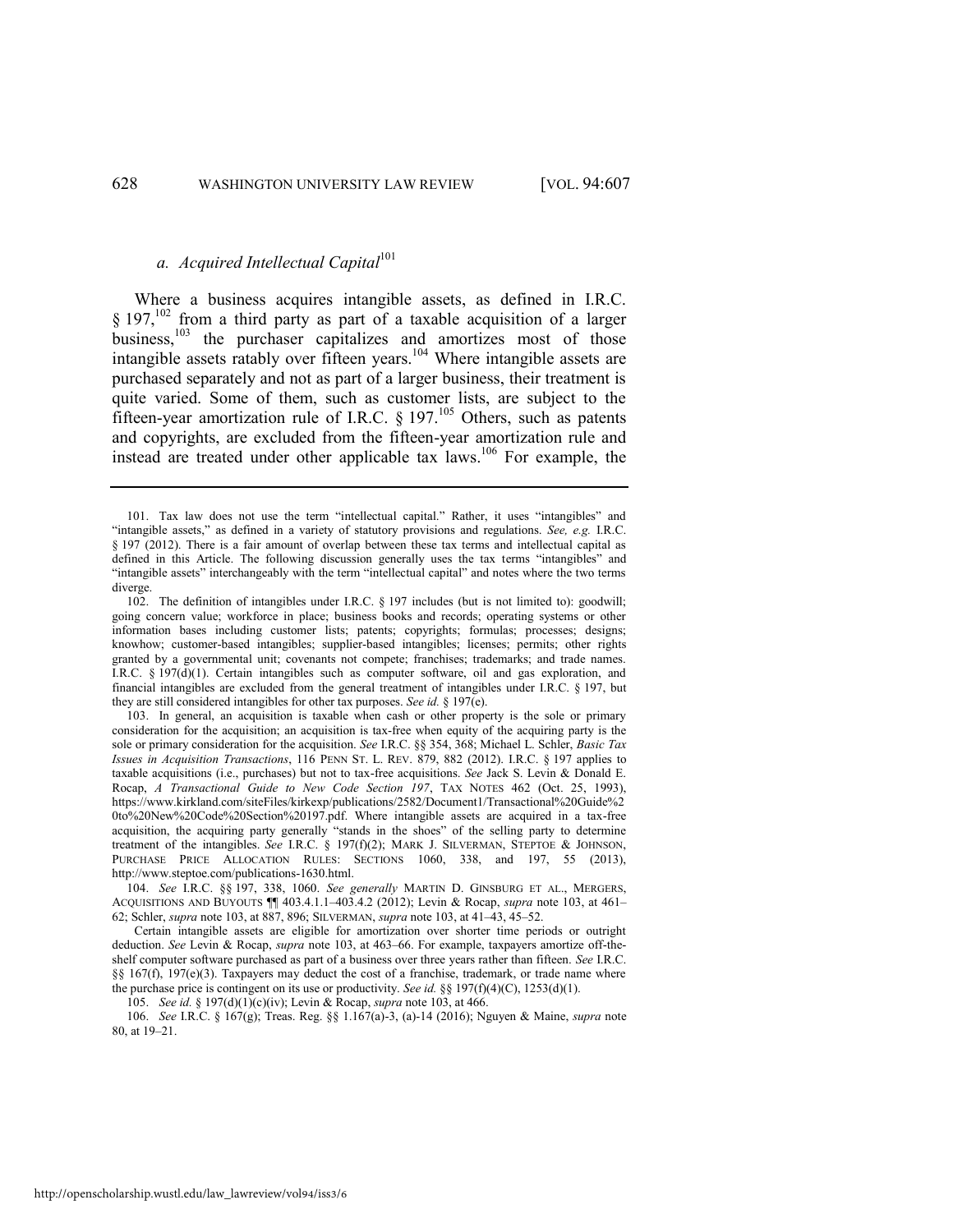acquirer of a patent amortizes its cost over the remaining legal life of the patent.<sup>107</sup>

### <span id="page-23-1"></span><span id="page-23-0"></span>*b. Self-Created Intellectual Capital*

Under Treasury regulations issued in 2004*—*known as the *INDOPCO* regulations because they address many of the questions and uncertainties raised by that case—taxpayers may deduct immediately most investments in self-created intellectual capital.<sup>108</sup> The *INDOPCO* regulations set forth an exclusive list of eight relatively narrow types of intangible assets whose development or creation costs businesses must capitalize.<sup>109</sup> Even though other self-created intangibles in theory might be subject to capitalization, in practice, the *INDOPCO* regulations permit taxpayers to deduct all other self-created intangibles "without hesitation.<sup>5110</sup> One commentator characterizes the *INDOPCO* regulations as a "reversal of the notion that 'capitalization is the norm,' with deductibility—at least in the context of created intangibles—now being the default rule."<sup>111</sup> Another has suggested

<sup>107.</sup> *See* Treas. Reg. § 1.167(a)-14(c).

<sup>108</sup>*. See* Treas. Reg. § 1.263(a)-4 (2013). The regulations set forth an exclusive list of eight relatively narrow types of intangible assets whose development or creation costs are subject to capitalization: (1) financial interests such as stock, debt and other financial instruments, and annuities; (2) prepaid expenses such as prepaid insurance or rent; (3) membership or privileges such as a doctor's payment to a hospital for lifetime staff privileges; (4) payments to governments for trademarks, copyrights, permits, licenses, and franchises; (5) contract rights to use or be compensated for the use of property, covenants not to compete, stand-still agreements, insurance policies, endowments, or annuities; (6) contract terminations; (7) amounts paid for real property where the taxpayer transfers ownership but retains significant economic benefits; and (8) defense or perfection of title of intangible property. *See id.* § 1.263(a)-4(d); Yale, INDOPCO *Regulations*, *supra* note [80,](#page-18-0) at 440; Johnson, *Destroying the Tax Base*, *supra* note [80,](#page-18-0) at 1382; Atkinson, supra not[e 99,](#page-21-2) at 229 (stating that the final INDOPCO regulations have made deductibility the norm for self-created intangibles).

<sup>109.</sup> *See* Treas. Reg. § 1.263(a)-4(d), *supra* note [108](#page-23-1) and accompanying text. *See also* Yale, INDOPCO *Regulations*, *supra* note [80,](#page-18-0) at 440. *See generally* Atkinson, *supra* note [99;](#page-21-2) Johnson, *Destroying the Tax Base*, *supra* note [80,](#page-18-0) at 1382.

Excluded from the scope of the *INDOPCO* regulations are two types of self-created intellectual capital. First, costs related to business acquisitions, restructuring, and recapitalizations must be capitalized in some cases. *See* Treas. Reg. § 1.263(a)-5; Atkinson, *supra* note [99,](#page-21-2) at 228–29; Silverman, *supra* not[e 103,](#page-22-2) at 62–64; Yale, INDOPCO *Regulations*, *supra* note [80,](#page-18-0) at 454–55. Second, costs of developing films, sound recordings, video, and books are subject to the more expansive capitalization rules applicable to tangible property. I.R.C.  $\S 263A(a)$ –(b) (2012). Writers, photographers and artists are exempt from these capitalization requirements. *See id.* § 263A(h).

<sup>110.</sup> Yale, INDOPCO *Regulations*, *supra* note [80,](#page-18-0) at 437; *see id.* at 438 (speculating that the *INDOPCO* regulations might be invalid and thus might be supplanted by the more expensive capitalization required under *INDOPCO* and other legal precedent but concluding that, as a practical matter, taxpayers can rely on the regulations); *see also* Atkinson, *supra* not[e 99,](#page-21-2) at 224.

<sup>111.</sup> Atkinson, *supra* not[e 99,](#page-21-2) at 229.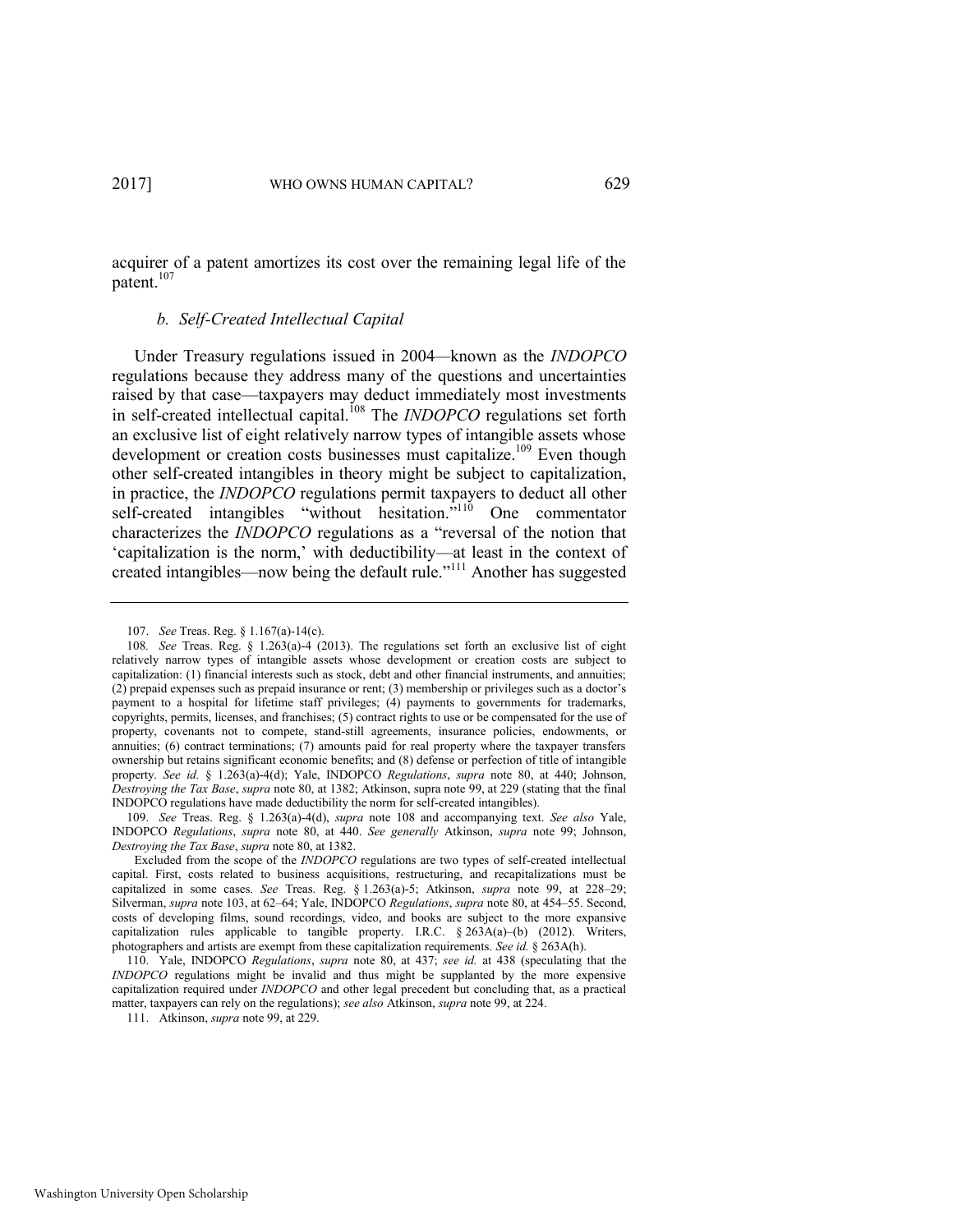that a more apt name for the regulations would be the "Anti-*INDOPCO* regulations."<sup>112</sup>

Both prior to and after the Supreme Court's decision in *INDOPCO*, an extensive body of case law and administrative guidance allowed deductions for many specific types of intellectual capital investments.<sup>113</sup> Expenses that were deductible before *INDOPCO* and continue to be deductible afterwards include computer software development  $costs$ ,  $^{114}$ scientific  $R&D$ ,<sup>115</sup> and mineral exploration such as intangible drilling costs and mining exploration costs.<sup>116</sup> In cases decided after *INDOPCO*, several courts have allowed financial services businesses to deduct market research related to new product development,<sup>117</sup> and one case upheld a bank's deduction for employee compensation and overhead attributable to loan origination.<sup>118</sup> Advertising is generally deductible, as it was before *INDOPCO*,<sup>119</sup> as are employer-provided worker training costs.<sup>120</sup> Two

114. *See* Rev. Proc. 69-21, 1969-2 C.B. 303 (holding that the IRS will not challenge a taxpayer's decision to currently deduct costs attributable to software development), *superseded on other grounds by* Rev. Proc. 2000-50, 2000-1 C.B. 601, *modified in part by* Rev. Proc. 2007-16, 2007-1 C.B. 358.

115. *See* I.R.C. § 174(a)(1) (2012).

116. *See id.* §§ 263(c), 617.

117. *See, e.g.*, NCNB Corp. v. United States, 684 F.2d 285, 294 (4th Cir. 1982). However, one case required a financial services business to capitalize market research where it related to a possible business expansion, i.e., the opening of a new branch. *See* Cent. Tex. Sav. & Loan Ass'n v. United States, 731 F.2d 1181, 1182, 1185 (5th Cir. 1984). This is consistent with the treatment of "start-up costs"—costs incurred before the taxpayer is actually engaged in a trade or business—which generally must be capitalized. *See* I.R.C. § 195(a). *See generally* John W. Lee, *Start-Up Costs, Section 195, and Clear Reflection of Income: A Tale of Talismans, Tacked-On Tax Reform, and a Touch of Basics*, 6 VA. TAX REV. 1 (1986) (providing an in-depth analysis of I.R.C. § 195, particularly the conflict between the definitional and functional tests for the capitalization of start-up business costs, as well as the judicial development and practical impact of the provision).

118. *See* PNC Bancorp Inc. v. Comm'r, 212 F.3d 822, 824 (3d Cir. 2000). However, in another case, the tax court required a financial services business to capitalize employee compensation related to the acquisition of installment obligations. *See* Lychuk v. Comm'r, 116 T.C. 374, 375 (2001). The *INDOPCO* regulations require capitalization of costs related to the creation of financial intangibles such as loans, but because of the exceptions for employee compensation, overhead, and *de minimis* expenses, loan origination costs are generally not subject to capitalization under the regulations. *See*  Treas. Reg. § 1.263(a)-4(e)(4) (2013).

119. *See* Rev. Rul. 92-80, 1992-2 C.B. 57. There are some limited cases where capitalization of advertising expenses has been required. *See, e.g.*, Cleveland Elec. Illuminating Co. v. United States, 7 Cl. Ct. 220, 231–33 (1985) (requiring capitalization of advertising to defuse opposition to the taxpayer's application for a license to construct a nuclear plant where the expansion to nuclear power represented a new business).

120. *See* Rev. Rul. 96-62, 1996-2 C.B. 9. A few cases have held that worker training costs had to be capitalized. *See, e.g.*, *Cleveland Elec.*, 7 Cl. Ct. at 227–29 (holding that a utility's expansion from

<span id="page-24-0"></span><sup>112</sup>*. See* Yale, INDOPCO *Regulations*, *supra* not[e 80,](#page-18-0) at 436.

<sup>113.</sup> Although the *INDOPCO* regulations could be interpreted to preempt prior law relating to the capitalization of intangibles, they do not explicitly do so. Furthermore, there is the possibility that the *INDOPCO* regulations might be invalid and supplanted by other legal precedent. *See* Yale, *supra* note [80,](#page-18-0) at 438.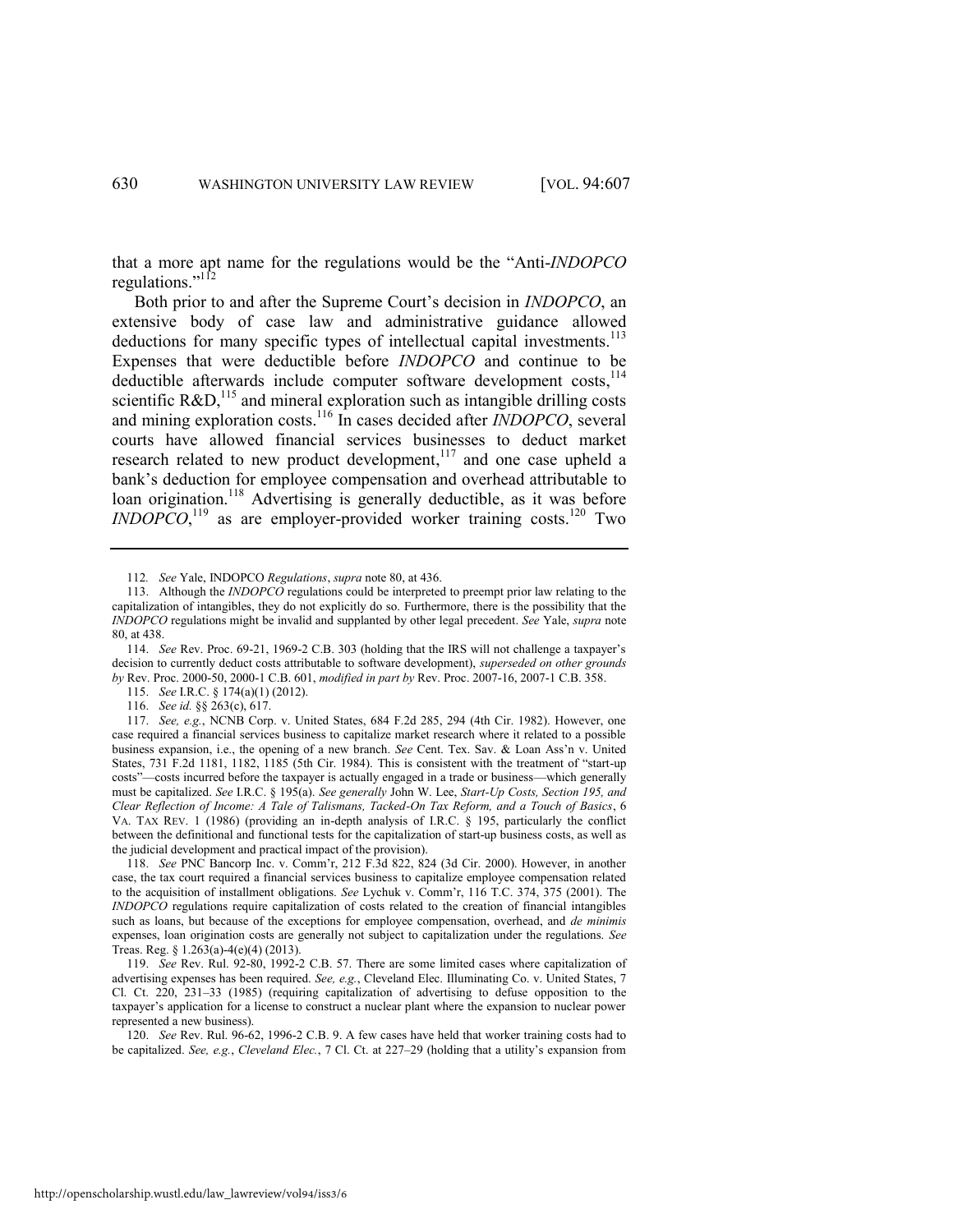years after *INDOPCO*, the IRS ruled that businesses could deduct severance payments related to a corporate downsizing.<sup>121</sup> Several years after that, a federal appeals court held that a bank could deduct compensation, legal fees, and investigatory fees paid in connection with its acquisition of another bank.<sup>122</sup> The IRS has also ruled that a utility company could deduct costs incurred to improve energy conservation and efficiency.<sup>123</sup>

<span id="page-25-0"></span>In sum, notwithstanding the Supreme Court's decision in *INDOPCO*, which affirmed capitalization as a fundamental principle of income tax law and held that taxpayers must capitalize investments in intellectual capital, other provisions of the tax law allow capital owners to deduct almost all costs of self-created intellectual capital.

### *3. The Magnitude of the Subsidy for Intellectual Capital*

The tax subsidy for self-created intellectual capital makes it less costly for capital owners to propertize labor, which magnifies their ability to capture a greater share of the returns from their workers.<sup>124</sup> A deduction for an investment is equivalent to a tax exemption on the income from that investment.<sup>125</sup> Thus, the deduction for self-created intellectual capital effectively imposes a zero rate of tax on returns from this capital, providing a substantial subsidy to capital.<sup>126</sup> The exact magnitude of the subsidy is difficult to ascertain. Self-created intellectual capital likely constitutes a significant proportion of total investments in intellectual capital because most organizational capital, such as good will, is selfcreated  $^{127}$ 

coal powered electricity to nuclear power was a new business, and therefore, costs related to it were capital).

<sup>121.</sup> *See* Rev. Rul. 94-77, 1994-2 C.B. 19.

<sup>122.</sup> Wells Fargo & Co. v. Comm'r, 224 F.3d 874 (8th Cir. 2000).

<sup>123.</sup> *See* Rev. Rul. 95-32, 1995-16 I.R.B. 8. This ruling pre-dates *INDOPCO*, but the IRS did not repeal or modify it after the *INDOPCO* decision.

<sup>124.</sup> It also results in misallocations of resources and inefficiencies. *See* Kahng, *supra* not[e 80,](#page-18-0) at 2263–67; Johnson, *Undertaxation of Intangibles*, *supra* not[e 80,](#page-18-0) at 1289–91.

<sup>125.</sup> *See* E. Cary Brown, *Business-Income Taxation and Investment Incentives*, *in* INCOME, EMPLOYMENT AND PUBLIC POLICY: ESSAYS IN HONOR OF ALVIN H. HANSEN 300, 309–10 (1948).

<sup>126.</sup> *See* Johnson, *Undertaxation of Intangibles*, *supra* note [80,](#page-18-0) at 1289–91; Weisbach, *supra* note [80](#page-18-0), at 200 ("[T]ax law . . . . allows an immediate deduction, effectively choosing not to tax the return to [intangible benefit] activities at all."); Yale, *Capitalization Exceptions*, *supra* not[e 80,](#page-18-0) at 555 (noting that misidentifying a capital cost as a deductible can cause over or under taxation).

Chris Sanchirico makes a similar observation about the deductibility of self-created goodwill, brand names, and other intangibles in his analysis of carried interest. *See infra* notes [170](#page-36-0)–[171](#page-36-1) and accompanying text.

<sup>127.</sup> I am indebted to Daniel Sichel for insights and information about the mix of acquired and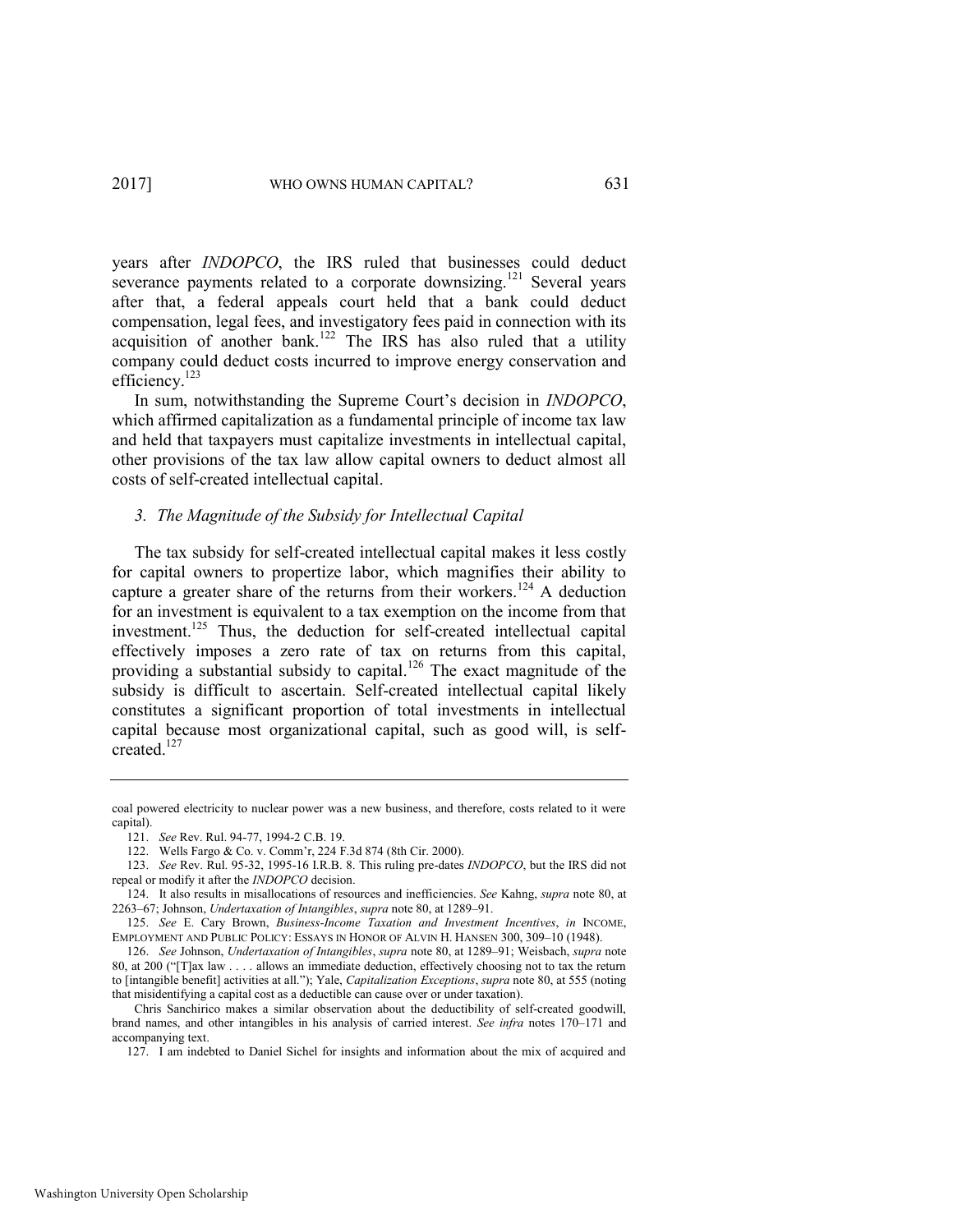To provide a sense of the magnitude of the tax subsidy for self-created intellectual capital, economists estimate that the U.S. Bureau of Economic Analysis, in its measures of economic productivity, expenses, rather than capitalizes, \$1 trillion or more of yearly investments in intellectual capital.<sup>128</sup> Assuming a comparably large amount is deducted for tax purposes, the subsidy is substantial. Furthermore, in 2014, the Finance Committee and House Ways & Means Committee proposed to require capitalization of just two types of costs—scientific R&D and advertising—and estimated that such a change would raise \$362 billion in  $\frac{129}{2}$  Because these two types of costs comprise only a fraction of all intellectual capital investments, a more comprehensive capitalization requirement for self-created intangibles would increase tax revenues by several times that estimate.<sup>130</sup>

<span id="page-26-1"></span>The tax subsidy for self-created intellectual capital nominally benefits the capital owners who make the expenditures involved in its creation, but determining who ultimately benefits is a complex empirical question that has not yet been studied. The tax subsidy for self-created intellectual capital might cause more resources to be allocated to intellectual capital relative to other investments, such as plant or equipment.<sup>131</sup> In other words, the tax subsidy might result in the intellectual capital "pie" growing bigger, and the question is then, who benefits from the bigger pie: intellectual capital owners, their workers, or both?<sup>132</sup> Another way to

128. *See supra* not[e 24 a](#page-7-0)nd accompanying text.

131. *See* Kahng, *supra* not[e 80,](#page-18-0) at 2263–64.

<span id="page-26-0"></span>self-created intellectual capital. With respect to organizational capital, businesses do sometimes acquire it through the acquisition of an ongoing business. However, this is likely a small fraction of total organizational capital investments because only a small proportion of all companies change hands during a given time period. Experts estimate that mergers and acquisitions volume has averaged 6.5% of total global market capitalization over the last thirty years. *SEE* STEFANO GATTI & CARLO CHIARELLA, M&A IN UNCERTAIN TIMES: IS THERE STILL VALUE IN GROWING? 1 (2013), [http://www.goldmansachs.com/ o](http://www.goldmansachs.com/)ur-thinking/archive/bocconi-conference-2013/bocconi-report.pdf.

<sup>129.</sup> *See* U.S. S. COMM. ON FINANCE, 113TH CONG., SUMMARY OF STAFF DISCUSSION DRAFT: COST RECOVERY AND ACCOUNTING 8 (2013) [hereinafter U.S. S. COMM. ON FINANCE, COST RECOVERY]; Tax Reform Act of 2014, 113th Cong. § 3108 (Discussion Draft 2014) 55–56 [hereinafter Tax Reform Act of 2014 Discussion Draft], [http://waysandmeans.house.gov/uploadedfiles/statutory](http://waysandmeans.house.gov/‌uploadedfiles/‌statutory‌_text_tax) [\\_text\\_tax\\_](http://waysandmeans.house.gov/‌uploadedfiles/‌statutory‌_text_tax)reform\_ act\_of\_2014\_discussion\_draft\_\_022614.pdf (proposing to capitalize and amortize over five years R&D and fifty percent of advertising).

<sup>130.</sup> Economists estimate scientific R&D to comprise less than one-fifth of all investments in intellectual capital. *See* Corrado et al., *Intangible Capital*, *supra* note [27,](#page-8-0) at 671 tbl.1. For the years 2000–2003, they estimate total annual investment in intellectual capital to be \$1.226 trillion and scientific R&D to be \$230.5 billion. *Id.*

<sup>132.</sup> Leandra Lederman has similarly argued that the tax law's liberal loss deductibility rules for active trades and businesses under I.R.C. § 162 encourage investment in active businesses as compared to passive investments. *See* Leandra Lederman, *The Entrepreneurship Effect: An Accidental Externality in the Federal Income Tax*, 65 OHIO ST. L.J. 1401, 1444–55 (2004).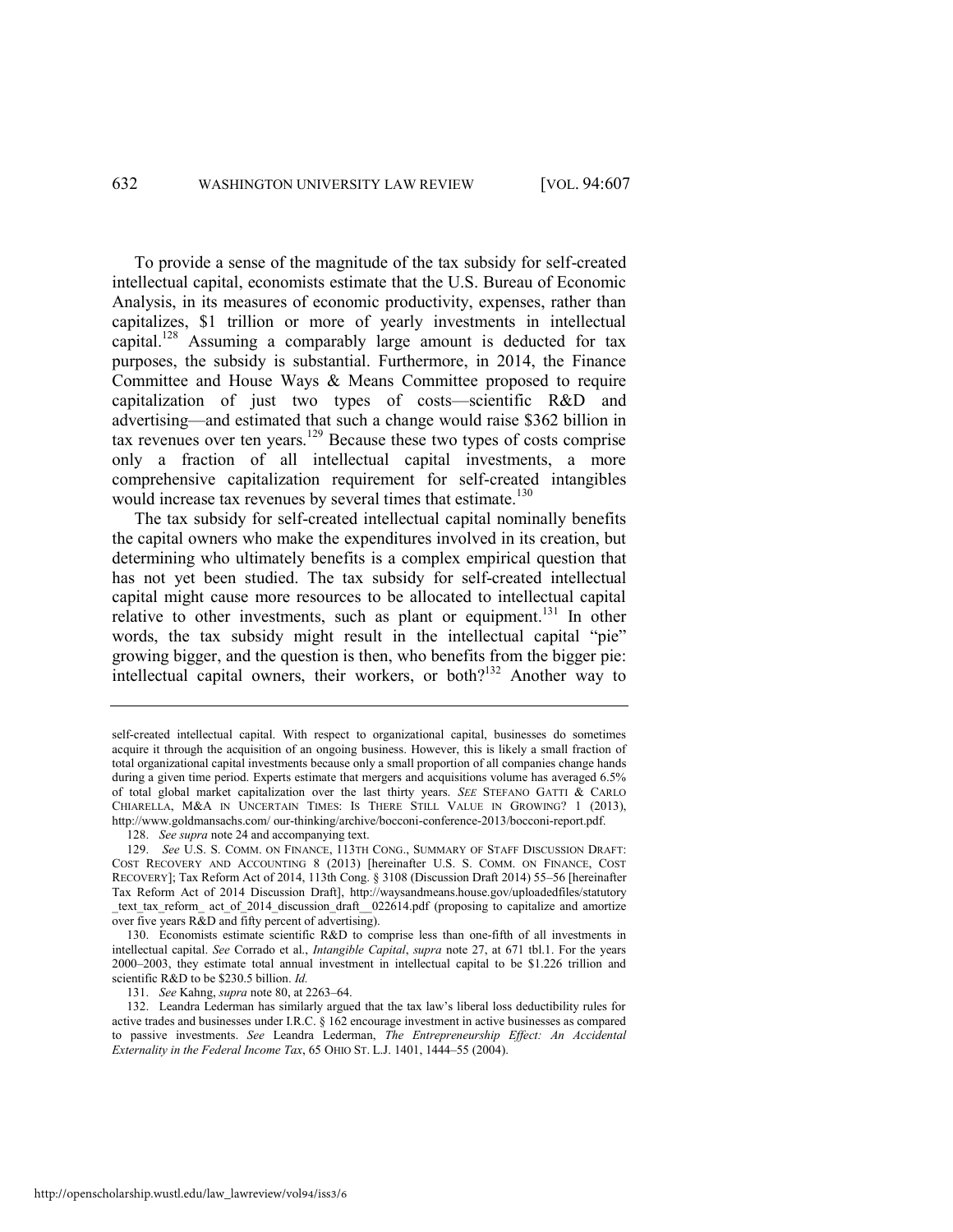analyze this question is to consider the consequences of eliminating the tax subsidy for intellectual capital. Eliminating the subsidy (that is, requiring capitalization of the costs of creating intellectual capital) would increase business owners' post-tax costs for self-created intellectual capital, which might cause them to reduce wages. On the other hand, requiring capitalization would make propertization more costly for business owners, which would in turn reduce their share of the returns from economic productivity (assuming it is true that propertization enables business owners to increase their share of returns). In addition, capitalization would help to equalize the treatment of business owners and workers in the development of human capital.

#### *B. Human Capital Investments*

<span id="page-27-1"></span>Scholars such as Katherine Stone argue that employers, by controlling their workers through restrictive covenants and other legal mechanisms, in effect acquire ownership of human capital.<sup>133</sup> These scholars acknowledge this claim is somewhat metaphorical because except for the case of slavery, human capital, unlike other forms of capital, is not entirely marketable and controllable.<sup>134</sup> As Gary Becker states, "you cannot separate a person from his or her knowledge, skills, health, or values the way it is possible to move financial and physical assets while the owner stays put."<sup>135</sup>

<span id="page-27-2"></span><span id="page-27-0"></span>Metaphor or not, what is literally true is that business owners make human capital investments in their workers $136$  and treat them as valuable,

<sup>133.</sup> *See* Stone, *supra* note [49;](#page-11-0) Joellen Riley, *Who Owns Human Capital? A Critical Appraisal of Legal Techniques for Capturing the Value of Work*, 18 J. AUSTL. LABOUR L. 1, 24 (2005) (describing the term "[h]uman capital" as a "colourful metaphor for the contribution that people's work and talent make in commercial enterprise"). *But see* PIKETTY, *supra* not[e 6,](#page-3-0) at 223 (questioning whether human capital is illusory).

<sup>134.</sup> *See* Riley, *supra* not[e 133,](#page-27-1) at 24.

<sup>135.</sup> GARY S. BECKER, HUMAN CAPITAL: A THEORETICAL AND EMPIRICAL ANALYSIS WITH SPECIAL REFERENCE TO EDUCATION 16 (3d ed. 1993).

<sup>136.</sup> Intellectual capital and human capital are closely related but not coterminous. Broadly speaking, human capital refers to resources in people or human capabilities that produce future monetary and psychic income. *See id.* at 15–16. Intellectual capital focuses on businesses' investment in and production of intangible sources of future value, which often require a high proportion of labor inputs. Human capital focuses on an individual's capabilities to produce future value. Capital owners can make human capital investments in their workers—training, for example—and workers can also make human capital investments in themselves. Investment in human capital includes formal education, on-the-job training, healthcare, and migration. Theodore W. Schultz, *Investment in Human Capital*, 51 AM. ECON. REV. 1, 9–13 (1961). *But see* PIKETTY, *supra* note [6,](#page-3-0) at 223 (suggesting that human capital is illusory).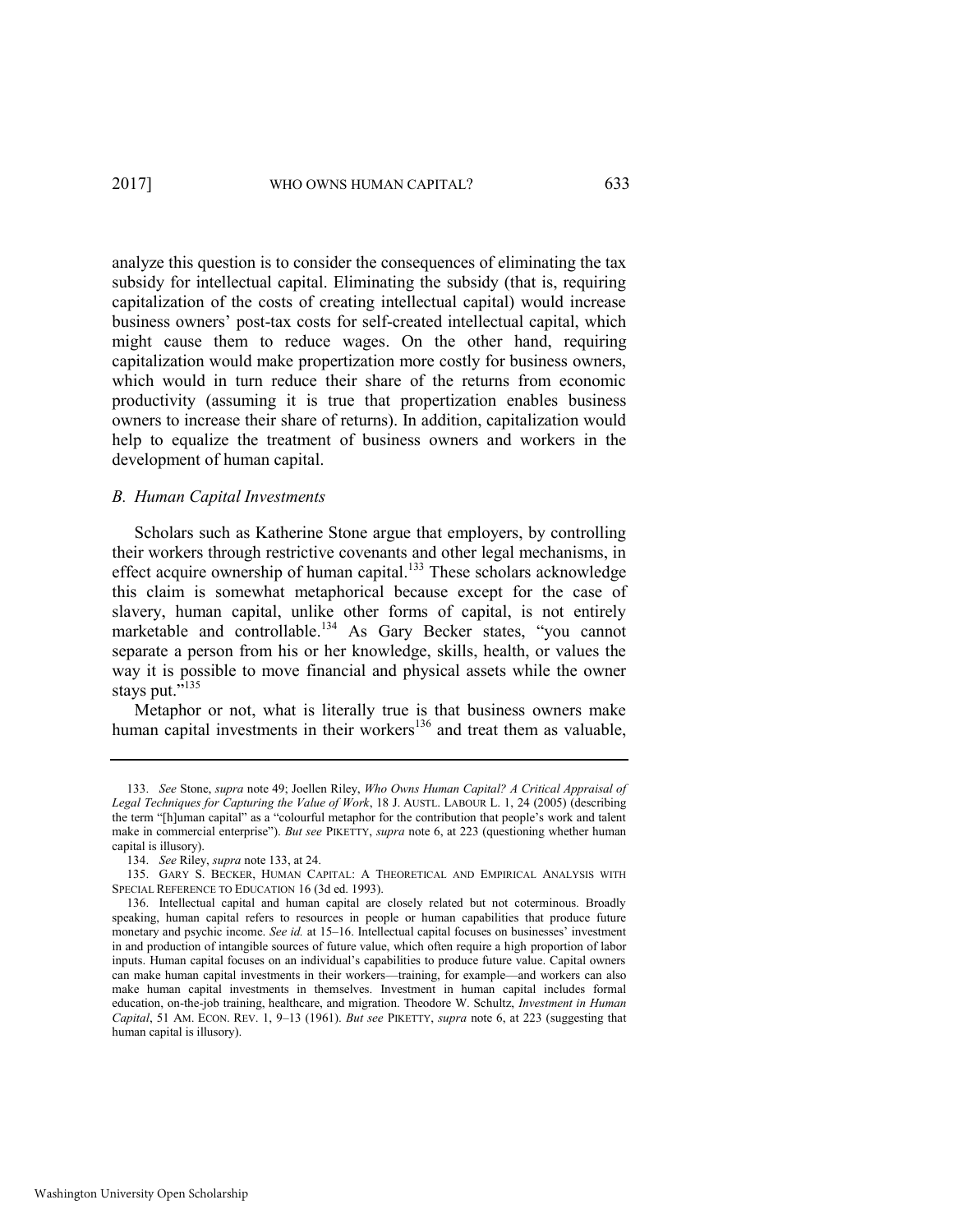albeit risky and difficult to manage, assets. $137$  As discussed above, they are particularly inclined to make human capital investments in their workers when propertization enables them to capture the return on these investments.<sup>138</sup> Workers similarly make human capital investments in themselves, although, as discussed above, they are less likely to do so when the returns are likely to redound to the benefit of their employers.<sup>139</sup>

<span id="page-28-1"></span><span id="page-28-0"></span>The tax law treats human capital investments differently depending on who makes the investments, as Mary Louise Fellows and I have argued.<sup>140</sup> When capital owners make investments in human capital and otherwise incur human-capital related expenses in their production of income, the law recognizes these are legitimate costs of economic production and allows them to be offset (that is, deducted) in the computation of taxable income.<sup>141</sup> In contrast, when workers make the same investments and incur the same expenses in their production of income, the law either treats these costs as entirely personal expenses or otherwise places limits on the ability

Scholars typically measure returns to human capital by reference to individuals' increased income resulting from investments in education, healthcare, and the like. *See generally* BECKER, *supra* note [135,](#page-27-2) at 147–200 (providing an empirical analysis of the effect of college education on earnings and productivity); Dale W. Jorgenson & Barbara M. Fraumeni, *The Accumulation of Human and Nonhuman Capital, 1948*–*84*, *in* THE MEASUREMENT OF SAVING, INVESTMENT, AND WEALTH 227–78 (Robert E. Lipsey & Helen Stone Tice eds., 1989) (estimating, *inter alia*, the effect of education on lifetime labor income); Luca Benzoni & Olena Chyruk, *The Value and Risk of Human Capital*, 7 ANN. REV. FIN. ECON. 179 (2015) (surveying the theoretical and empirical approaches to valuing human capital).

<sup>137.</sup> *See* BECKER, *supra* not[e 135,](#page-27-2) at 20–21; Rita Almeida & Pedro Carneiro. *The Return to Firm Investments in Human Capital*, 16 LABOUR ECON. 97 (2009). As Mousumi Battycharya and Patrick Wright state, in describing the challenges of managing what they call "human capital assets":

<sup>[</sup>H]uman capital is different from other real assets in a few ways. First, human capital is almost entirely intangible and is difficult to quantify. . . . Second, unlike other forms of asset, a firm never fully 'owns' its human capital. The knowledge, skills, and abilities reside in the people, and are lost when people leave the firm. Therefore there is a unique risk associated with human capital, the risk of capital loss or turnover (i.e., the asset "walking away"). . . . Third, non-financial investments like time, communication, and leadership constitute a major part of investments that generate returns from human capital through eliciting commitment and competency of employees over the long run. These combined with the fact that human capital is almost never tradable in the market, makes management of this form of asset a more difficult task.

Mousumi Battacharya & Patrick M. Wright, *Options for Human Capital Acquisition*, *in* THE ROUTLEDGE COMPANION TO STRATEGIC HUMAN RESOURCES MANAGEMENT (John Storey et al. eds., 2008).

<sup>138.</sup> *See* Garmaise, *supra* note [57,](#page-12-0) at 413–14 (finding that employers invest more in their employees' human capital when they can restrict their employees' mobility through the use of covenants not to compete).

<sup>139.</sup> *See id.* (finding that employees invest less in their own human capital when they are bound to their employers by restrictive covenants).

<sup>140.</sup> *See* Mary Louise Fellows & Lily Kahng, *Costly Mistakes: Undertaxed Business Owners and Overtaxed Workers*, 81 GEO. WASH. L. REV. 329 (2013).

<sup>141.</sup> *See id*. at 370–80.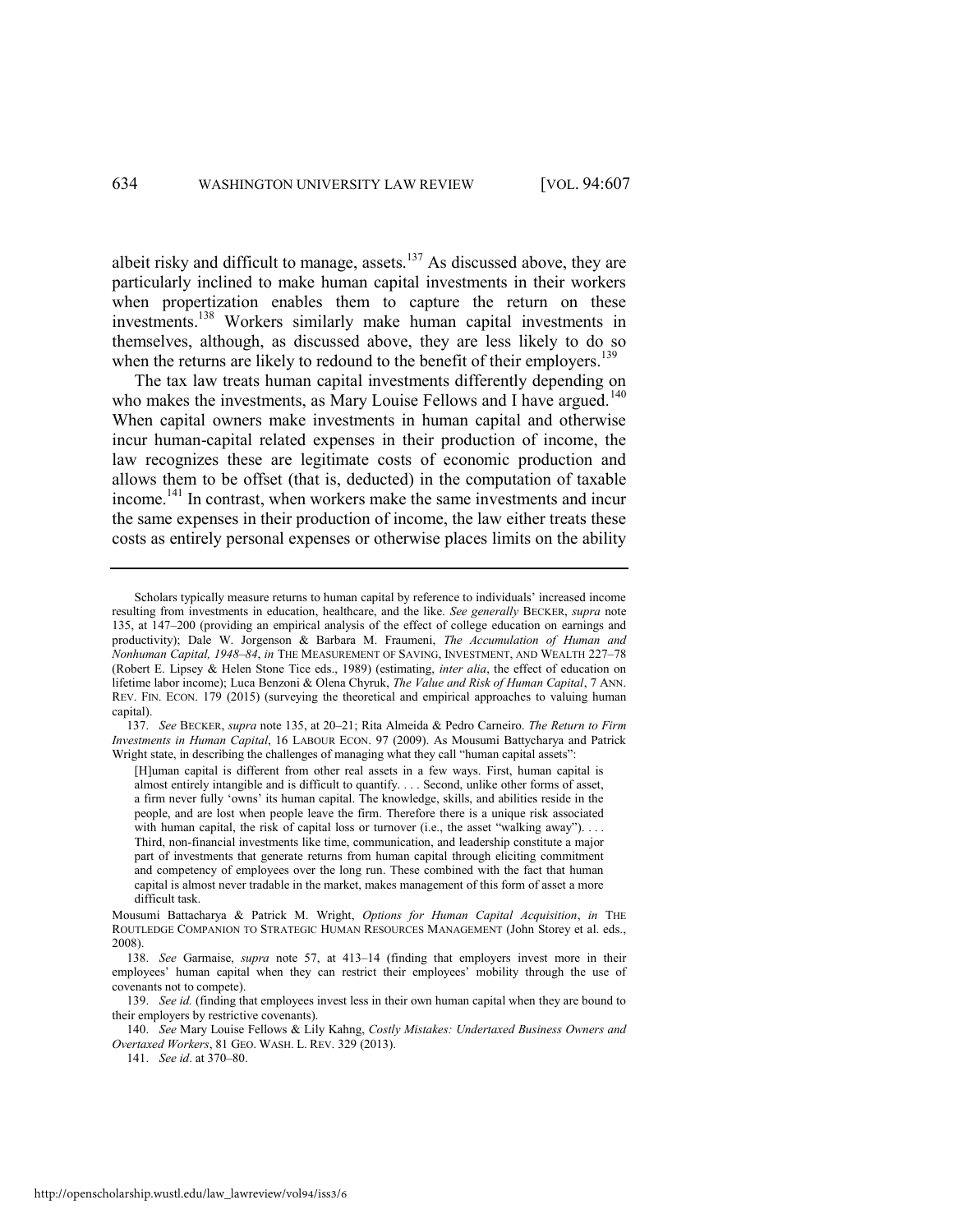of workers to offset them against taxable income. In this way, the tax law undertaxes capital owners and overtaxes workers.<sup>142</sup>

<span id="page-29-0"></span>Education is the most important example of the disparate treatment of business owners' and workers' investments in human capital. Gary Becker cites education and training as "the most important investments in human capital."<sup>143</sup> Yet, from the earliest days of the income tax, the courts and IRS have denied workers the ability to deduct their educational expenses except under limited circumstances.<sup>144</sup> The IRS acknowledges that education might be a human capital investment, but allows no deduction or capitalization of educational expenses because they are "an inseparable aggregate of personal and capital expenditures."<sup>145</sup> Although tax law

144. *See, e.g*., I.T. 1520, I-2 C.B. 145 (1922), *revoked by* I.T. 2688, XII-1 C.B. 250 (1933) (holding that research expenses by a college professor were personal, nondeductible expenses); Appeal of Driscoll, 4 B.T.A. 1008 (1926) (holding that voice lessons in preparation for a professional singing career were personal). For a detailed account of the history of the tax treatment of educational expenses, see Jay Katz, *The Deductibility of Education Costs: Why Does Congress Allow the IRS to Take Your Education So Personally?,* 17 VA. TAX REV. 1, 17–37 (1997); Lazar, *supra* note [143,](#page-29-0) at 1057–68; James L. Musselman, *Federal Income Tax Deductibility of Higher Education Costs: The Good, the Bad, and the Ugly*, 35 CAP. U. L. REV. 923, 927–34 (2007).

<span id="page-29-1"></span><sup>142.</sup> *See id*.

<sup>143.</sup> BECKER, *supra* note [135,](#page-27-2) at 17; *see also* PIKETTY, *supra* note [6,](#page-3-0) at 306–07. Education unquestionably contributes to workers' productivity. *SEE* SANDRA E. BLACK & LISA M. LYNCH, *HUMAN-CAPITAL INVESTMENTS AND PRODUCTIVITY*, 86 AM. ECON. REV. 263 (1996). Economists and policy makers perennially bemoan the future of the under-educated U.S. workforce and call for more government investment in education, particularly in light of the economy's shift from manufacturing to services and technology. *See generally* DALE NEEF, THE KNOWLEDGE ECONOMY (1998); ROBERT REICH, THE WORK OF NATIONS: PREPARING OURSELVES FOR 21<sup>st</sup> CENTURY CAPITALISM (1992); Walter W. Powell & Kaisa Snellman, *The Knowledge Economy*, 30 ANN. REV. SOC. 199, 199–201 (2004); TASK FORCE ON THE FUTURE OF AMERICAN INNOVATION, THE KNOWLEDGE ECONOMY: IS THE UNITED STATES LOSING ITS COMPETITIVE EDGE? (2005), http//futureofinnovation.org/PDF/ Benchmarks.pdf; JOSEPH E. STIGLITZ, PUBLIC POLICY FOR KNOWLEDGE ECONOMY (1999), http://akgul.bilkent.edu.tr/BT-BE/knowledge-economy.pdf. Another metric demonstrating the incomeproducing value of education is the link between higher educational levels and higher incomes. For example, in 2010, those with a college degree earned about sixty-six percent more than those with a high school degree; those with a professional or doctoral degree earned more than two and a half times the amount earned by high school degree holders. U. S. DEP'T. OF LABOR, BUREAU OF LABOR STATISTICS, EMPLOYMENT PROJECTIONS, EDUCATION PAYS (2011), http://www.bls.gov /emp/ep chart 001.htm. The correlation between levels of education and income is strong and persistent. *See* Stuart Lazar, *Schooling Congress: The Current Landscape of the Tax Treatment of Higher Education Expenses and a Framework for Reform*, 2010 MICH. ST. L. REV. 1047, 1049–51 (2010); SANDY BAUM ET AL., COLLEGE BOARD ADVOCACY AND POLICY CENTER, EDUCATION PAYS 2010: THE BENEFITS OF HIGHER EDUCATION FOR INDIVIDUALS AND SOCIETY 11–17 (2010), http://trends.college board.org/downloads/EducationPays2010.pdf.

<sup>145.</sup> Treas. Reg. § 1.162-5(b)(1) (as amended in 1967); *see* Lazar, *supra* note [143,](#page-29-0) at 1059, 1072. Only under limited circumstances is a worker allowed to deduct higher educational expenses: (1) the education must maintain or improve her skills in her trade or business or (2) it must be required by her employer or by law. In any case, the education acquired cannot be necessary to meet the minimum qualifications for the worker's trade or business, and it cannot qualify the worker for a new trade or business. Treas. Reg. § 1.162-5.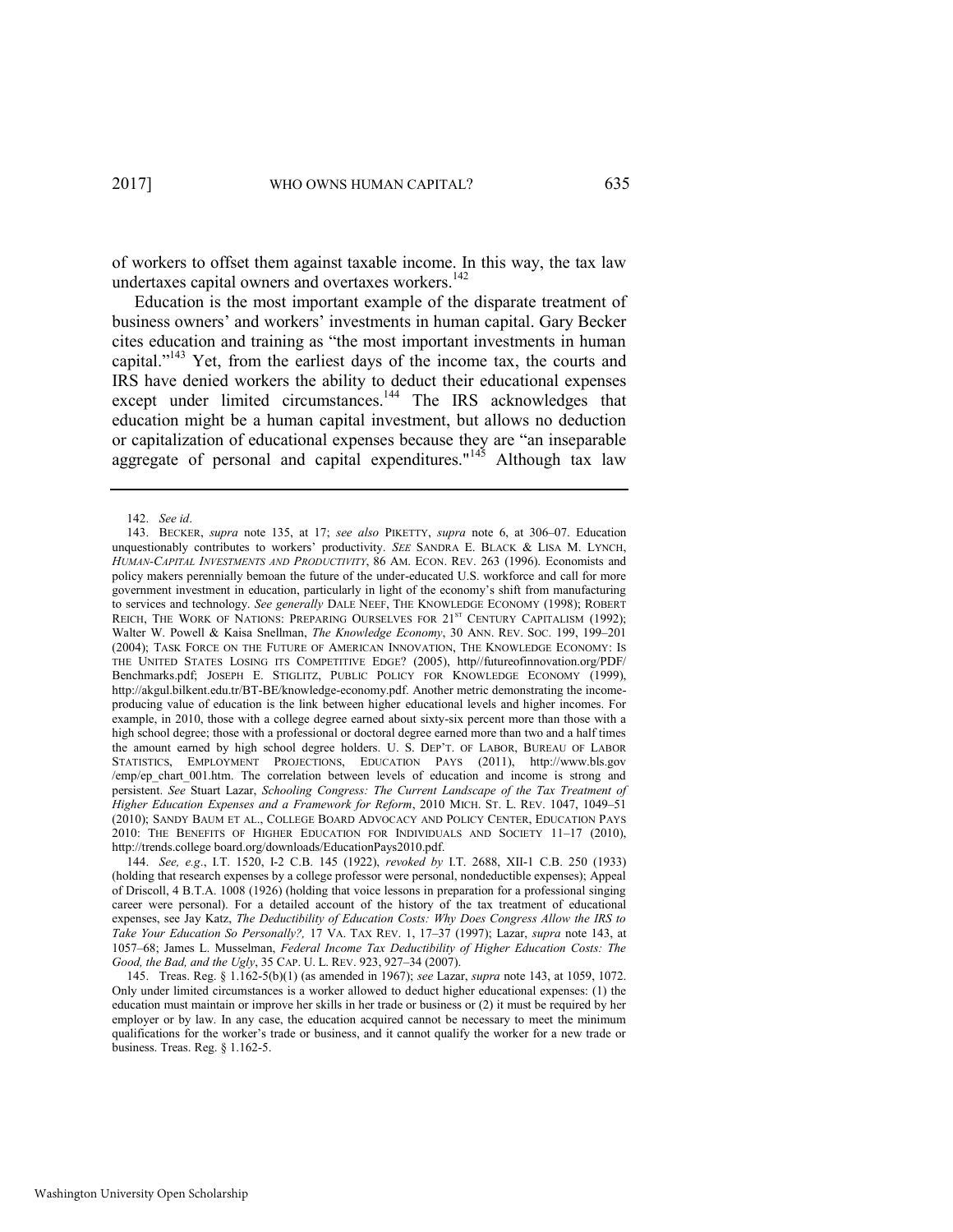<span id="page-30-0"></span>provides several subsidies for education, such as a deduction for student loan interest and tax credits for educational expense, all of these provisions are classified as special tax preferences rather than as legitimate costs of producing income.<sup>146</sup> In contrast, business owners' expenditures for worker training or education are usually deductible immediately as I.R.C. § 162 trade or business expenses. At worst, business owners may have to capitalize these expenditures and amortize them over some period of years. $147$ 

As with education, tax law treats as purely personal many other expenditures that are at least in part human capital investments or costs related to the production of income. For example, two other major categories of expenditures that are integral to workers' productivity are health and child care costs. As with education, both of these suffer from having personal and social dimensions that do not fit comfortably within the traditional business model of economic productivity. Because businesses do not literally own human capital, they do not incur child care and medical expenses in the production of income.<sup>148</sup> Workers' child care

147. *See supra* not[e 120 a](#page-24-0)nd accompanying text.

http://openscholarship.wustl.edu/law\_lawreview/vol94/iss3/6

<sup>146.</sup> In addition to this limited I.R.C. § 162 deduction for the costs of higher education, the tax law provides several tax preferences for education, including the I.R.C. § 25A American Opportunity Credit and Lifetime Learning Credit, the I.R.C. § 221 deduction for educational loan interest, the I.R.C. § 527 exclusion for employer-provided educational assistance, the I.R.C. § 529 exclusion for qualified tuition programs, and the I.R.C. § 530 exclusion for "Coverdell" education savings accounts. For a complete list of tax preferences for education, see Lazar, *supra* note [143,](#page-29-0) at 1074–1107. However, all of these provisions are classified as tax expenditures—that is, preferences that purposely reduce tax liability below "normal" levels in order to advance social policy goals—rather than as legitimate costs of producing income under the Schanz-Haig-Simons definition of income. *See* STAFF OF J. COMM. ON TAXATION, 112TH CONG., ESTIMATES OF FEDERAL TAX EXPENDITURES FOR FISCAL YEARS 2011-2015, at 10, 12–14 (Comm. Print 2012) [hereinafter Joint Committee Tax Expenditure Estimates].

Many scholars have criticized the current tax treatment of educational expenses and have argued that they ought to be at least partially deductible or capitalized and recoverable in future years in order to measure income from labor accurately. *See, e.g.*, David S. Davenport, *Education and Human Capital: Pursuing an Ideal Income Tax and a Sensible Tax Policy*, 42 CASE W. RES. L. REV. 793 (1992); Katz, *supra* note [144;](#page-29-1) Lazar, *supra* not[e 143;](#page-29-0) Michael Simkovic, *The Knowledge Tax*, 82 U. CHI. L. REV. 1981 (2015). *But see* Joseph M. Dodge, *Taxing Human Capital Acquisition Costs—Or Why Costs of Higher Education Should Not Be Deducted or Amortized*, 54 OHIO ST. L.J. 927 (1993) (arguing that higher education expenses should not be amortized).

<sup>148.</sup> It's interesting to contemplate how the tax law would tax slave owners if legal slavery existed today. There is little historic guidance because in the pre-Civil War era, slave owners paid primarily property and excise taxes on their slaves. *See generally* ROBIN L. EINHORN, AMERICA TAXATION, AMERICAN SLAVERY (2008) (providing a historical account of the influence of slavery on United States tax law and policy); Joel S. Newman, *Slave Tax as Sin Tax: 18th and 19th Century Perspectives*, 101 TAX NOTES 1019 (2003) (describing the history of federal taxes on slavery). States that had income taxes, such as Virginia, exempted slave owners from tax. *See* CHARLES NORDHOFF, AMERICA FOR FREE WORKING MEN! 14–16 (1865). However, there is evidence that slave owners considered their slaves to be valuable investments and kept meticulous records of their value and productivity. *See*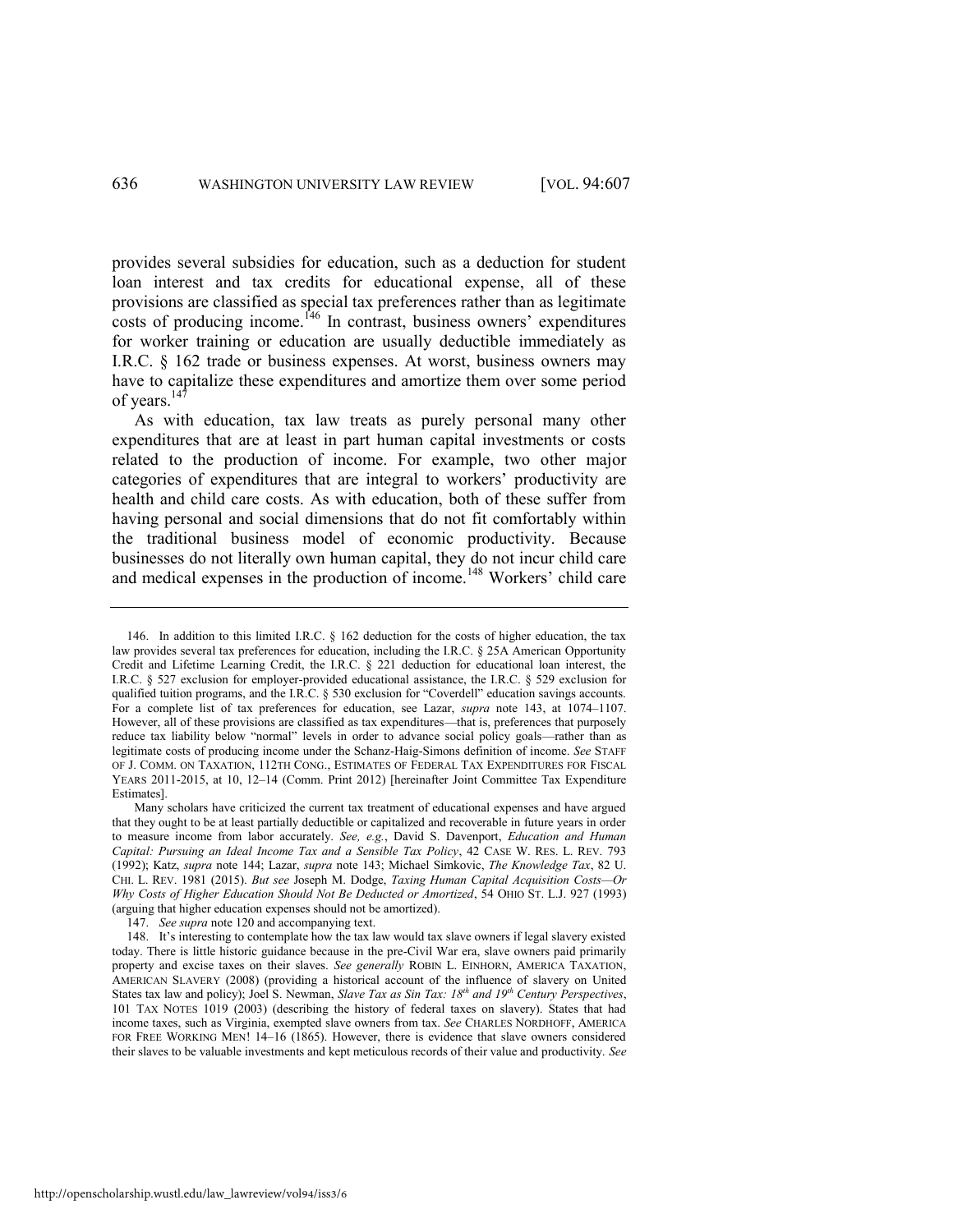expenses are viewed as personal because it is a personal decision whether to have children. Workers are eligible for a modest credit for childcare expenses or can exclude from income a relatively small value of employer-provided childcare.<sup>149</sup> Congress treats these provisions as special tax preferences for personal expenditures, as opposed to allowances that account for legitimate costs in the production of income.<sup>150</sup> Similarly, Congress allows workers to deduct medical expenses and provides additional special tax preferences related to healthcare, but in all cases characterizes health care expenditures as personal, and not as investments in human capital. $151$ 

Caitlin Rosenthal, *Slavery's Scientific Management: Masters and Managers*, *in* SLAVERY'S CAPITALISM: A NEW HISTORY OF AMERICAN ECONOMIC DEVELOPMENT (Sven Beckert & Seth Rockman eds., 2016) (finding that slave owners kept highly detailed records of the value and productivity of slaves and depreciated them over time, foreshadowing modern management practices). If one imagines the unimaginable—a world in which slavery existed legally in the United States today—it seems quite plausible that slave owners would be allowed to deduct or capitalize costs of providing shelter, training, healthcare, food, and childcare to their slaves, expenses that are all disallowed as personal expenses when free workers incur them.

<sup>149.</sup> *See* I.R.C. § 21 (2012) (childcare credit); I.R.C. § 129 (exclusion for employer-provided child care).

<sup>150.</sup> *See* Joint Committee Tax Expenditure Estimates, *supra* not[e 146,](#page-30-0) at 14. Many scholars have criticized the tax law's treatment of child care expenses and posited that they ought to be at least partially deductible under a Schanz-Haig-Simons definition of income. *See, e.g.*, Grace Blumberg, *Sexism in the Code: A Comparative Study of Income Taxation of Working Wives and Mothers*, 21 BUFF. L. REV. 49 (1971); Mary Louise Fellows, *Rocking the Tax Code: A Case Study of Employment-Related Child-Care Expenditures*, 10 YALE J.L. & FEMINISM 307 (1998); Mary L. Heen, *Welfare Reform, Child Care Costs, and Taxes: Delivering Increased Work-Related Child Care Benefits to Low-Income Families*, 13 YALE L. & POL'Y REV. 173 (1995); Shannon Weeks McCormack, *Overtaxing the Working Family: Uncle Sam and the Childcare Squeeze*, 114 MICH. L. REV. 559 (2016); Allan J. Samansky, *Child Care Expenses and the Income Ta*x, 50 FLA. L. REV. 245 (1998); Lawrence Zelenak, *Children and the Income Tax*, 49 TAX L. REV. 349 (1994). *But see* Tsilly Dagan, *Ordinary People, Necessary Choices: A Comparative Study of Childcare Expenses*, 11 THEORETICAL INQ. L. 589, 625 (2010) (arguing that the Schanz-Haig-Simons definition is incapable of adequately reflecting outlays, such as child care, and advocating for the adoption of additional norms into the definition of income).

<sup>151.</sup> Medical expenses are deductible under I.R.C. § 213, but they are classified as personal deductions rather than costs related to the production of income. *See* STAFF OF J. COMM. ON TAXATION, 99TH CONG., GENERAL EXPLANATION OF THE TAX REFORM ACT OF 1986, at 50 (Comm. Print 1987) (stating that "medical expenses essentially are personal expenses and thus, like food, clothing, and other expenditures of living and other consumption expenditures, generally should not be deductible in measuring taxable income"). In addition, the medical expense deduction has always been limited by a significant "floor" tied to adjusted gross income—that is, a taxpayer can deduct only those medical expenses in excess of a percentage (currently ten percent) of her adjusted gross income. *See*  I.R.C. § 213(a). In addition, the medical expense deduction is "below-the-line," so only those taxpayers who itemize their deductions can deduct any of their medical expenses. I.R.C. § §§  $62(a)(1)$ , 63.

In addition to I.R.C. § 213, there are other tax provisions related to health care. The law excludes from income employer-provided health insurance. I.R.C. § 106(a). It also excludes from income medical expenses paid from Flexible Spending Arrangements, I.R.C. § 125, and Medical Reimbursement Plans, I.R.C. §§ 105, 106. In addition, I.R.C. § 106 provides for tax deferred treatment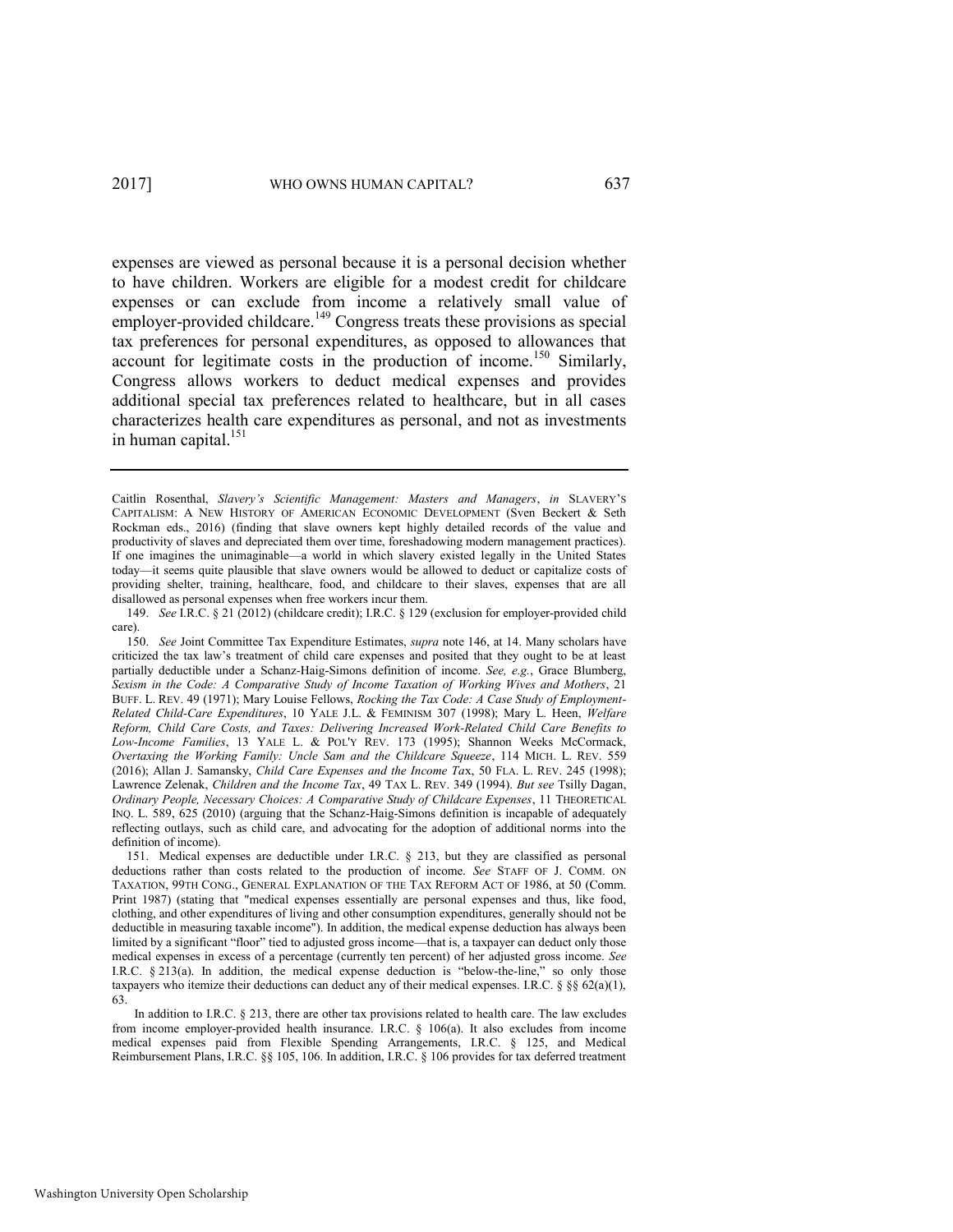In addition to education, child care, and health care, workers incur a variety of expenditures related to their work, such as outlays for commuting, clothing, and food and lodging, to name a few noteworthy examples. These are often described as "mixed personal and business" expenses, which reflects the reality that these expenditures have an element of consumption but are also connected to the worker's trade or business.<sup>152</sup> Yet, tax law generally treats these outlays as purely personal. The cost of commuting, for example, has long been held to be nondeductible on the grounds that it is the taxpayer's personal choice whether, and how far, to live from his or her place of work.<sup>153</sup> Similarly, clothing is considered a purely personal expense except in rare instances (such as police or military uniforms), even when such clothing is required as a condition of employment and is worn exclusively at work.<sup>154</sup> Food and lodging expenses are also treated as nondeductible personal expenses except in limited circumstances.<sup>155</sup>

With respect to mixed personal and business expenses, business owners enjoy a greater ability than workers to deduct their costs of producing income under § 162. For example, business owners can deduct businessrelated travel, lodging and meal expenses paid on behalf of their workers, and these amounts are also fully excluded from the income of their

of amounts invested in Health Savings Accounts. As is true for tax provisions on education and child care, all of these health care provisions are treated as tax expenditures. *See* Joint Committee Tax Expenditure Estimates, *supra* note [146,](#page-30-0) at 42 (listing the medical expense deduction, employer-paid health insurance, medical savings accounts, and other related items as tax expenditures).

<sup>152.</sup> *See, e.g.*, Thomas D. Griffith, *Efficient Taxation of Mixed Personal and Business Expenses*, 41 UCLA L. REV. 1769, 1770 (1994). In measuring poverty, the National Academy of Sciences recommended that work-related expenses such as commuting, child care, and the purchase of tools and uniforms be treated as nondiscretionary expenses and subtracted from resources. *See* MEASURING POVERTY: A NEW APPROACH 4-5 (Constance F. Citro & Robert T. Michael eds., 1995). In 2011, an interagency task force including the U.S. Census Bureau, the Bureau of Labor Statistics, the Council of Economic Advisers, the U.S. Department of Health and Human Services, and the Office of Management and Budget adopted this recommendation. *See* KATHLEEN SHORT, U.S. CENSUS BUREAU, CURRENT POPULATION REPORTS, THE RESEARCH SUPPLEMENTAL POVERTY MEASURE: 2010, at 21– 22 (2011), http://www.census.gov/hhes/povmeas/methodology/supplemental/research/Short\_ Research SPM2010.pdf.

<sup>153.</sup> Comm'r v. Flowers, 326 U.S. 465, 473–74 (1946). *See generally* Tsilly Dagan, *Commuting*, 26 VA. TAX REV. 185 (2006); William A. Klein, *Income Taxation and Commuting Expenses: Tax Policy and the Need for Nonsimplistic Analysis of "Simple" Problems*, 54 CORNELL L. REV. 871 (1969).

<sup>154.</sup> *See* Pevsner v. Comm'r, 628 F.2d 467 (5th Cir. 1980). Clothing expenses are deductible only if the clothing is worn exclusively at work, as a condition of employment, and is not adaptable for general usage as ordinary clothing. *Id.* at 469.

<sup>155.</sup> *See* I.R.C. § 119 (providing an exclusion from income for meals and lodging provided to an employee by the employer "for the convenience of the employer"); I.R.C.  $\S$  162(a)(2) (allowing deduction for food and lodging "while away from home in the pursuit of a trade or business").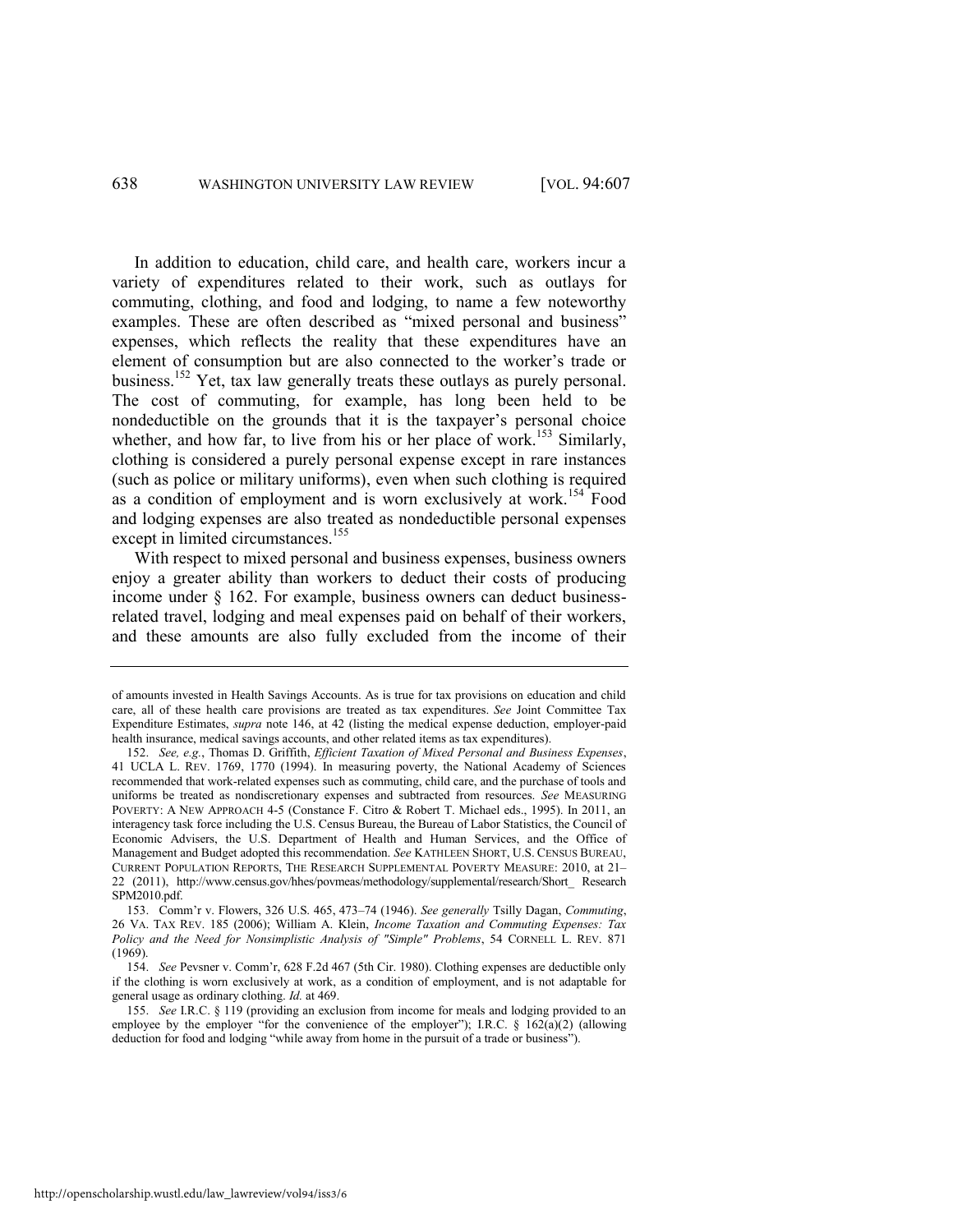workers. <sup>156</sup> In contrast, when workers incur their own business-related travel, lodging and meal expenses, the expenses are more likely to be treated as personal, nondeductible expenditures.<sup>157</sup> Furthermore, even if the expenditures qualify as business-related deductions, there are structural limitations such as the two percent floor that limits workers' ability to make use of these deductions.<sup>158</sup>

In sum, the tax law, by allowing capital owners to deduct the costs of self-created intellectual capital, subsidizes the propertization of labor and enhances capital owners' ability to appropriate a greater share of the return at the expense of their workers' share. In addition, the disparate treatment of capital owners' and workers' human capital investments adds to capital owners' tax advantages relative to workers.<sup>159</sup> In these heretofore unexamined ways, the tax law puts a heavy thumb on the scale in favor of capital owners; a scale, as Piketty has shown, that already tilts in their favor.

## III. RECONSIDERING THE BOUNDARY BETWEEN LABOR AND CAPITAL

### *A. A Porous and Changeable Boundary*

Part I described how capital owners are able to use intellectual property, contract, and employment laws to propertize labor inputs into the creation of intellectual capital. Their ability to do so is expanding as a result of the evolving legal landscape, and the boundary between labor and capital is shifting. This suggests that the boundary is not fixed and immutable, but rather porous and changeable.<sup>160</sup> This Part explores the tax implications of a boundary of this nature and calls into question the tax law's fundamental labor-capital dichotomy.

<span id="page-33-0"></span><sup>156.</sup> *See* Fellows & Kahng, *supra* not[e 140,](#page-28-1) at 370–76.

<sup>157.</sup> *See id.* at 372–76.

<sup>158.</sup> *See id.* at 370–72.

<sup>159.</sup> These subsidies for capital owners also result in misallocations of resources and inefficiencies. *See* Fellows & Kahng, *supra* note [140,](#page-28-1) at 380–87; Johnson, *Undertaxation of Intangibles*, *supra* not[e 80,](#page-18-0) at 1289–91; Kahng, *supra* not[e 80,](#page-18-0) at 2263–67.

<sup>160.</sup> *See* Bankman & Shaviro, *supra* note [7](#page-3-1), at 458 (observing that "'labor' and 'capital' are not nearly as distinct, either economically or socially, as [Piketty] may appear to suggest"); Victor Fleischer, *Alpha: Labor Is the New Capital*, TAX L. REV., at 3 (forthcoming 2016) (referring to a blurring of the distinction between income from labor and income from capital in in his analysis of what he calls "alpha income", that is, carried interest, founders stock, and equity-based executive compensation). In contrast, Piketty believes the distinction between capital income and labor income is becoming sharper: "[T]he growing sophistication of capital markets and financial intermediation tends to separate owners from managers more and more and thus to sharpen the distinction between pure capital income and labor income." PIKETTY, *supra* not[e 6,](#page-3-0) at 424.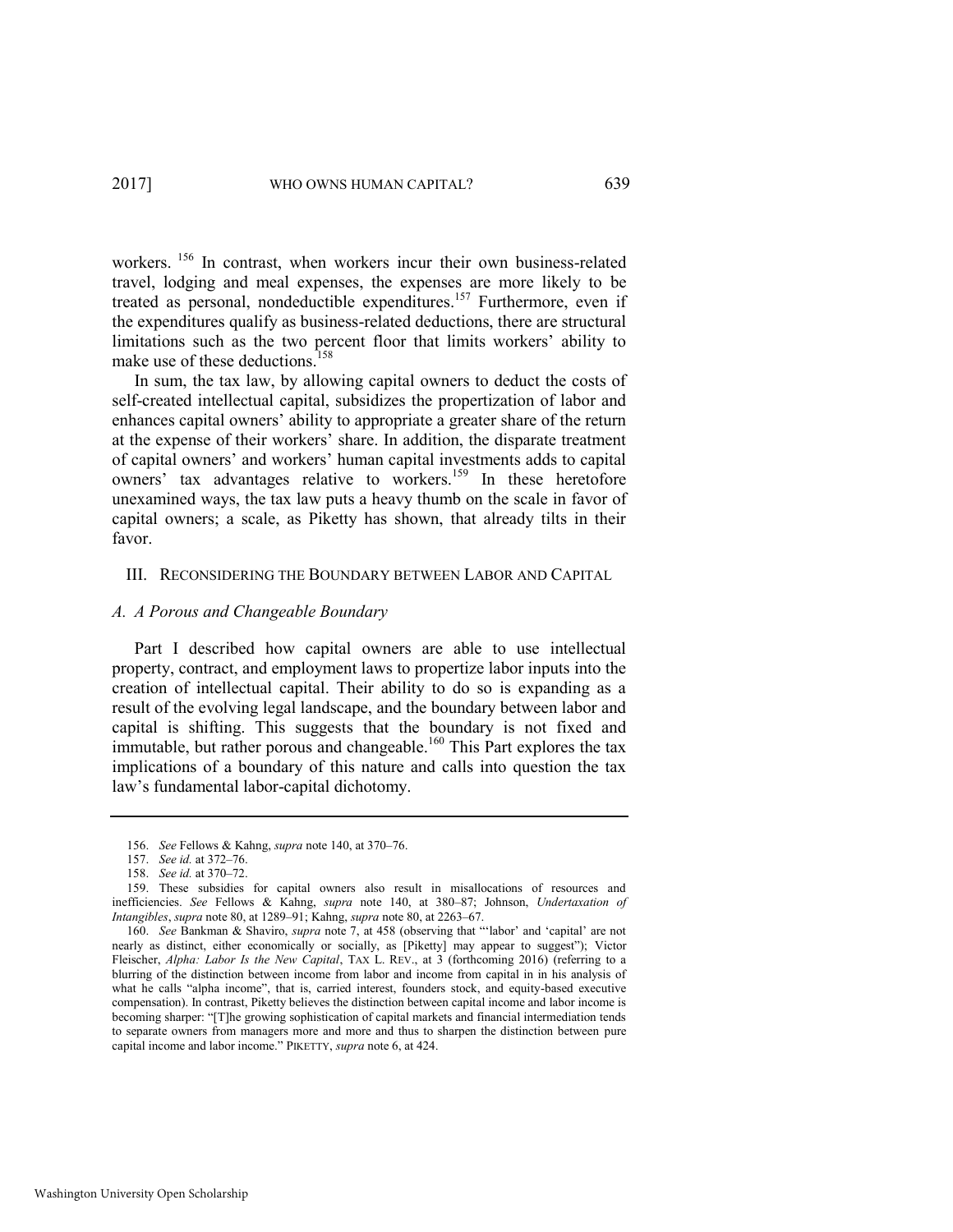<span id="page-34-0"></span>The boundary between labor and capital has been extensively analyzed in the scholarly debate about "carried interest"—the profits interest received by a private equity fund manager as compensation for managerial services.<sup>161</sup> Under the partnership tax rules, the fund manager's receipt of a profits interest is not immediately taxable. Instead, the fund manager reports income in the future as the fund realizes profits, and the character of those profits—usually capital gain—flows through to the fund manager.<sup>162</sup> The debate about this result focuses on two questions: (1) Whether fund managers should be taxed immediately upon receipt of the profits interest, rather than being able to defer the tax until the fund realizes profits;<sup>163</sup> and (2) whether all or a portion of the income should be

162. *See generally* Weisbach, *supra* note [161,](#page-34-0) at 727–33 (describing how partnership profits interests are taxed).

163. The first question relates primarily to determining the cost of the labor inputs provided by a service partner whose compensation takes the form of a profits interest that is speculative and illiquid. *See* Fleischer, *supra* note [161](#page-34-0), at 38 ("The strongest argument for deferral is the difficulty of measuring a partner's income on an accrual basis. This argument is especially strong in the context of venture capital and private equity funds, where the underlying investments are illiquid.").

<sup>161.</sup> *See* Bradley T. Borden, *Profits-Only Partnership Interests*, 74 BROOK. L. REV. 1283 (2009); Victor Fleischer, *Two and Twenty: Taxing Partnership Profits in Private Equity Funds*, 83 N.Y.U. L. REV. 1 (2008); Gregg D. Polsky, P*rivate Equity Management Fee Conversions*, 122 TAX NOTES 743 (2009); Adam H. Rosenzweig, *Not All Carried Interests Are Created Equal*, 29 NW. J. INT'L L. & BUS. 713 (2009); Chris William Sanchirico, *The Tax Advantage to Paying Private Equity Fund Managers with Profit Shares: What Is It? Why Is It Bad?*, 75 U. CHI. L. REV. 1071 (2008) [hereinafter Sanchirico, *Tax Advantage*]; Sanchirico, *Taxing Carried Interest*, *supra* note [45;](#page-10-2) David A. Weisbach, *The Taxation of Carried Interests in Private Equity*, 94 VA. L. REV. 715 (2008); *see also* Laura E. Cunningham, *Taxing Partnership Interests Exchanged for Services*, 47 TAX L. REV. 247 (1991); Mark P. Gergen*, Pooling or Exchange: The Taxation of Joint Ventures Between Labor and Capital*, 44 TAX. L. REV. 519 (1989) [hereinafter Gergen, *Pooling*]; Mark P. Gergen, *Reforming Subchapter K: Compensating Service Partners*, 48 TAX L. REV. 69 (1992) [hereinafter Gergen, *Service Partners*]; Henry Ordower, *Taxing Service Partners to Achieve Horizontal Equity*, 46 TAX LAW. 19 (1992); Leo L. Schmolka, Commentary, *Taxing Partnership Interests Exchanged for Services: Let*  Diamond/Campbell *Quietly Die*, 47 TAX L. REV. 287 (1991).

Beyond the specific situation of carried interest, determining the cost of labor inputs is often difficult, especially for intellectual capital. This difficulty is addressed in the extensive literature devoted to "knowledge management," that is how businesses can best account for and deploy their human capital assets. *See generally* THOMAS H. DAVENPORT & LAURENCE PRUSAK, WORKING KNOWLEDGE: HOW ORGANIZATIONS MANAGE WHAT THEY KNOW (1998); IKUJIRO NONAKA & HIROTAKA TAKEUCHI, THE KNOWLEDGE-CREATING COMPANY: HOW JAPANESE COMPANIES CREATE THE DYNAMICS OF INNOVATION (1995); SVEIBY, *supra* note [40.](#page-9-0) The vast literature on intellectual capital and knowledge management is evidenced by several journals dedicated to the subject, including the Journal of Intellectual Capital, the Journal of Knowledge Management, and Knowledge and Process Management. In addition, there are innumerable books, articles, and reports on the subject.

For example, the creation of a new inventory system might involve the efforts of many different employees whose work effort is spread among many tasks and projects. It might also include investing in new computer software and hardware. It would be difficult to determine how much of each worker's labor should be allocated to the creation of the new inventory system. However, the difference between the carried interest situation and this example is that there is no need to allocate an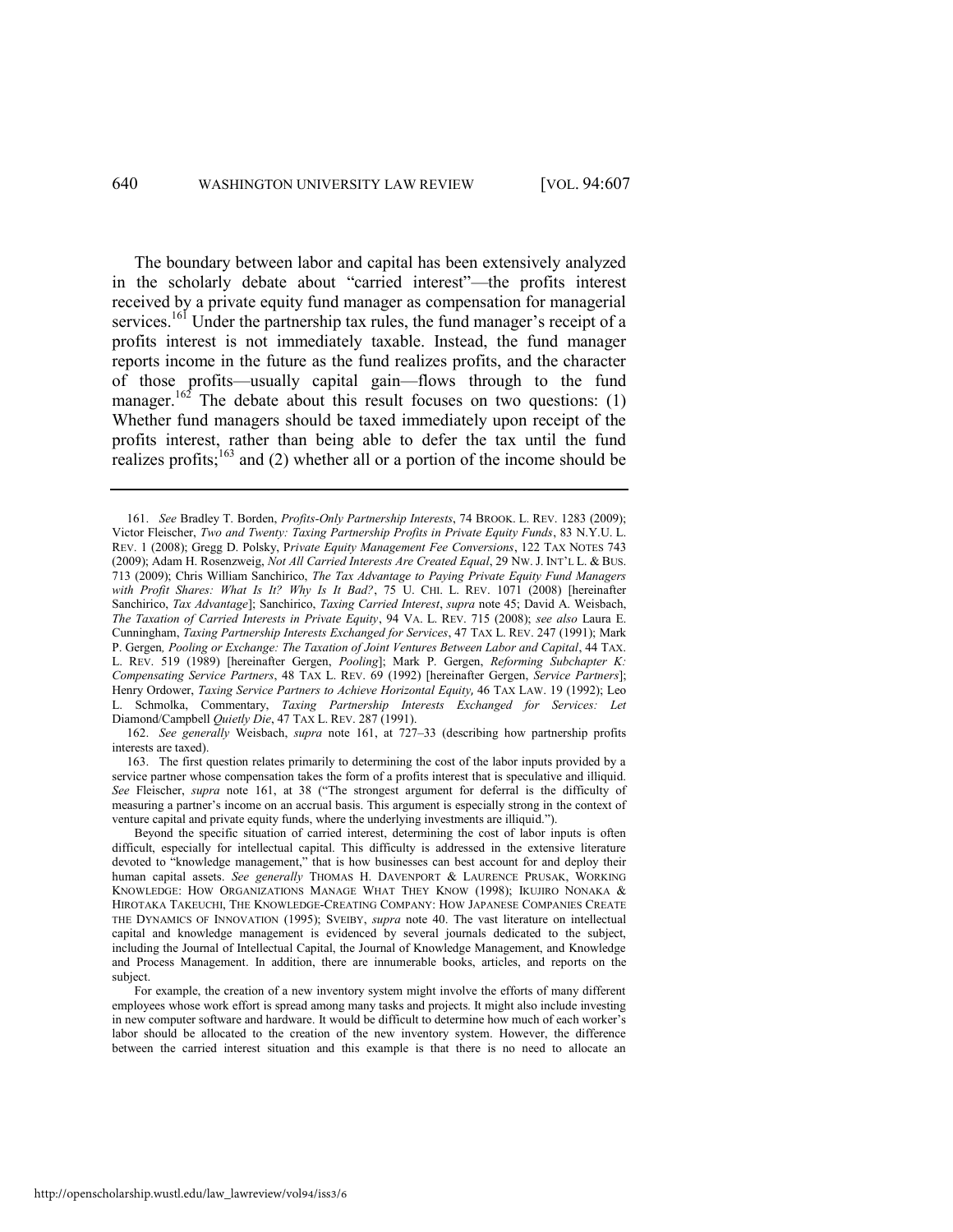taxed as ordinary income, like most other compensation income, rather than as capital gain.

This second question relates to the demarcation between income from labor and income from capital.<sup>164</sup> Critics of the current tax law's treatment of carried interest argue that some or all of the service partner's income represents compensation for services, and as such, should be taxed as ordinary income.<sup>165</sup> In response, other scholars have pointed out that the tax system often allows such a conversion of labor income into capital gain, specifically in the case of so-called sweat equity.<sup>166</sup> Sweat equity arises when an individual provides labor to his own business, drawing no salary or a below-market salary. If he ultimately sells the business, he will in many cases realize a capital gain, thereby converting his foregone salary, which would have been taxed as ordinary income, into capital gain.<sup>167</sup> Examples of sweat equity often involve sole proprietors such as grocers or dry cleaners, but as David Weisbach points out, Bill Gates is an owner of sweat equity: his fortune is attributable to services he performed for Microsoft, but most of his earnings will be taxed as capital gains.<sup>168</sup> In light of this widespread ability to convert self-supplied labor into capital gain, Weisbach argues, it is irrational to single out carried interest as objectionable.<sup>169</sup>

It is beyond the scope of this Article to undertake a full analysis of the carried interest debate. Rather, this Article extends the debate's insights about how self-supplied labor is converted into capital gains beyond the

employee's salary among the assets she helps to create or enhance in order to determine the amount of compensation she receives, assuming she is paid in cash.

<sup>164.</sup> This question also arises in connection with so-called entrepreneurial income—that is, income of a sole proprietor who contributes both labor and capital to her business. Piketty gives the example of a radiologist, whose income derives from both her labor and the equipment she uses. *See* PIKETTY, *supra* note [6,](#page-3-0) at 204; *see also* Kleinbard, *supra* note [5.](#page-3-2) However, according to Piketty, entrepreneurial income accounts for a very small proportion of income—one to two percent. *See*  PIKETTY, *supra* not[e 6,](#page-3-0) at 204.

<sup>165.</sup> *See* Fleischer, *supra* not[e 161,](#page-34-0) at 37; Gergen, *Service Partners*, *supra* note [161,](#page-34-0) at 103–11.

<sup>166.</sup> *See* Fleischer, *supra* not[e 161,](#page-34-0) at 28; Weisbach, *supra* not[e 161,](#page-34-0) at 744.

<sup>167.</sup> *See* Fleischer, *supra* not[e 161,](#page-34-0) at 35–36.

<sup>168.</sup> Weisbach, *supra* note [161,](#page-34-0) at 743–44 n.70. Weisbach identifies two factors that determine when labor income will be converted into capital gains: "First, the more entrepreneurial the activity, the more likely the treatment will be capital. Second, the more that labor and capital are combined into a single return, the more likely it will be treated as capital." Weisbach, *supra* not[e 161,](#page-34-0) at 743 n.70. As discussed below, I disagree with him with regard to the second factor. Capital owners are able to convert labor of workers into capital all the time. *See also* Leandra Lederman, *supra* not[e 132\(](#page-26-0)finding that the tax law subsidizes entrepreneurs, that is, those who contribute both labor and capital, as compared to passive investors, who contribute only capital).

<sup>169.</sup> Weisbach argues further that the line between capital gains and ordinary income exemplifies the sort of arbitrary line drawing found in tax law, as do many aspects of partnership taxation. Weisbach, *supra* not[e 161,](#page-34-0) at 743–63.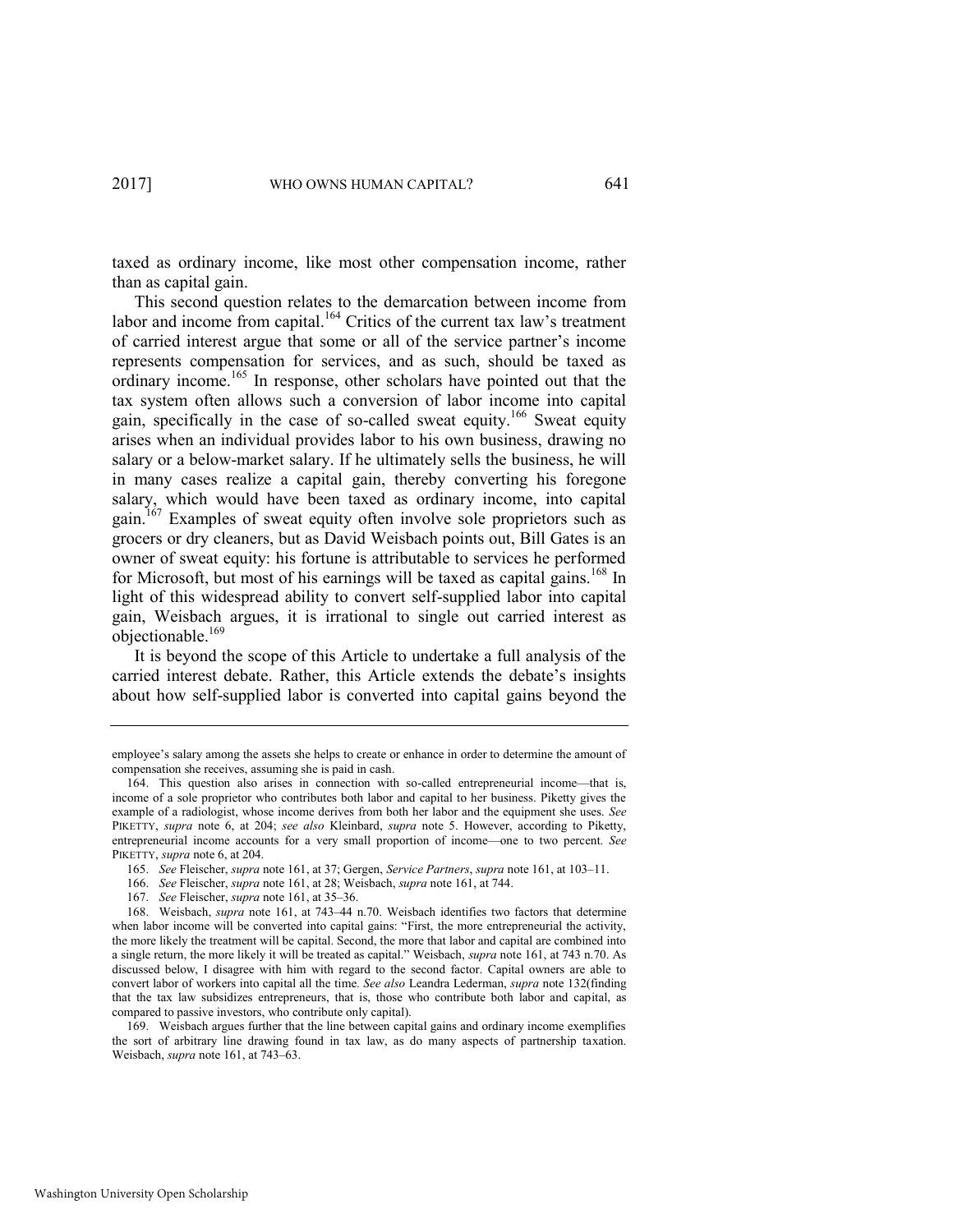limited situation of self-supplied labor. More broadly, as the discussion of intellectual capital shows, capital owners convert other people's labor that of their workers—into capital through the process of propertization. Furthermore, the tax law subsidizes this process by allowing capital owners to deduct the costs of creating intellectual capital.

Chris Sanchirico makes this same observation about the broader phenomenon of the conversion of labor into capital gain in his analysis of carried interest. He argues that it is fruitless to analogize carried interest to sweat equity on the grounds that both allow for the tax-advantaged conversion of labor income into capital gains. It is fruitless, he argues, because virtually everyone enjoys this tax-advantaged conversion of labor into capital gain, even capital owners who do not provide their own labor, by reason of the immediate deductibility of labor costs:

"[J]udging from how the supposed sweat equity tax advantage has been described, one of its seemingly essential features is that it accrues specifically to services that are self-provided. . . . Yet the tax benefit of premature labor cost recovery is hardly dependent on labor's being self-provided. The salaries a business pays to employees who work in the marketing department building a brand name are likely expensed, even though the brand name may eventually garner long-term capital gains income. Indeed, the salary of every employee whose services help to keep the concern going is to some extent an investment in going concern value.<sup>170</sup>

<span id="page-36-1"></span><span id="page-36-0"></span>Although Sanchirico's analysis does not refer to the ability of capital owners to propertize labor into intellectual capital, this is exactly what he describes when he alludes to the ability of business owners who pay workers to produce a brand name or going concern value.<sup>171</sup> Furthermore, Sanchirico's argument assumes that business owners can deduct immediately their workers' salaries despite the fact that the workers contribute to the creation of assets of long-term value. This is exactly the tax subsidy for self-created intellectual capital that this Article identifies as a subsidy to the process of propertization.

<sup>170.</sup> Sanchirico, *Taxing Carried Interest*, *supra* not[e 45,](#page-10-2) at 242.

<sup>171.</sup> Sanchirico argues further that supposed tax benefit that all these parties enjoy—the ability to convert labor income into capital gains—is illusory when one takes into account the aggregate tax paid by all participants. According to Sanchirico, the true tax advantage to carried interest inheres in exploiting the tax rate differentials of fund managers and investors. *See* Sanchirico, *Tax Advantage*, *supra* not[e 161,](#page-34-0) at 1076.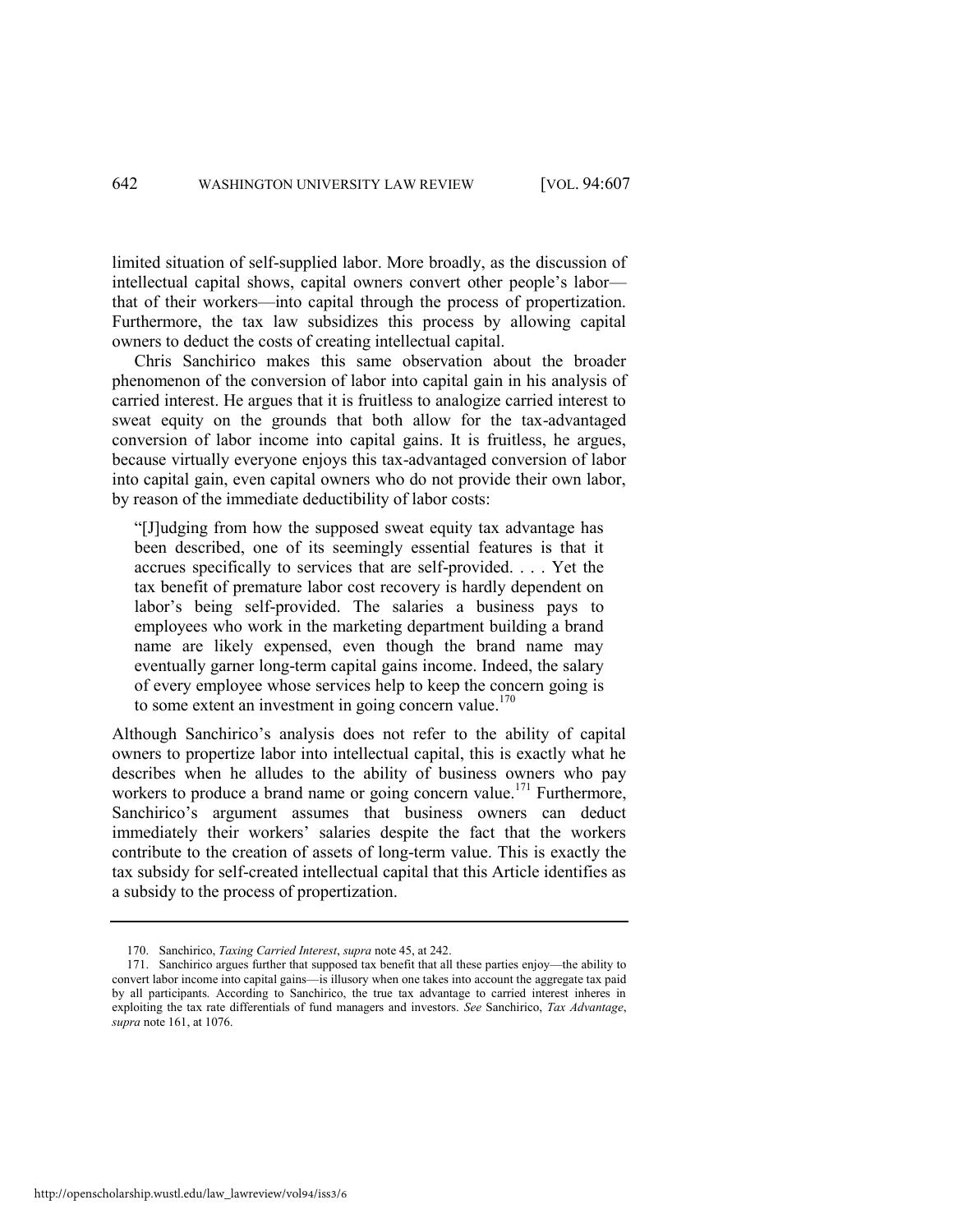#### *B. Returns on Human Capital*

As Part II discussed, the legal landscape related to intellectual capital is shifting the boundary between labor and capital and enabling capital owners to capture a greater share of economic returns. This suggests that capital owners are in some sense able to capture some of the returns to labor.<sup>172</sup> This is a somewhat confusing statement because purely as a definitional matter, "returns to labor" describes the amount received by workers and "returns to capital", the amount received by capital owners.<sup>173</sup> However, the process of propertization shows how capital owners capture at least some of the returns to labor. Furthermore, capital owners make investments in human capital, and presumably they receive returns on these investments.<sup>174</sup> Therefore, it is reasonable to say that capital owners receive some of the returns to labor.

If it is true that capital owners capture some of the returns to labor, this calls into question the tax law's distinction between income from labor and income from capital, along with its disparate treatment of the two categories. Not all income from labor is subject to onerous taxation relative to income from capital. Rather, income from labor *paid to workers* is taxed heavily. Income paid to capital owners, whether attributable to labor or capital, is taxed lightly. Thus, income from labor is taxed very differently depending on *who* receives the return from the labor.

Under this view, one could reframe the tax treatment of capital owners and workers to say that they are taxed differently on their respective shares of income from labor.<sup>175</sup> This reframing matters because it requires us to re-evaluate the rationales for taxing income from labor so differently from

<sup>172.</sup> Employment law scholars who criticize employer restrictions on employees frame the analysis in terms of who should be entitled to reap the benefits of the worker's labor, employer or worker. *See, e.g.*, Stone, *supra* not[e 49,](#page-11-0) at 721–23.

<sup>173.</sup> *See, e.g.*, PIKETTY, supra note [6,](#page-3-0) at 203 (discussing the clear distinction between remuneration of labor (wages, salaries, bonuses, and other payments to employees, including managers, who contribute labor to the company's activities) and remuneration of capital (dividends, interest, profits reinvested to increase the value of the firms' capital, etc.); Kleinbard, *supra* note [5,](#page-3-2) at 49 ("[T]he suppliers of labor and capital can be expected to define for themselves the relative contributions of each through the process of setting wages; the post-compensation remainder by definition must be capital income.").

<sup>174.</sup> Knowledge management scholars frame questions of employee mobility around the idea of protecting firms from expropriation of value and/or ensuring that firms protect their human capital investments and garner the returns from those investments. *See, e.g.*, Younge, *supra* not[e 77,](#page-16-1) at 2–6.

<sup>175.</sup> Conversely, one might also characterize part of workers' income as a return on capital, as in the case of entrepreneurial income or carried interest.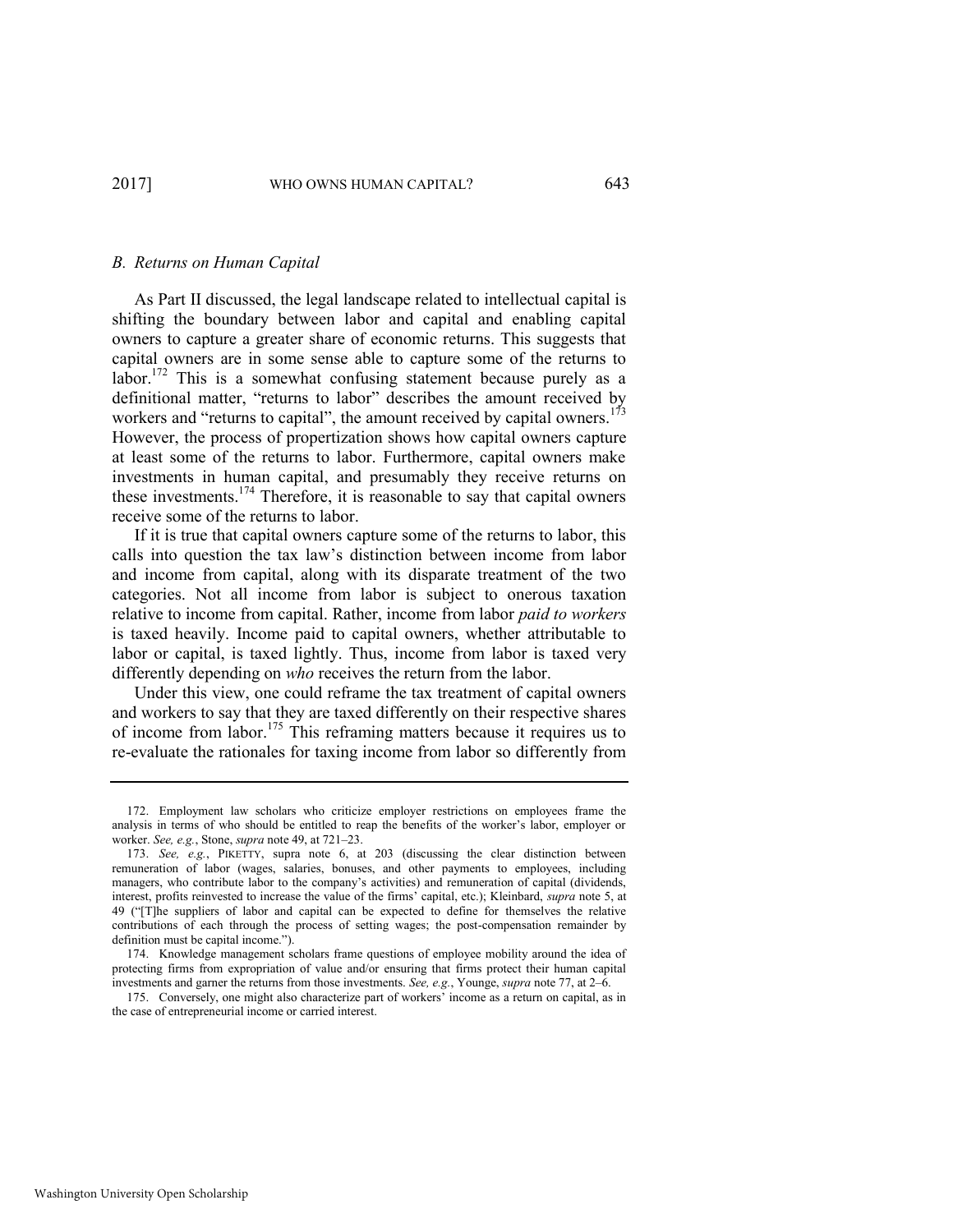income from capital.<sup>176</sup> On an intuitive level, it seems irrational and unfair that the tax treatment of labor income should turn on the identity of the person—worker or capital owner—who derives the income from labor.<sup>177</sup> Beyond intuition, taxing the workers more heavily than capital owners on their respective share of returns to labor seems clearly to exacerbate "richget-richer dynamic"<sup>178</sup> documented by Piketty.

# *C. Workers and Capital Owners as Joint Venturers*

The tax law's distinct treatment of income from labor and income from capital assumes that the economic production can be disaggregated into these two types of income.<sup>179</sup> However, the discussion of intellectual capital highlights the interdependent relationship between labor and capital in economic productivity. This interdependence raises the question whether labor income and capital income can or should be viewed as separate types of income.

Carried interest provides a useful jumping off point to consider this question. In their analyses of carried interest, scholars argue that at least part of what the service partner receives is compensation for his labor, and should therefore be taxed as such.<sup>180</sup> The difficulty lies in determining how much of what the services partner receives should be treated this way. As Victor Fleischer puts it, "the key challenge is disaggregating the relative value of the returns on human capital, which we would presumably like to tax currently as the services are performed, from the returns on investment capital, which we would like to tax only when the income is realized."  $181$ 

<sup>176.</sup> Victor Fleischer makes a related argument in the context of what he calls "alpha income" carried interest, founders stock, and equity-based executive compensation. He argues that alpha income is labor income disguised as capital income and that the best way to achieve an equitable tax treatment of this disguised labor income would be to repeal the capital gains preference. *See* Fleischer, *supra* not[e 160](#page-33-0), at 28, 42. Fleischer's argument differs from the views advanced in this Article in that Fleischer accepts the assumption that labor income and capital income are fixed and distinct categories.

<sup>177.</sup> On the other hand, we treat trade or business income differently from investor gains, so the identity of the person who derives the income does matter sometimes. However, this example may devolve back to the same suspect classifications of labor income and capital income because trade or business income implies a requisite level of labor activity in its production.

<sup>178.</sup> Robert Solow coined this term to describe Piketty's thesis. Solow, *supra* not[e 11.](#page-5-0)

<sup>179.</sup> According to Fleischer, public finance economists also regularly make this assumption. *See*  Fleischer, *supra* not[e 160,](#page-33-0) at 10.

<sup>180.</sup> *See* Fleischer, *supra* not[e 161,](#page-34-0) at 47; Gergen, *Service Partners*, *supra* note [161,](#page-34-0) at 103–11.

<sup>181.</sup> Fleischer, *supra* not[e 161,](#page-34-0) at 41.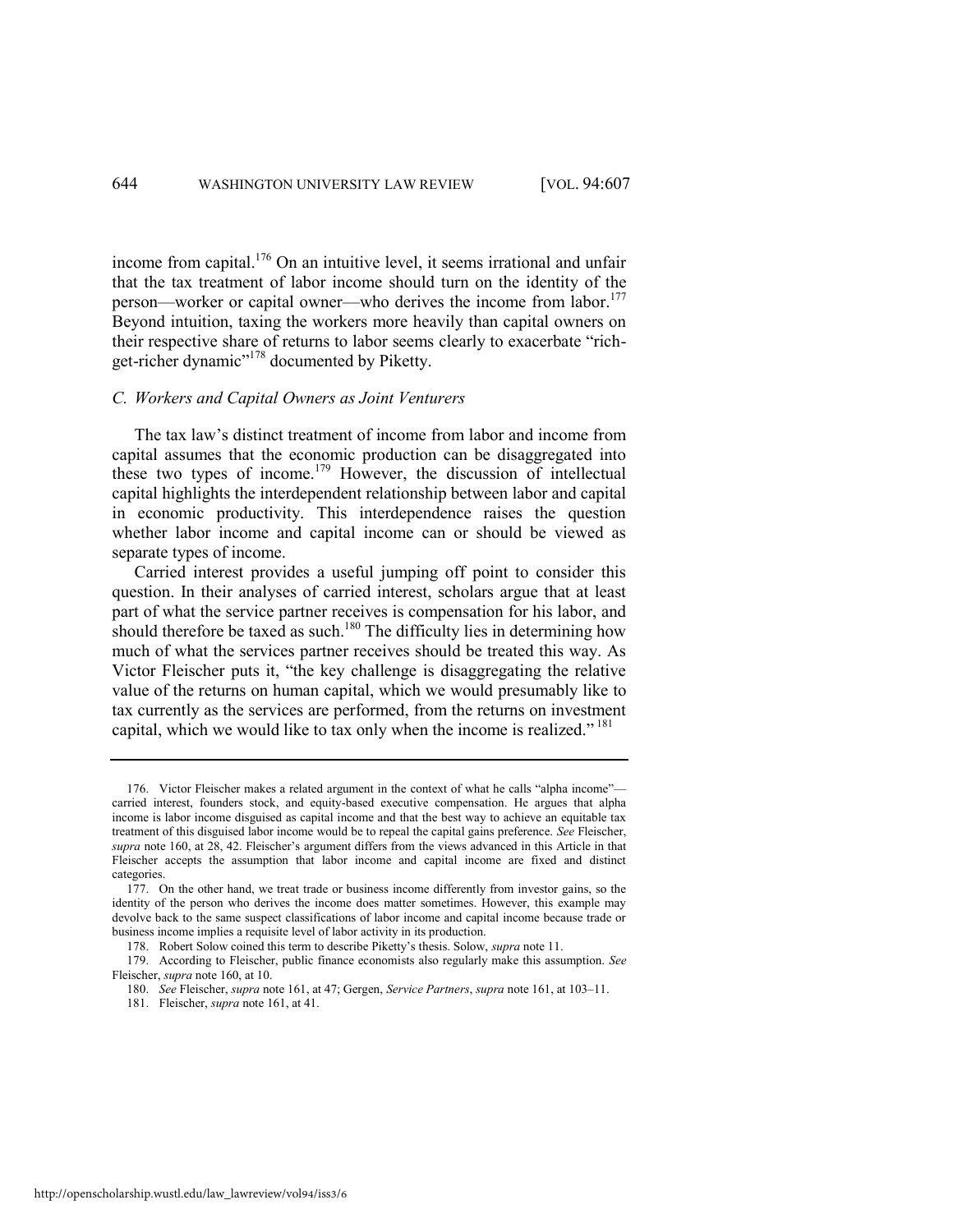In response to this disaggregation challenge, Borden argues that it is impossible to disaggregate returns on labor and returns on capital where partners contribute a mix of labor and capital:

The co-ownership of partnership property and services makes tracing income from either the contributed property or services to the contributor impossible. A tax partnership's income flows from the combined output of partnership property and services, over both of which the partners share control. Sharing control and the residual claims of integrated property and services gives partnerships their distinctive nature. In particular, the parties cannot trace income from its source to a single owner of the source.<sup>182</sup>

In Borden's view, this inability to disaggregate explains why income from the combined sources should be treated as partnership income. To be characterized at the partnership level: "The partners cannot separately trace income from property and services. The income from one source fuses with the income from the other source. The income from the combined sources becomes partnership income and flows to the partners with the character determined at the partnership level."<sup>183</sup>

Borden's observation about the inseparability of labor income and capital income has a broader applicability, particularly as it relates to intellectual capital, where labor and capital are deeply intertwined.<sup>184</sup> In view of the increasing prevalence of intellectual capital, one can question

<sup>182.</sup> Borden, *supra* note [161,](#page-34-0) at 1300. More generally, other scholars have explored at length whether and to what extent the tax law should treat a partnership as a pooling of partners' services and property, or alternatively, as an exchange of their services and property. *See, e.g.*, Gergen, *Pooling*, *supra* not[e 161.](#page-34-0)

<sup>183.</sup> Borden, *supra* note [161](#page-34-0), at 1301 (footnotes omitted). In Borden's view, the inability to disaggregate is at the heart of the partnership rules allowing partners to allocate income freely among themselves, seemingly in contravention of assignment of income principles:

Partnership tax law recognizes the inability to trace partnership income from its source and allows partners to allocate partnership tax items in any reasonable manner. Normally any income from the property should be income to the property owner and income from services should be income to the service provider. Tax law cannot impose that rule in the partnership context because it cannot trace income from property and services. The allocation rules are, therefore, a compromise between the assignment-of-income doctrine and the inability to trace.

Id. at 1302–03 (footnotes omitted).

<sup>184.</sup> Borden limits his claim about the inseparability of labor income and capital income to the context of partnership carried interest. He further limits his analysis to services partnerships in which tracing problems are unavoidable. Thus, for example, he believes pure investment partnerships do not have tracing problems and should therefore be accorded less flexibility than service-property partnerships. *See id*. at 1303. Furthermore, he explains at length that his rationale for supporting the current law treatment of carried interest does not extend to equity-based corporate compensation. *See id.* at 1304–10.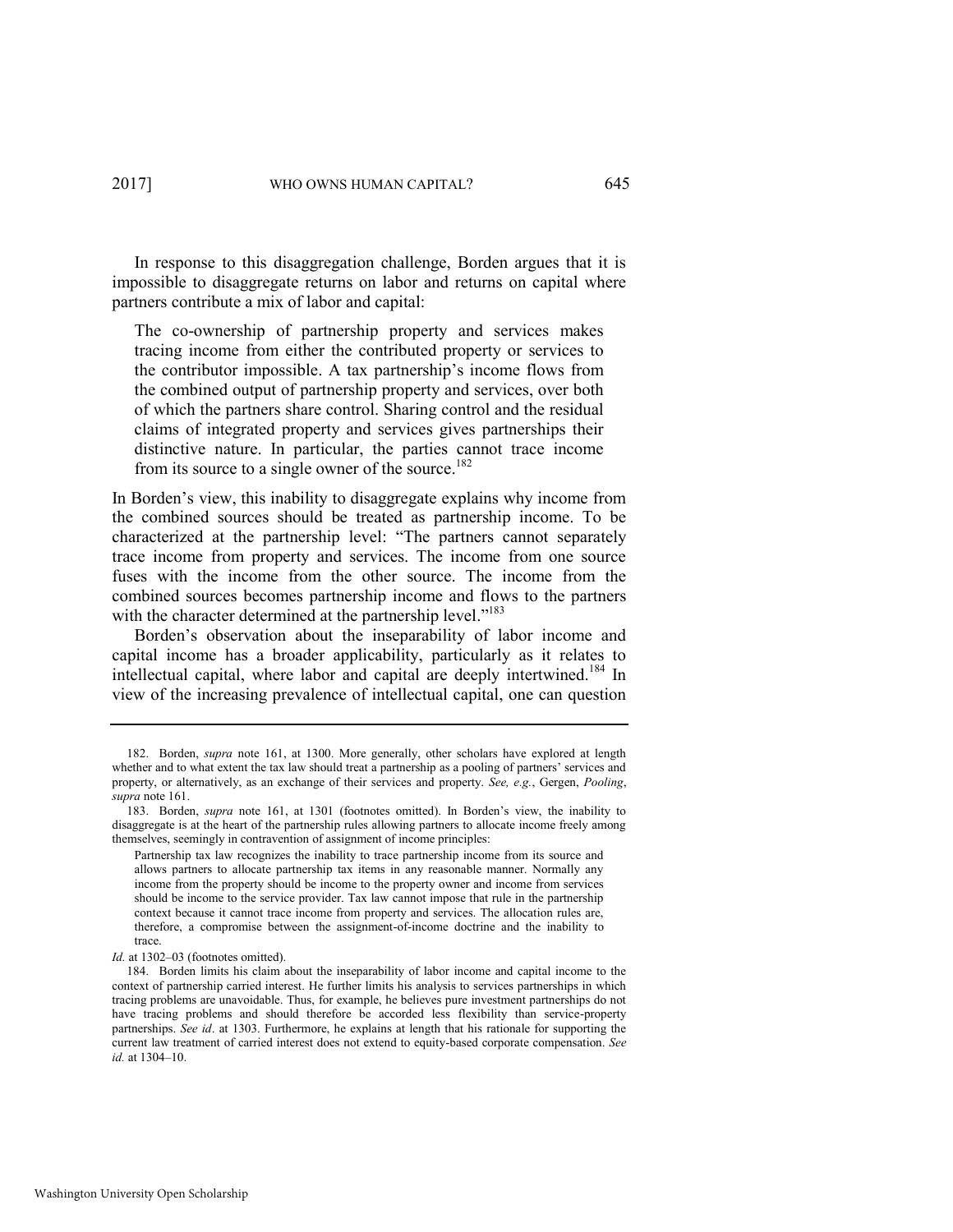more generally whether the tax law's distinction between labor income and capital income is useful, or even meaningful. As an alternative, analogizing to Borden, we could conceptualize capital owners and workers as participants in a joint venture who share in an inseparable, unitary return derived from their combined resources. This conception reflects the interdependent relationship between capital and labor in economic production and acknowledges the difficulty, perhaps impossibility, of disaggregating this collaborative return into two streams of income, one deriving from labor and the other, from capital.<sup>185</sup>

Under a joint venture conception of workers and capital owners, the terms "labor income" and "capital income" would not refer to distinct, qualitatively different types of income, but rather would describe how workers and capital owners share the return derived from their collaboration.<sup>186</sup> This would necessitate the reevaluation of the tax law's preferential treatment of capital owners. With respect to the preferential treatment of their costs of producing income, the tax law should be amended to eliminate the immediate deduction for expenditures such as R&D and advertising, which subsidizes capital owners' creation of intellectual capital.<sup>187</sup> In addition, as Mary Louise Fellows and I have proposed, the tax treatment of workers' and capital owners' investments in human capital, such as education, should be equalized, and other of workers' human capital costs, such as healthcare and childcare, should be recognized as valid costs of producing income.<sup>188</sup> With respect to the preferential treatment of capital owners' income, the tax preference for capital gains and dividends should be eliminated.<sup>189</sup>

A joint venture conception of workers and capital owners would also align the tax law with efforts in other legal fields to reframe doctrinal and policy analysis to recognize the centrality of workers in economic production.<sup>190</sup> Scholars in fields outside of tax have proposed a similar

<sup>185.</sup> This is not to say that a disaggregation scheme couldn't be devised. Rather, my point is that joint venture conception leads to different policy choices. For a recent disaggregation proposal, see Note, *Taxing Partnership Profits Interests: The Carried Interest Problem*, 124 HARV. L. REV. 1773 (2011); *see also* Kleinbard, *supra* note [5,](#page-3-2) at 49–52 (discussing the "labor-capital income centrifuge" for disaggregating entrepreneurial income into labor and capital components). Rather, my point is that joint venture conception leads to different policy choices.

<sup>186.</sup> The terms "income from labor" and "income from capital" are misleading because they imply that income can be disaggregated.

<sup>187.</sup> *See* Kahng, *supra* not[e 80,](#page-18-0) at 2274–77.

<sup>188.</sup> *See* Fellows & Kahng, *supra* not[e 140,](#page-28-1) at 391–99.

<sup>189.</sup> *See* Fleischer, *supra* not[e 160,](#page-33-0) at 41.

<sup>190.</sup> *See, e.g.*, Kent Greenfield, *The Place of Workers in Corporate Law*, 39 B.C. L. REV. 283 (1998); Marleen A. O'Connor, *The Human Capital Era: Reconceptualizing Corporate Law to Facilitate Labor-Management Cooperation*, 78 CORNELL L. REV. 899 (1993); Katherine Van Wezel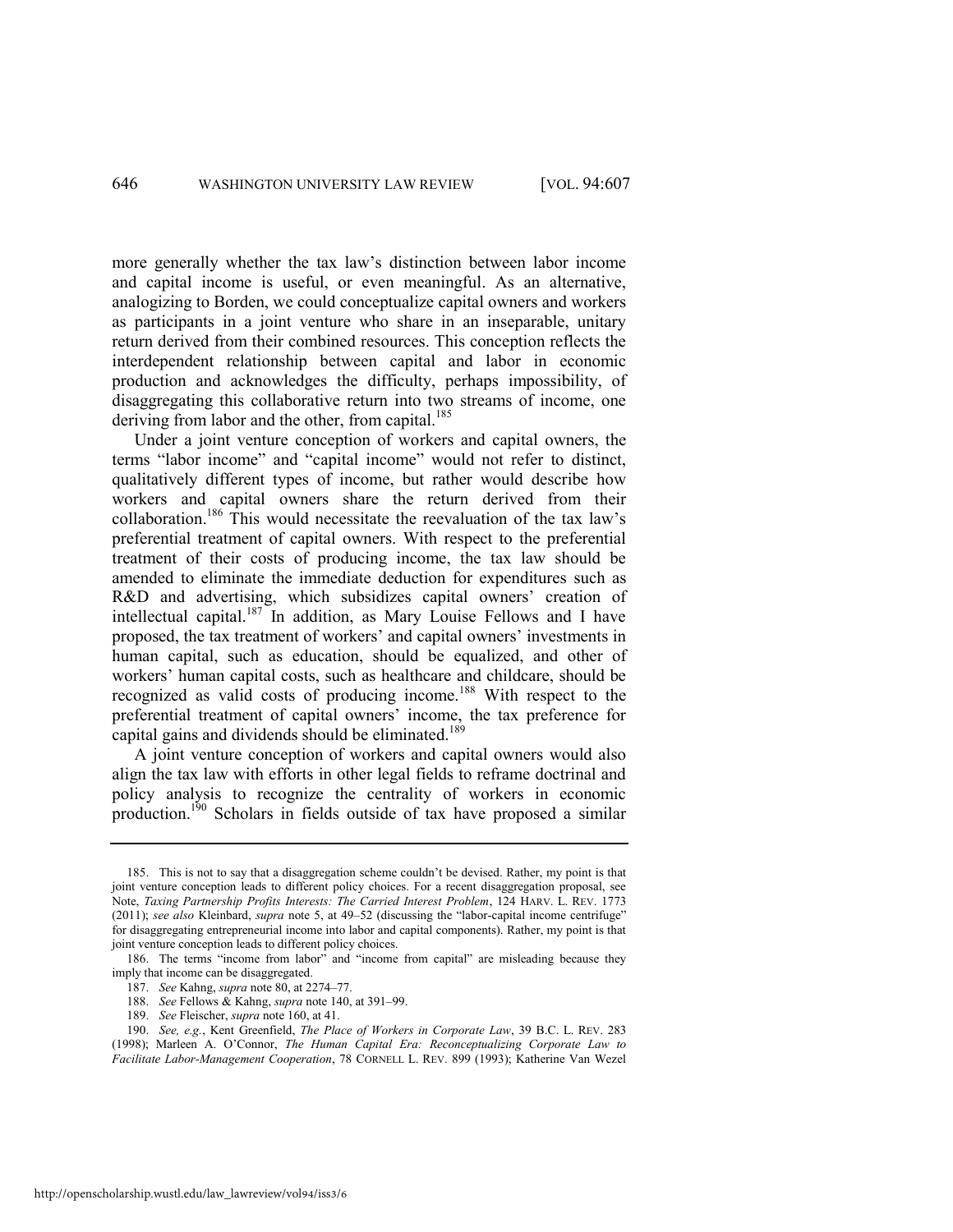joint venture model of workers and capital owners. For example, in her work about how legal doctrines empower employers to control and appropriate returns on knowledge workers' labor, Catherine Fisk suggested a new metaphor for intellectual property, which would conceptualize employees and employers as "joint authors" of proprietary knowledge, human capital, or firm intellectual property.<sup>191</sup> Margaret Blair and Lynn Stout theorized a "team production" model of corporate governance that conceptualizes the public corporation as a team of stakeholders including shareholders, workers, creditors, and communities. The premise of their model is that all the stakeholders contribute to a product of corporate enterprise that is nonseparable and nontraceable to the individual team members' contributions.<sup>19</sup>

### **CONCLUSION**

This Article has endeavored to challenge the tax law's foundational, yet mostly unexamined, distinction between labor and capital by focusing on the process by which workers and capital owners collaborate in economic production and the ways in which legal rules, including the tax law, shape their entitlements to the rewards of that collaboration. It argues that the labor-capital distinction is changeable and porous, and perhaps even illusory, and that workers and capital owners should be viewed as sharing in a collaborative economic product that is not separable into two streams of income, one attributable to labor and the other to capital.

This revised view of the labor-capital distinction has profound implications for the tax law, a full exploration of which the Article leaves

Stone, *Employees as Stakeholders Under State Nonshareholder Constituency Statutes*, 21 STETSON L. REV. 45 (1991).

<sup>191.</sup> *See* Fisk, *supra* not[e 69,](#page-15-0) at 862–63.

<sup>192.</sup> Margaret M. Blair & Lynn A. Stout, *A Team Production Theory of Corporate Law*, 85 VA. L. REV. 247, 265–66 (1999). Their theory is grounded on Armen Alchian and Harold Demsetz's definition of team production as "production in which 1) several types of resources are used . . . 2) the product is not a sum of separable outputs of each cooperating resource . . . [and] 3) not all resources used in team production belong to one person." *Id.* at 265 (quoting Armen A. Alchian & Harold Demsetz, *Production, Information Costs, and Economic Organization*, 62 AM. ECON. REV. 777, 779 (1972)); *see also* Matthew T. Bodie, *Employees and Boundaries of the Corporation*, *in* RESEARCH HANDBOOK ON THE ECONOMICS OF CORPORATE LAW 85, 85–105 (2011) (describing developments in an employee-centered theory of the firm using examples from tort law, intellectual property law, and tax law); Brett H. McDonnell, *Employee Primacy, or Economics Meets Civic Republicanism at Work*, 13 STAN. J.L. BUS. & FIN. 334 (2008); Edward B. Rock & Michael L. Wachter, *Tailored Claims and Governance: The Fit between Employees and Shareholders*, *in* EMPLOYEES AND CORPORATE GOVERNANCE 121, 143–56 (Margaret M. Blair & Mark J. Roe eds., 1999) (questioning the prevailing view that employees have no residual claims to corporations and finding instead that they have significant ownership and governance rights).